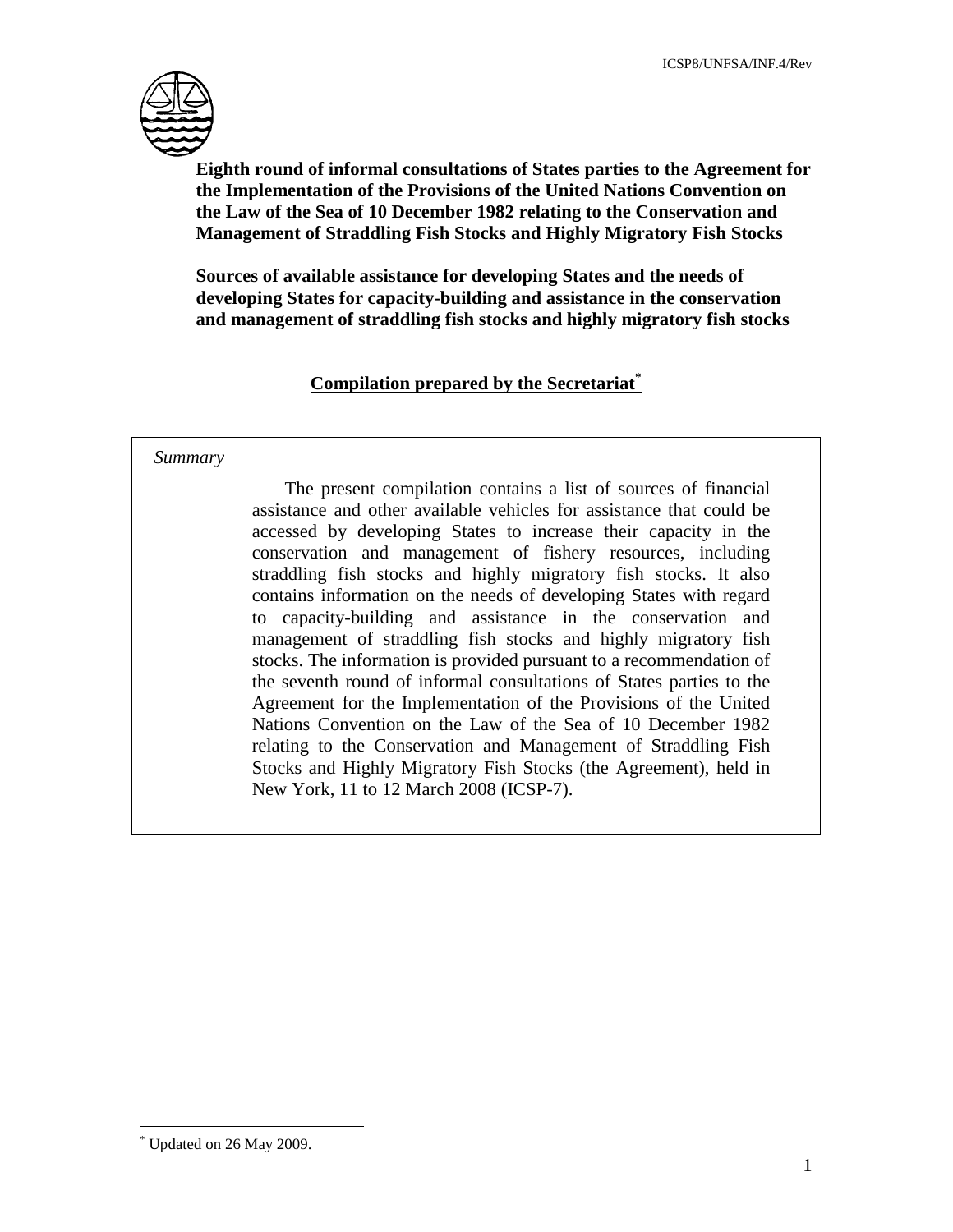# Contents

|      |                                                                                                                                                         | Page      |
|------|---------------------------------------------------------------------------------------------------------------------------------------------------------|-----------|
| I.   |                                                                                                                                                         | 3         |
| II.  | Sources of available assistance for developing States for the conservation<br>and management of fishery resources, including straddling fish stocks and | $4 - 40$  |
|      | Information received from States and the European Community<br>A.                                                                                       | $4 - 26$  |
|      | Information received from international financial institutions and<br>B.<br>global and regional organizations, programmes and funds.                    | 27-40     |
|      | International financial institutions and global organizations,<br>1.                                                                                    | 27-37     |
|      | Regional organizations, programmes and funds<br>2.                                                                                                      | $37 - 40$ |
| III. | Needs of developing States for capacity-building and assistance in the<br>conservation and management of straddling fish stocks and highly              | 41-48     |
|      | Annexes                                                                                                                                                 |           |
|      | I. List of respondents to the Secretariat's requests for information                                                                                    | 49        |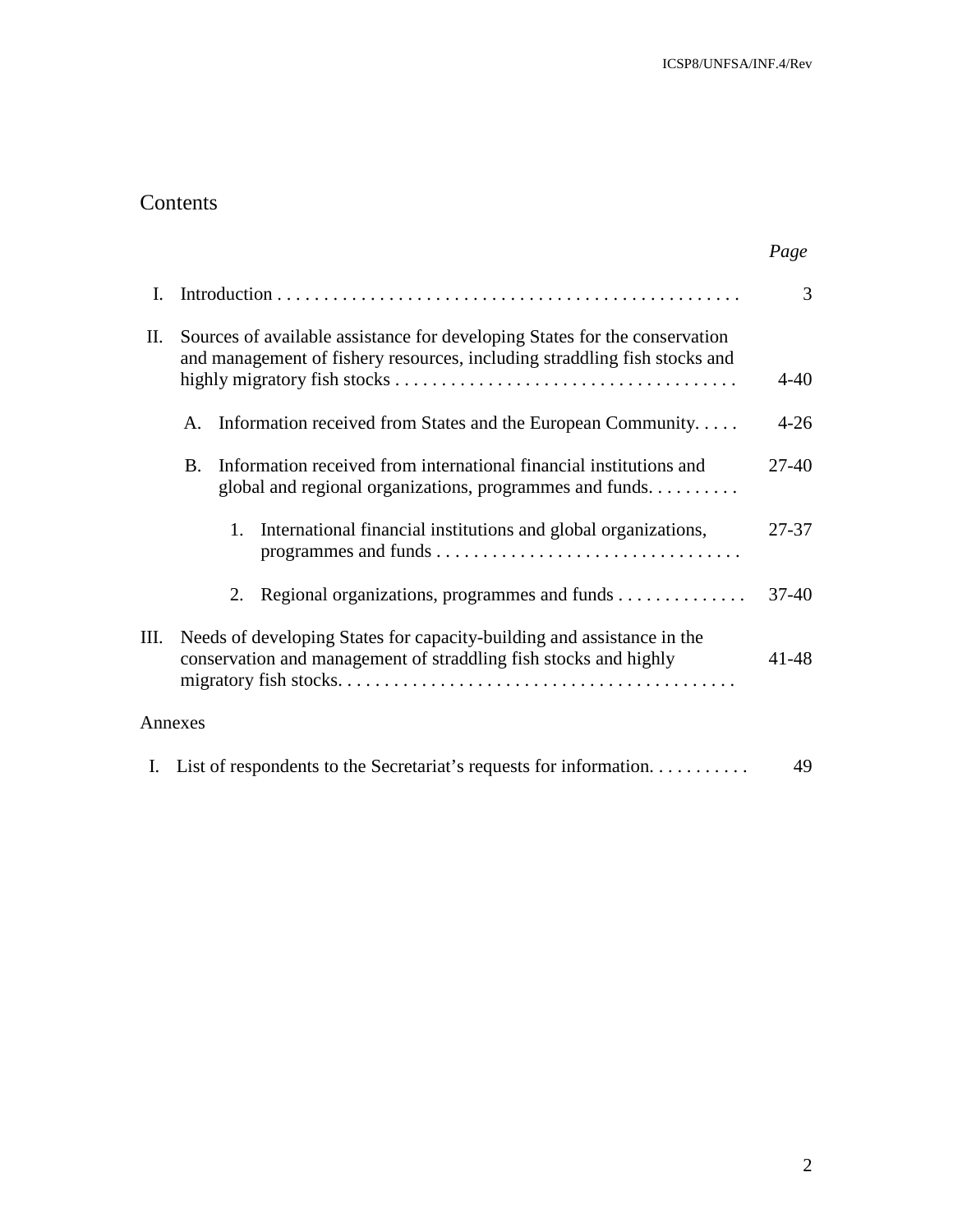ICSP8/UNFSA/INF.4/Rev

# **I. Introduction**

1. The seventh round of informal consultations of States parties to the Agreement, held in New York, from 11 to 12 March 2008 (ICSP-7), requested the Secretariat, in cooperation with the Food and Agriculture Organization of the United Nations (FAO), to compile a comprehensive list of sources of available assistance that could be accessed by developing States to increase their capacity to conserve and manage straddling fish stocks and highly migratory fish stocks and promote a wider participation in the Agreement.†

2. Accordingly, the Secretariat sought information from all States regarding any fund, programme or other vehicle for capacity-building available in their country to assist developing States to build their capacity to conserve and manage fishery resources, including straddling fish stocks and highly migratory fish stocks. Further, information was sought concerning the activities in respect of which assistance is provided, the types of assistance provided, any eligibility requirements to be met by recipients, and any other relevant information. Such information was also sought from international financial institutions and relevant global and regional organizations, programmes and funds.

3. In addition, the Secretariat sought information from developing States regarding their needs for assistance with respect to the conservation and management of straddling fish stocks and highly migratory fish stocks, so that these needs were taken into account in the consideration of possible measures of assistance for developing States at future rounds of the informal consultations of States parties to the Agreement.

4. The present document contains, in table format, the information received pursuant to the aforementioned requests. Part II of the document contains information on sources of financial assistance and other available vehicles of assistance that could be accessed by developing States to increase their capacity in the conservation and management of fisheries resources, including straddling fish stocks and highly migratory fish stocks.<sup>‡</sup> Part III contains information on the needs of developing States with regard to capacitybuilding and assistance in the conservation and management of straddling fish stocks and highly migratory fish stocks.<sup>§</sup>

5. A list of the respondents to the aforementioned requests for information appears in the annex to this document.

 $\overline{a}$ 

<sup>†</sup> ICSP7/UNFSA/REP/INF.2, paragraph 78(iv).

<sup>‡</sup> Additional information on available assistance to developing States may be found in the Study prepared by the Secretariat entitled "Available assistance to and measures that may be taken by developing States, in particular the least developed States and small island developing States, as well as coastal African States, to realize the benefits of sustainable and effective development of marine resources and uses of the oceans within the limits of national jurisdiction" (A/63/342), as well as the report of the Secretary-General entitled "Realization of benefits under the United Nations Convention on the Law of the Sea: Measures undertaken in response to needs of States in regard to development and management of ocean resources, and approaches for further action" (A/46/722).

Additional information on the needs of States may be found in the report of the Secretary-General entitled "Realization of benefits under the United Nations Convention on the Law of the Sea: Needs of States in regard to development and management of ocean resources" (A/45/712).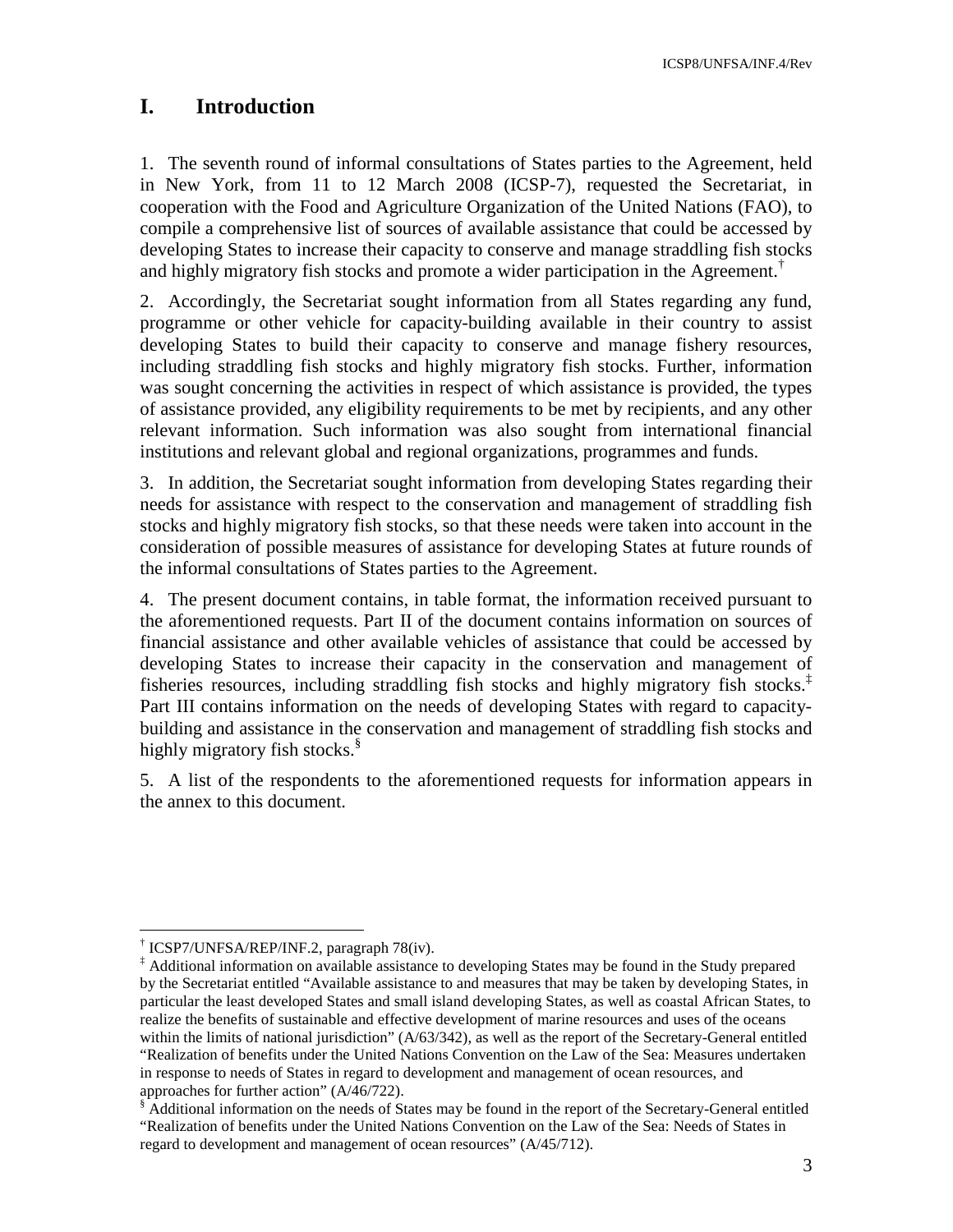# **II. Sources of available assistance for developing States for the conservation and management of fishery resources, including straddling fish stocks and highly migratory fish stocks**

| Information received from States and the European Community | <b>A.</b> |  |  |  |  |  |
|-------------------------------------------------------------|-----------|--|--|--|--|--|
|-------------------------------------------------------------|-----------|--|--|--|--|--|

| <b>Australia</b>                                   |                                                                                                                                                                                                                                                                                                                                                                                                                                            |
|----------------------------------------------------|--------------------------------------------------------------------------------------------------------------------------------------------------------------------------------------------------------------------------------------------------------------------------------------------------------------------------------------------------------------------------------------------------------------------------------------------|
| Mechanism(s)                                       | <b>Australian Agency for International Development (AusAID)</b><br>Primary vehicle for Australia to provide fisheries assistance to developing States,<br>including capacity-building in the conservation and management of fish stocks.<br>There is a focus on highly migratory fish stocks in the Pacific                                                                                                                                |
| <b>Forms of assistance</b>                         | Regional                                                                                                                                                                                                                                                                                                                                                                                                                                   |
| <b>Recipient Developing State/</b><br>Organization | South Pacific Community (SPC)                                                                                                                                                                                                                                                                                                                                                                                                              |
| <b>Areas of assistance</b>                         | Funding for the SPC's marine resource programmes, which provide<br>complementary capacity in scientific assessments of stock structure and status to<br>the Forum Fisheries Agency (FFA) and to the Western and Central Pacific<br>Fisheries Commission (WCPFC), and in coastal fisheries and aquaculture                                                                                                                                  |
| <b>Eligibility requirements</b>                    | No information provided                                                                                                                                                                                                                                                                                                                                                                                                                    |
| Mechanism(s)                                       | <b>AusAID</b>                                                                                                                                                                                                                                                                                                                                                                                                                              |
| <b>Forms of assistance</b>                         | Regional                                                                                                                                                                                                                                                                                                                                                                                                                                   |
| <b>Recipient Developing State/</b><br>Organization | <b>FFA</b>                                                                                                                                                                                                                                                                                                                                                                                                                                 |
| <b>Areas of assistance</b>                         | Funding for the FFA, which provides support for its members to participate in the<br>negotiations of WCPFC, strengthening of national fisheries management capacity<br>and tuna industry development, as well as monitoring, control and surveillance<br>(MCS) to combat illegal, unreported and unregulated (IUU) fishing                                                                                                                 |
| <b>Eligibility requirements</b>                    | No information provided                                                                                                                                                                                                                                                                                                                                                                                                                    |
| Mechanism(s)                                       | <b>AusAID</b>                                                                                                                                                                                                                                                                                                                                                                                                                              |
| <b>Forms of assistance</b>                         | Regional<br>Partner: Pacific Islands Applied Geoscience Commission (SOPAC)                                                                                                                                                                                                                                                                                                                                                                 |
| <b>Recipient Developing State/</b><br>Organization | Pacific island countries                                                                                                                                                                                                                                                                                                                                                                                                                   |
| <b>Areas of assistance</b>                         | Cooperative programme providing technical assistance for preparation of<br>submissions by Pacific island countries to the United Nations Commission on the<br>Limits of the Continental Shelf. Also discussing potential programmes for<br>delineation and publication of agreed exclusive economic zone (EEZ) boundaries,<br>and seabed mapping of seamounts and other seabed structures for use in fisheries<br>and resource management. |
|                                                    |                                                                                                                                                                                                                                                                                                                                                                                                                                            |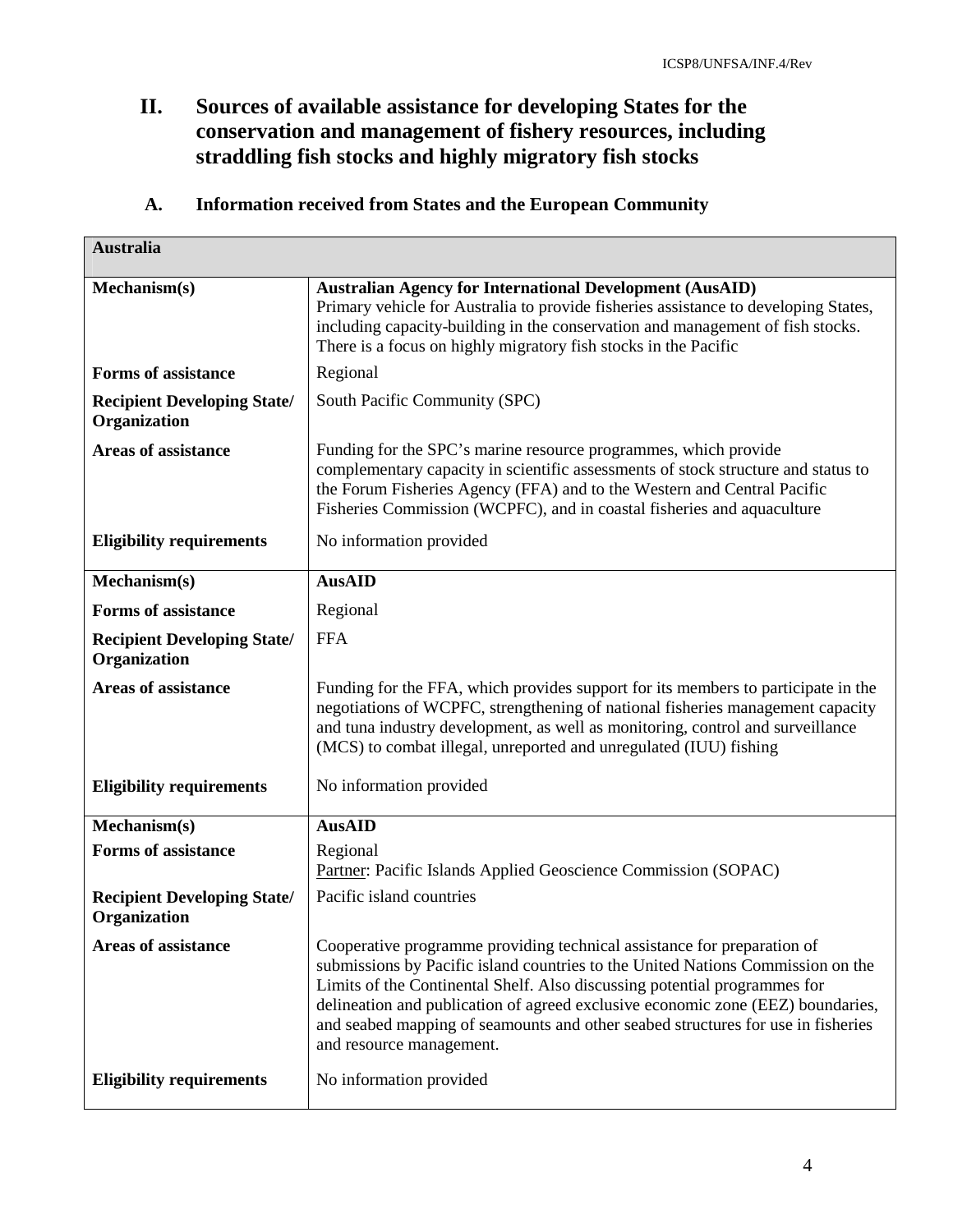| Mechanism(s)                                                  | <b>AusAID</b>                                                                                                                                                                                                                                                                                                  |
|---------------------------------------------------------------|----------------------------------------------------------------------------------------------------------------------------------------------------------------------------------------------------------------------------------------------------------------------------------------------------------------|
| <b>Forms of assistance</b>                                    | <b>Bilateral</b>                                                                                                                                                                                                                                                                                               |
| <b>Recipient Developing State/</b><br>Organization            | Papua New Guinea                                                                                                                                                                                                                                                                                               |
| <b>Areas of assistance</b>                                    | Strengthening of Kavieng Fisheries College                                                                                                                                                                                                                                                                     |
| <b>Eligibility requirements</b>                               | No information provided                                                                                                                                                                                                                                                                                        |
| Mechanism(s)                                                  | <b>AusAID</b>                                                                                                                                                                                                                                                                                                  |
| <b>Forms of assistance</b>                                    | <b>Bilateral</b>                                                                                                                                                                                                                                                                                               |
| <b>Recipient Developing State/</b><br>Organization            | Samoa and Tonga                                                                                                                                                                                                                                                                                                |
| <b>Areas of assistance</b>                                    | Capacity-building in the Ministry of Fisheries and development of community-<br>based management                                                                                                                                                                                                               |
| <b>Eligibility requirements</b>                               | No information provided                                                                                                                                                                                                                                                                                        |
| Mechanism(s)                                                  | <b>AusAID</b>                                                                                                                                                                                                                                                                                                  |
| <b>Forms of assistance</b>                                    | <b>Bilateral</b>                                                                                                                                                                                                                                                                                               |
| <b>Recipient Developing State/</b><br>Organization            | Nauru and Kiribati                                                                                                                                                                                                                                                                                             |
| <b>Areas of assistance</b>                                    | Institutional strengthening programmes in small-scale fisheries: focus on the<br>capacities of marine resource management agencies and departments with<br>fisheries-related responsibilities, including strengthening MCS capacity and<br>improvement of the performance of the Pacific Boat Patrol Programme |
| <b>Eligibility requirements</b>                               | No information provided                                                                                                                                                                                                                                                                                        |
| Mechanism(s)                                                  | Department of Agriculture, Fisheries and Forestry (DAFF) and the<br><b>Australian Fisheries Management Authority (AFMA)</b>                                                                                                                                                                                    |
| <b>Forms of assistance</b>                                    | <b>Bilateral</b>                                                                                                                                                                                                                                                                                               |
| <b>Recipient Developing State/</b><br>Organization            | Indonesia                                                                                                                                                                                                                                                                                                      |
| <b>Areas of assistance</b>                                    | Capacity-building: development of fisheries management skills; port monitoring;<br>and fisheries compliance                                                                                                                                                                                                    |
| <b>Eligibility requirements</b>                               | No information provided                                                                                                                                                                                                                                                                                        |
| Mechanism(s)                                                  | <b>DAFF</b> and <b>AFMA</b>                                                                                                                                                                                                                                                                                    |
| <b>Forms of assistance</b>                                    | Bilateral                                                                                                                                                                                                                                                                                                      |
| <b>Recipient Developing State/</b><br>Organization            | Mauritius                                                                                                                                                                                                                                                                                                      |
| <b>Areas of assistance</b><br><b>Eligibility requirements</b> | Fisheries compliance training: implementation of the Commission for the<br>Conservation of Antarctic Marine Living Resources' (CCAMLR) Catch<br>Documentation Scheme (CDS)<br>No information provided                                                                                                          |
|                                                               |                                                                                                                                                                                                                                                                                                                |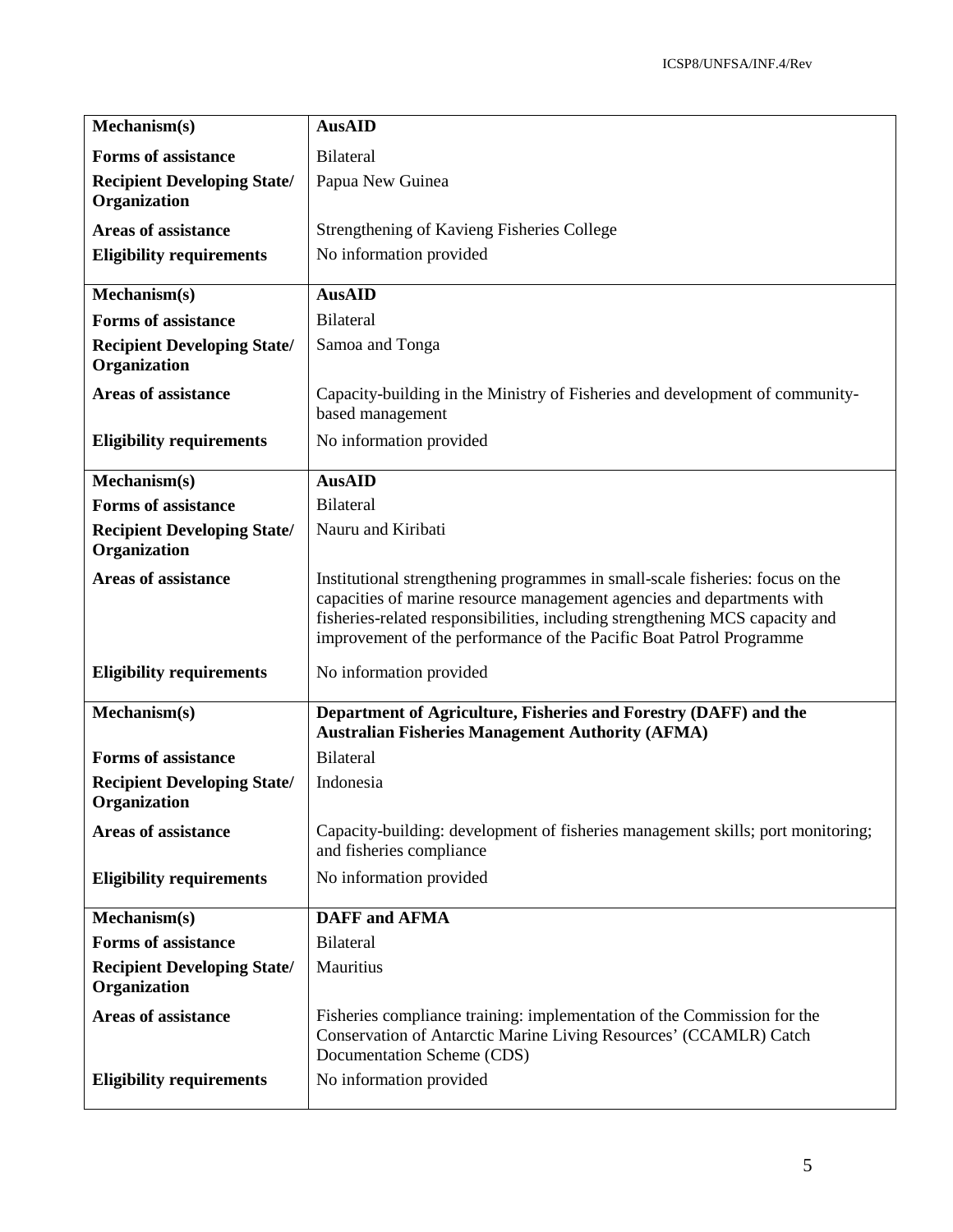| Mechanism(s)                                           | <b>DAFF</b> and <b>AFMA</b>                                                                                                                                                                                                                                                                                                                                                                                                |
|--------------------------------------------------------|----------------------------------------------------------------------------------------------------------------------------------------------------------------------------------------------------------------------------------------------------------------------------------------------------------------------------------------------------------------------------------------------------------------------------|
| <b>Forms of assistance</b>                             | Regional/Bilateral                                                                                                                                                                                                                                                                                                                                                                                                         |
| <b>Recipient Developing State/</b><br>Organization     | Other coastal and developing island States                                                                                                                                                                                                                                                                                                                                                                                 |
| Areas of assistance                                    | Assistance in developing fleet development plans for tuna fisheries in the Indian<br>Ocean                                                                                                                                                                                                                                                                                                                                 |
| <b>Eligibility requirements</b>                        | No information provided                                                                                                                                                                                                                                                                                                                                                                                                    |
| Mechanism(s)                                           | <b>DAFF</b> and <b>AFMA</b>                                                                                                                                                                                                                                                                                                                                                                                                |
| <b>Forms of assistance</b>                             | <b>Bilateral</b>                                                                                                                                                                                                                                                                                                                                                                                                           |
| <b>Recipient Developing State/</b><br>Organization     | Malaysia                                                                                                                                                                                                                                                                                                                                                                                                                   |
| <b>Areas of assistance</b>                             | Training and assistance on techniques to facilitate enforcement of and compliance<br>with existing domestic and international port State measures, and obligations for<br>controlling seafood products and fishing vessels accessing ports                                                                                                                                                                                 |
| <b>Eligibility requirements</b>                        | No information provided                                                                                                                                                                                                                                                                                                                                                                                                    |
| Mechanism(s)                                           | <b>Australian Centre for International Agricultural Research</b>                                                                                                                                                                                                                                                                                                                                                           |
| <b>Forms of assistance</b>                             | <b>Bilateral</b>                                                                                                                                                                                                                                                                                                                                                                                                           |
| <b>Recipient Developing State/</b><br>Organization     | Papua New Guinea and other Pacific island countries                                                                                                                                                                                                                                                                                                                                                                        |
| <b>Areas of assistance</b>                             | Funds assist projects reflecting the priorities of Australia's aid programme, and<br>national research strengths, and the development priorities, including fisheries, of<br>partner countries.<br>Projects with focus on aquaculture research.                                                                                                                                                                            |
| <b>Eligibility requirements</b>                        | No information provided                                                                                                                                                                                                                                                                                                                                                                                                    |
| Mechanism(s)                                           | <b>Pacific Patrol Boat Programme (PPB)</b>                                                                                                                                                                                                                                                                                                                                                                                 |
| <b>Forms of assistance</b>                             | Regional/Bilateral                                                                                                                                                                                                                                                                                                                                                                                                         |
| <b>Recipient Developing State/</b><br>Organization     | Pacific island countries                                                                                                                                                                                                                                                                                                                                                                                                   |
| Areas of assistance<br><b>Eligibility requirements</b> | PPB provides support to countries in the South Pacific to build their capacity to<br>conduct specific fisheries-related patrols, and bilateral and multilateral<br>enforcement operations.<br>The programme provides surveillance and technical advisers, training and<br>maintenance support, and operating subsidies to patrol boats owned and operated<br>by South Pacific island countries.<br>No information provided |
|                                                        |                                                                                                                                                                                                                                                                                                                                                                                                                            |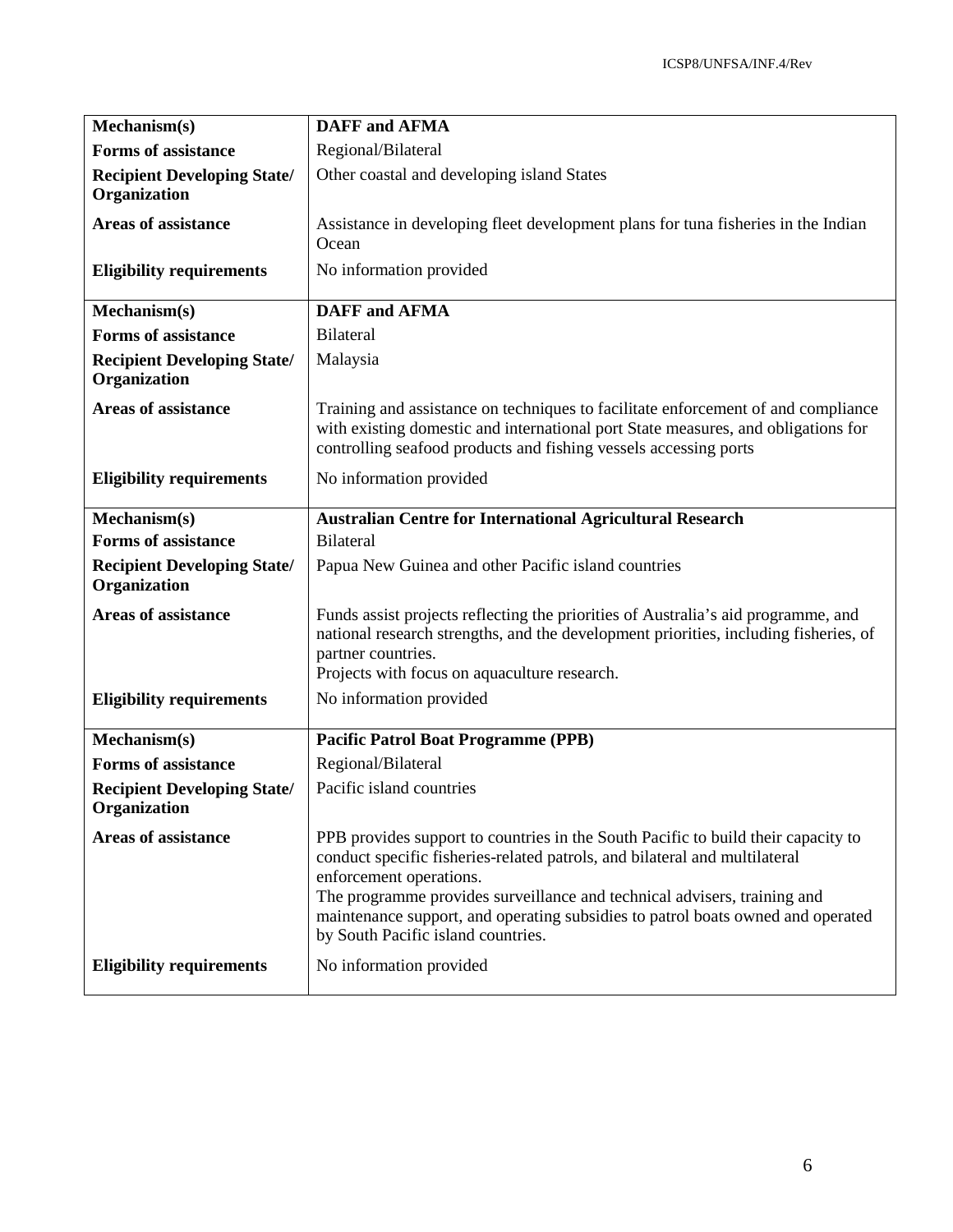| Mechanism(s)                                       | <b>Regional Plan of Action</b>                                                                                                                                                                                                                                                                                     |
|----------------------------------------------------|--------------------------------------------------------------------------------------------------------------------------------------------------------------------------------------------------------------------------------------------------------------------------------------------------------------------|
| <b>Forms of assistance</b>                         | Regional                                                                                                                                                                                                                                                                                                           |
| <b>Recipient Developing State/</b><br>Organization | Indonesia and other South-East Asian nations                                                                                                                                                                                                                                                                       |
| <b>Areas of assistance</b>                         | Promoting responsible fishing practices and alleviating the impacts of IUU fishing<br>in the region; cooperation on fisheries management and conservation, including<br>combating IUU fishing                                                                                                                      |
| <b>Eligibility requirements</b>                    | No information provided                                                                                                                                                                                                                                                                                            |
| Mechanism(s)                                       | Other programmes of assistance                                                                                                                                                                                                                                                                                     |
| <b>Forms of assistance</b>                         | Regional/Bilateral<br>Partners: Australian Government departments and agencies, Australian<br>universities, University of South Pacific and the University of Papua New Guinea                                                                                                                                     |
| <b>Recipient Developing State/</b><br>Organization | Pacific island countries                                                                                                                                                                                                                                                                                           |
| <b>Areas of assistance</b>                         | Programmes in support of fisheries issues, marine sciences, economics and<br>fisheries-related social science.<br>Financial assistance to Pacific island countries which participate in the negotiations<br>for the establishment of the South Pacific Regional Fisheries Management<br>Organisation (SPRFMO).     |
| <b>Eligibility requirements</b>                    | No information provided                                                                                                                                                                                                                                                                                            |
| <b>Denmark</b>                                     |                                                                                                                                                                                                                                                                                                                    |
| Mechanism(s)                                       | <b>Bilateral Partnerships</b>                                                                                                                                                                                                                                                                                      |
| <b>Forms of assistance</b>                         | <b>Bilateral</b>                                                                                                                                                                                                                                                                                                   |
| <b>Recipient Developing State/</b><br>Organization | 15 countries, including Viet Nam                                                                                                                                                                                                                                                                                   |
| <b>Areas of assistance</b>                         | Bilateral assistance is predominantly directed through bilateral partnerships with<br>specific countries, for example the Fisheries Sector Programme (FSPSII) in Viet<br>Nam. There is no capacity-building or related fund to assist developing States in<br>connection with the implementation of the Agreement. |
| <b>Eligibility requirements</b>                    | No information provided                                                                                                                                                                                                                                                                                            |
| <b>European Community</b>                          |                                                                                                                                                                                                                                                                                                                    |
| Mechanism(s)                                       | <b>Fisheries Partnership Agreement</b>                                                                                                                                                                                                                                                                             |
| <b>Forms of assistance</b>                         | Regional/Bilateral                                                                                                                                                                                                                                                                                                 |
| <b>Recipient Developing State/</b><br>Organization | African, Caribbean and Pacific (ACP) States                                                                                                                                                                                                                                                                        |
| <b>Areas of assistance</b>                         | Support is provided to reinforce capacities in various areas, including MCS;<br>improvement of sanitary conditions for fisheries products; and the promotion of<br>sustainable and responsible development of fisheries                                                                                            |
| <b>Eligibility requirements</b>                    | No information provided                                                                                                                                                                                                                                                                                            |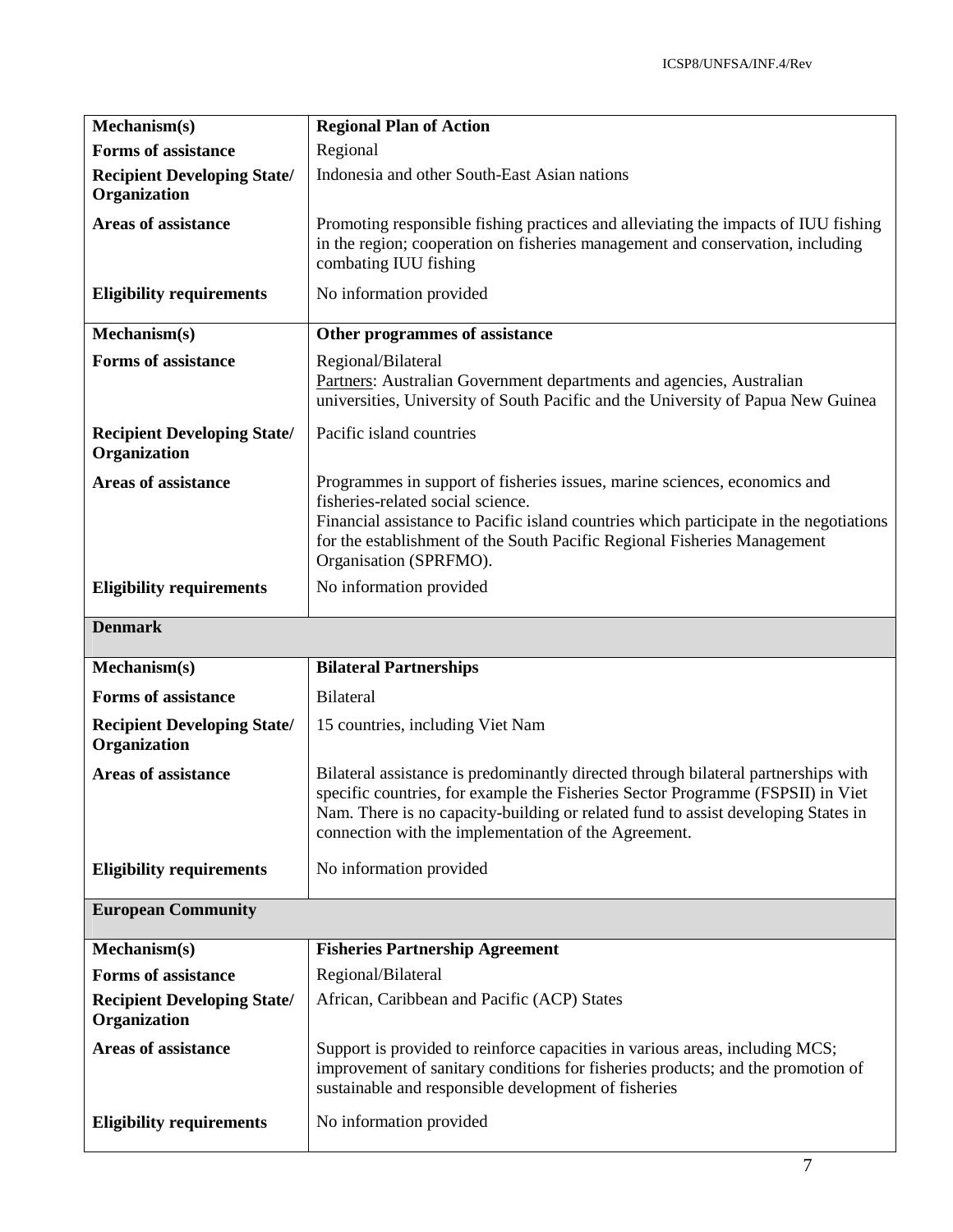| Mechanism(s)                                       | <b>European Development Fund</b>                                                                                                                                                                                                                                                                                                                                                                                                                                                                                                                                                                                                                                                                                                                                                                                                                                                                                                                                  |
|----------------------------------------------------|-------------------------------------------------------------------------------------------------------------------------------------------------------------------------------------------------------------------------------------------------------------------------------------------------------------------------------------------------------------------------------------------------------------------------------------------------------------------------------------------------------------------------------------------------------------------------------------------------------------------------------------------------------------------------------------------------------------------------------------------------------------------------------------------------------------------------------------------------------------------------------------------------------------------------------------------------------------------|
| <b>Forms of assistance</b>                         | Regional/Bilateral                                                                                                                                                                                                                                                                                                                                                                                                                                                                                                                                                                                                                                                                                                                                                                                                                                                                                                                                                |
| <b>Recipient Developing State/</b><br>Organization | <b>ACP</b> States                                                                                                                                                                                                                                                                                                                                                                                                                                                                                                                                                                                                                                                                                                                                                                                                                                                                                                                                                 |
| <b>Areas of assistance</b>                         | Key themes: management of aquatic resources, including MCS of fishing<br>activities, research (stock assessment), sanitary control, artisanal fisheries and<br>institutional building.<br>Significant current initiatives and programmes:<br>Indian ocean: Tuna Tagging (2004-2008); Integrated Zone Coastal Management<br>$(2005 - 2010);$<br>Pacific fisheries projects in the Pacific region;<br>West Africa: Regional MCS of Fishing Activities (2006-2009);<br>Implementation of a fisheries management plan for Lake Victoria (2003-2008);<br>Strengthening Fisheries Management in ACP Countries (ACP Fish II): aims to<br>improve institutional capacities;<br>Regional Indicative Programme for West Africa in support of fisheries<br>management in areas covered by the sub-regional Fisheries Commission: aims to<br>reinforce institutional capacities, harmonize national fisheries policies, and foster<br>cooperation regarding MCS and research. |
| <b>Eligibility requirements</b>                    | No information provided                                                                                                                                                                                                                                                                                                                                                                                                                                                                                                                                                                                                                                                                                                                                                                                                                                                                                                                                           |
| Mechanism(s)                                       | <b>EC Instrument for Development Cooperation</b>                                                                                                                                                                                                                                                                                                                                                                                                                                                                                                                                                                                                                                                                                                                                                                                                                                                                                                                  |
| <b>Forms of assistance</b>                         | Multilateral/Bilateral                                                                                                                                                                                                                                                                                                                                                                                                                                                                                                                                                                                                                                                                                                                                                                                                                                                                                                                                            |
| <b>Recipient Developing State/</b>                 | Developing countries                                                                                                                                                                                                                                                                                                                                                                                                                                                                                                                                                                                                                                                                                                                                                                                                                                                                                                                                              |
| Organization                                       |                                                                                                                                                                                                                                                                                                                                                                                                                                                                                                                                                                                                                                                                                                                                                                                                                                                                                                                                                                   |
| <b>Areas of assistance</b>                         | Financing of measures designed to improve the sustainable management of<br>fisheries resources in developing countries (2009-2010)                                                                                                                                                                                                                                                                                                                                                                                                                                                                                                                                                                                                                                                                                                                                                                                                                                |
|                                                    |                                                                                                                                                                                                                                                                                                                                                                                                                                                                                                                                                                                                                                                                                                                                                                                                                                                                                                                                                                   |
| <b>Eligibility requirements</b>                    | No information provided                                                                                                                                                                                                                                                                                                                                                                                                                                                                                                                                                                                                                                                                                                                                                                                                                                                                                                                                           |
| Mechanism(s)                                       | <b>Other EC funds</b>                                                                                                                                                                                                                                                                                                                                                                                                                                                                                                                                                                                                                                                                                                                                                                                                                                                                                                                                             |
| <b>Forms of assistance</b>                         | Regional/Bilateral                                                                                                                                                                                                                                                                                                                                                                                                                                                                                                                                                                                                                                                                                                                                                                                                                                                                                                                                                |
|                                                    | Partner: Indian Ocean Commission (IOC)                                                                                                                                                                                                                                                                                                                                                                                                                                                                                                                                                                                                                                                                                                                                                                                                                                                                                                                            |
| <b>Recipient Developing State/</b><br>Organization | Member States of the Indian Ocean Commission                                                                                                                                                                                                                                                                                                                                                                                                                                                                                                                                                                                                                                                                                                                                                                                                                                                                                                                      |
| <b>Areas of assistance</b>                         | Implementation of a regional plan for fisheries surveillance in the Southwest<br>Indian Ocean: enhancement of MCS among IOC States to combat IUU fishing and<br>contribute to the sustainable management of tuna fisheries (2007-2010)                                                                                                                                                                                                                                                                                                                                                                                                                                                                                                                                                                                                                                                                                                                            |
| <b>Eligibility requirements</b>                    | No information provided                                                                                                                                                                                                                                                                                                                                                                                                                                                                                                                                                                                                                                                                                                                                                                                                                                                                                                                                           |
| Mechanism(s)                                       | <b>Other EC funds</b>                                                                                                                                                                                                                                                                                                                                                                                                                                                                                                                                                                                                                                                                                                                                                                                                                                                                                                                                             |
| <b>Forms of assistance</b>                         | Regional                                                                                                                                                                                                                                                                                                                                                                                                                                                                                                                                                                                                                                                                                                                                                                                                                                                                                                                                                          |
| <b>Recipient Developing State/</b><br>Organization | International Commission for the Conservation of Atlantic Tunas (ICCAT)                                                                                                                                                                                                                                                                                                                                                                                                                                                                                                                                                                                                                                                                                                                                                                                                                                                                                           |
| <b>Areas of assistance</b>                         | Contribution to ICCAT in 2008 for capacity-building through the provision of<br>technical assistance to developing countries                                                                                                                                                                                                                                                                                                                                                                                                                                                                                                                                                                                                                                                                                                                                                                                                                                      |
| <b>Eligibility requirements</b>                    | No information provided                                                                                                                                                                                                                                                                                                                                                                                                                                                                                                                                                                                                                                                                                                                                                                                                                                                                                                                                           |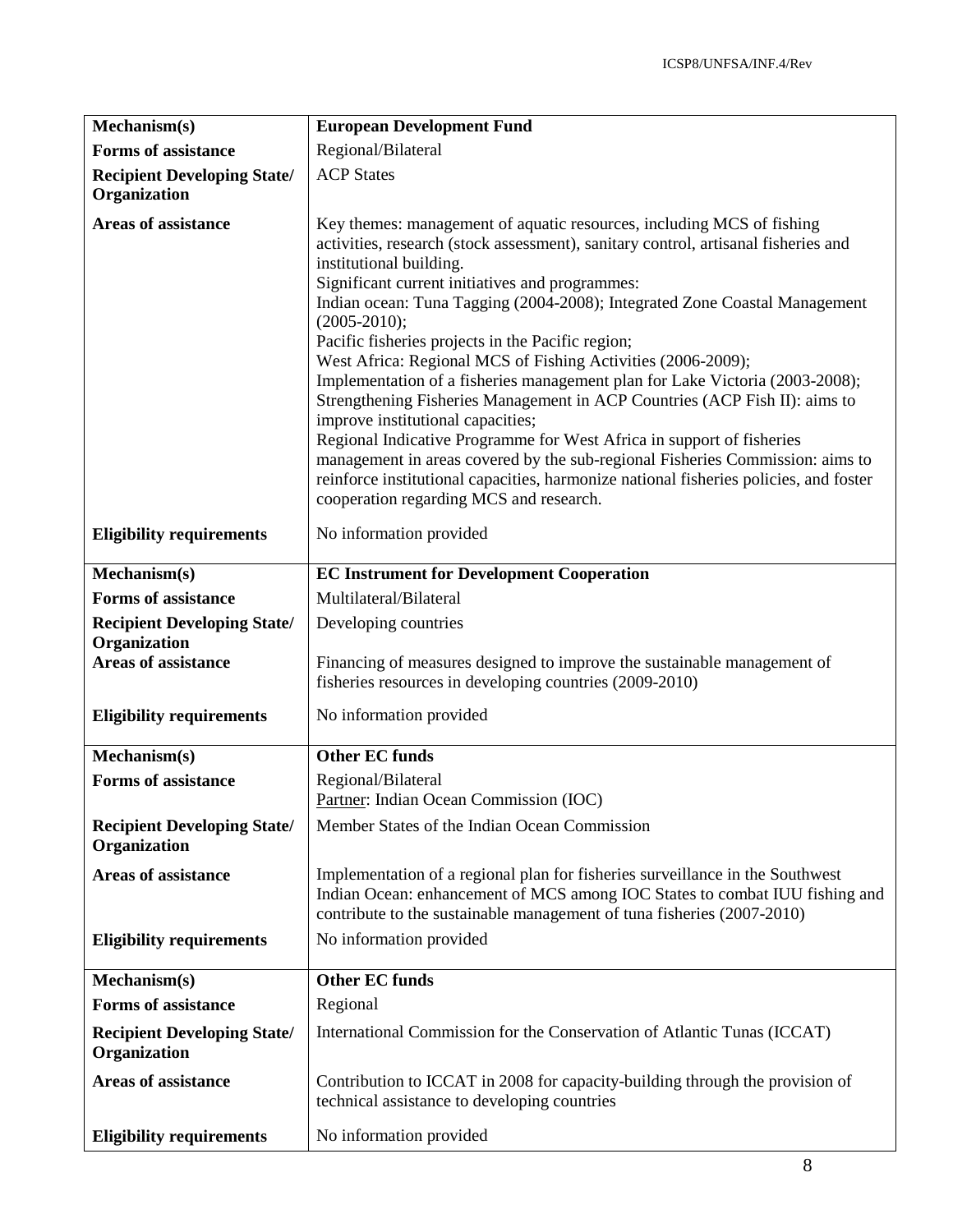| <b>Japan</b>                                       |                                                                                                                                                                                                                                                                                                                                                                                                                          |
|----------------------------------------------------|--------------------------------------------------------------------------------------------------------------------------------------------------------------------------------------------------------------------------------------------------------------------------------------------------------------------------------------------------------------------------------------------------------------------------|
| Mechanism(s)                                       | Trust fund projects through international organizations                                                                                                                                                                                                                                                                                                                                                                  |
| <b>Forms of assistance</b>                         | Regional<br>Partner: WCPFC                                                                                                                                                                                                                                                                                                                                                                                               |
| <b>Recipient Developing State/</b><br>Organization | Pacific small island developing countries                                                                                                                                                                                                                                                                                                                                                                                |
| <b>Areas of assistance</b>                         | Project: Capacity-building: fisheries statistics, regulations and enforcement for<br>Pacific small island developing States (2006-2010). Aimed at human resource<br>development and improvement of institutional frameworks through training and<br>dispatch of experts. Also aimed at providing necessary facilities for the<br>improvement of statistics and enforcement in Pacific small island developing<br>States. |
| <b>Eligibility requirements</b>                    | No information provided                                                                                                                                                                                                                                                                                                                                                                                                  |
| Mechanism(s)                                       | Trust fund projects through international organizations                                                                                                                                                                                                                                                                                                                                                                  |
| <b>Forms of assistance</b>                         | Regional<br>Partner: ICCAT                                                                                                                                                                                                                                                                                                                                                                                               |
| <b>Recipient Developing State/</b><br>Organization | <b>Developing States</b>                                                                                                                                                                                                                                                                                                                                                                                                 |
| <b>Areas of assistance</b>                         | Project: Japan data improvement project (2004-2008). Aimed at improving<br>fisheries statistics of developing States and providing training courses on data<br>collection and handling.                                                                                                                                                                                                                                  |
| <b>Eligibility requirements</b>                    | No information provided                                                                                                                                                                                                                                                                                                                                                                                                  |
| Mechanism(s)                                       | Trust fund projects through international organizations                                                                                                                                                                                                                                                                                                                                                                  |
| <b>Forms of assistance</b>                         | Regional<br>Partner: Food and Agriculture Organization of the United Nations (FAO)                                                                                                                                                                                                                                                                                                                                       |
| <b>Recipient Developing State/</b><br>Organization | <b>Developing States</b>                                                                                                                                                                                                                                                                                                                                                                                                 |
| <b>Areas of assistance</b>                         | Project: Reconciling Sustainable Fisheries and Conservation: Finding Optimal<br>Solutions for Conflicting Objectives (2008-2012). Aimed at improving resource<br>management in developing States, through promoting capacity-building for<br>responsible fishery development and facilitating their participation in RFMO<br>meetings.                                                                                   |
| <b>Eligibility requirements</b>                    | No information provided                                                                                                                                                                                                                                                                                                                                                                                                  |
| Mechanism(s)                                       | <b>Overseas Fishery Cooperation Foundation of Japan (OFCF)</b>                                                                                                                                                                                                                                                                                                                                                           |
| <b>Forms of assistance</b>                         | Regional/Bilateral                                                                                                                                                                                                                                                                                                                                                                                                       |
| <b>Recipient Developing State/</b><br>Organization | <b>IOTC</b> Secretariat and developing Member States                                                                                                                                                                                                                                                                                                                                                                     |
| <b>Areas of assistance</b>                         | Project: Cooperation for resource management (2007-2011). This project involves<br>the dispatch of technical experts to improve tuna fisheries statistics.                                                                                                                                                                                                                                                               |
| <b>Eligibility requirements</b>                    | No information provided                                                                                                                                                                                                                                                                                                                                                                                                  |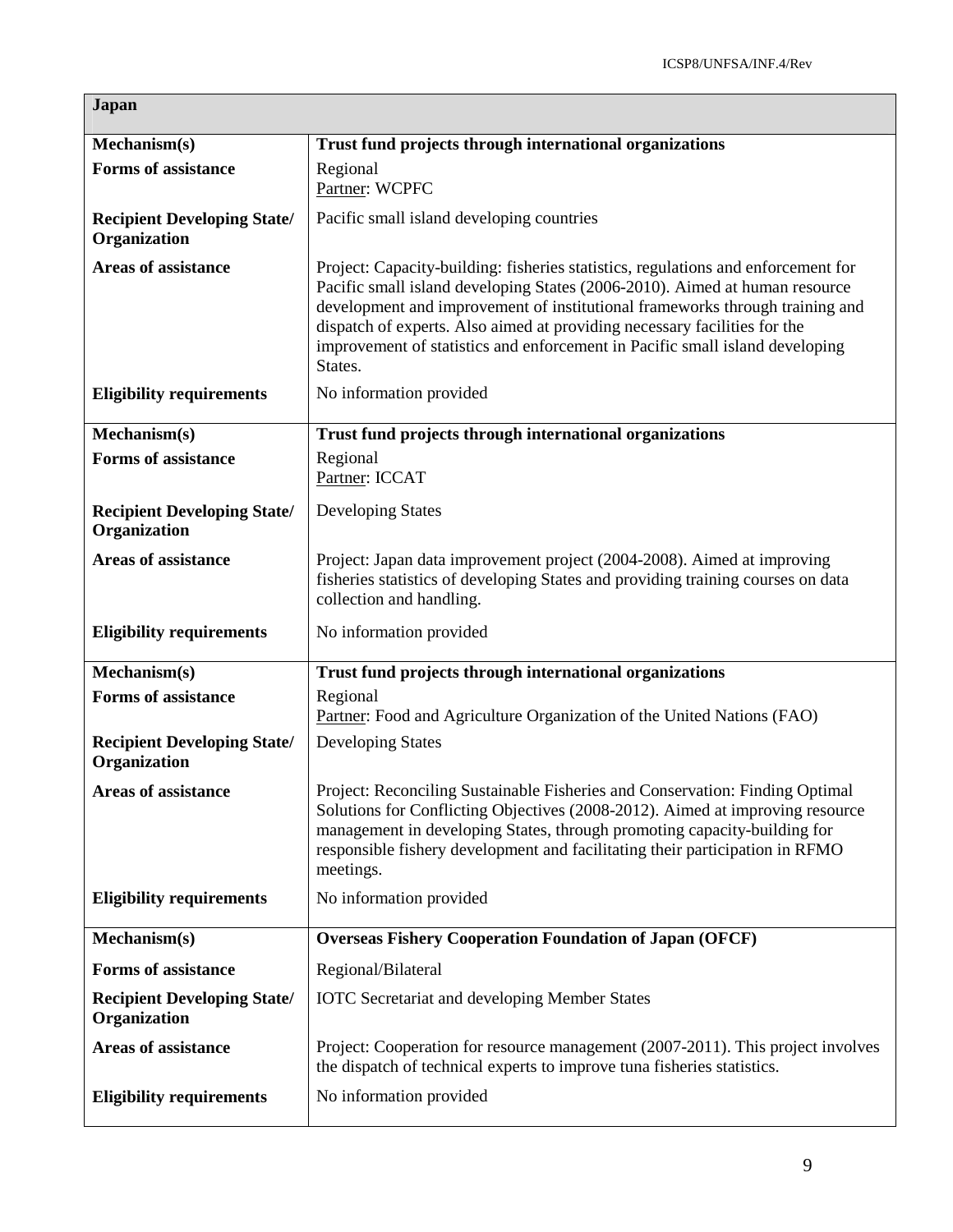| Mechanism(s)                                             | <b>OFCF</b>                                                                                                                                                                                                                                                                                                                                                                                                                   |
|----------------------------------------------------------|-------------------------------------------------------------------------------------------------------------------------------------------------------------------------------------------------------------------------------------------------------------------------------------------------------------------------------------------------------------------------------------------------------------------------------|
| <b>Forms of assistance</b>                               | Regional/Bilateral<br>Partner: IOTC                                                                                                                                                                                                                                                                                                                                                                                           |
| <b>Recipient Developing State/</b><br>Organization       | <b>Developing States</b>                                                                                                                                                                                                                                                                                                                                                                                                      |
| <b>Areas of assistance</b>                               | Project: Resource management course, programme for development of human<br>resources in fisheries (2007-2011). This programme is designed for Government<br>officials who are expected to implement appropriate resource management through<br>maintenance of good fisheries statistics systems                                                                                                                               |
| <b>Eligibility requirements</b>                          | No information provided                                                                                                                                                                                                                                                                                                                                                                                                       |
| <b>Mexico</b>                                            |                                                                                                                                                                                                                                                                                                                                                                                                                               |
| Mechanism(s)                                             | <b>Scientific and Technical Cooperation and Exchange Programmes</b>                                                                                                                                                                                                                                                                                                                                                           |
| <b>Forms of assistance</b>                               | <b>Bilateral</b>                                                                                                                                                                                                                                                                                                                                                                                                              |
| <b>Recipient Developing State/</b><br>Organization       | El Salvador, Guatemala and Honduras                                                                                                                                                                                                                                                                                                                                                                                           |
| <b>Areas of assistance</b>                               | Implementation of advisory and capacity-building projects for national<br>management capacity in the development of the fisheries and aquaculture sectors<br>of the respective States                                                                                                                                                                                                                                         |
| <b>Eligibility requirements</b>                          | <b>Central American countries</b>                                                                                                                                                                                                                                                                                                                                                                                             |
| <b>New Zealand</b>                                       |                                                                                                                                                                                                                                                                                                                                                                                                                               |
| Mechanism(s)                                             | <b>New Zealand Agency for International Development (NZAID)</b>                                                                                                                                                                                                                                                                                                                                                               |
| <b>Forms of assistance</b>                               | Regional                                                                                                                                                                                                                                                                                                                                                                                                                      |
| <b>Recipient Developing</b><br><b>State/Organization</b> | Pacific Islands Forum Fisheries Agency (FFA)                                                                                                                                                                                                                                                                                                                                                                                  |
| <b>Areas of assistance</b>                               | Funding for the FFA, which provides support for its members to strengthen of<br>national fisheries management capacity and tuna industry development, participate<br>in the negotiations of WCPFC, and assist with the regional monitoring, control and<br>surveillance (MCS)                                                                                                                                                 |
| <b>Eligibility requirements</b>                          | No information provided                                                                                                                                                                                                                                                                                                                                                                                                       |
| Mechanism(s)                                             |                                                                                                                                                                                                                                                                                                                                                                                                                               |
|                                                          | <b>NZAID</b>                                                                                                                                                                                                                                                                                                                                                                                                                  |
| <b>Forms of assistance</b>                               | Regional                                                                                                                                                                                                                                                                                                                                                                                                                      |
| <b>Recipient Developing</b><br><b>State/Organization</b> | Western Central Pacific Fisheries Commission (WCPFC) and Secretariat of the<br>Pacific Community (SPC)                                                                                                                                                                                                                                                                                                                        |
| <b>Areas of assistance</b>                               | Support for conventional, archival and acoustic tagging of skipjack, yellowfin and<br>bigeye tuna throughout the equatorial WCPO, and analysis of biological processes,<br>including medium- to large-scale movement, fishing and natural mortality rates<br>(and their variability with age or size), growth, habitat utilisation, and the impact of<br>FADs on population dynamics, behaviour and vulnerability to fishing. |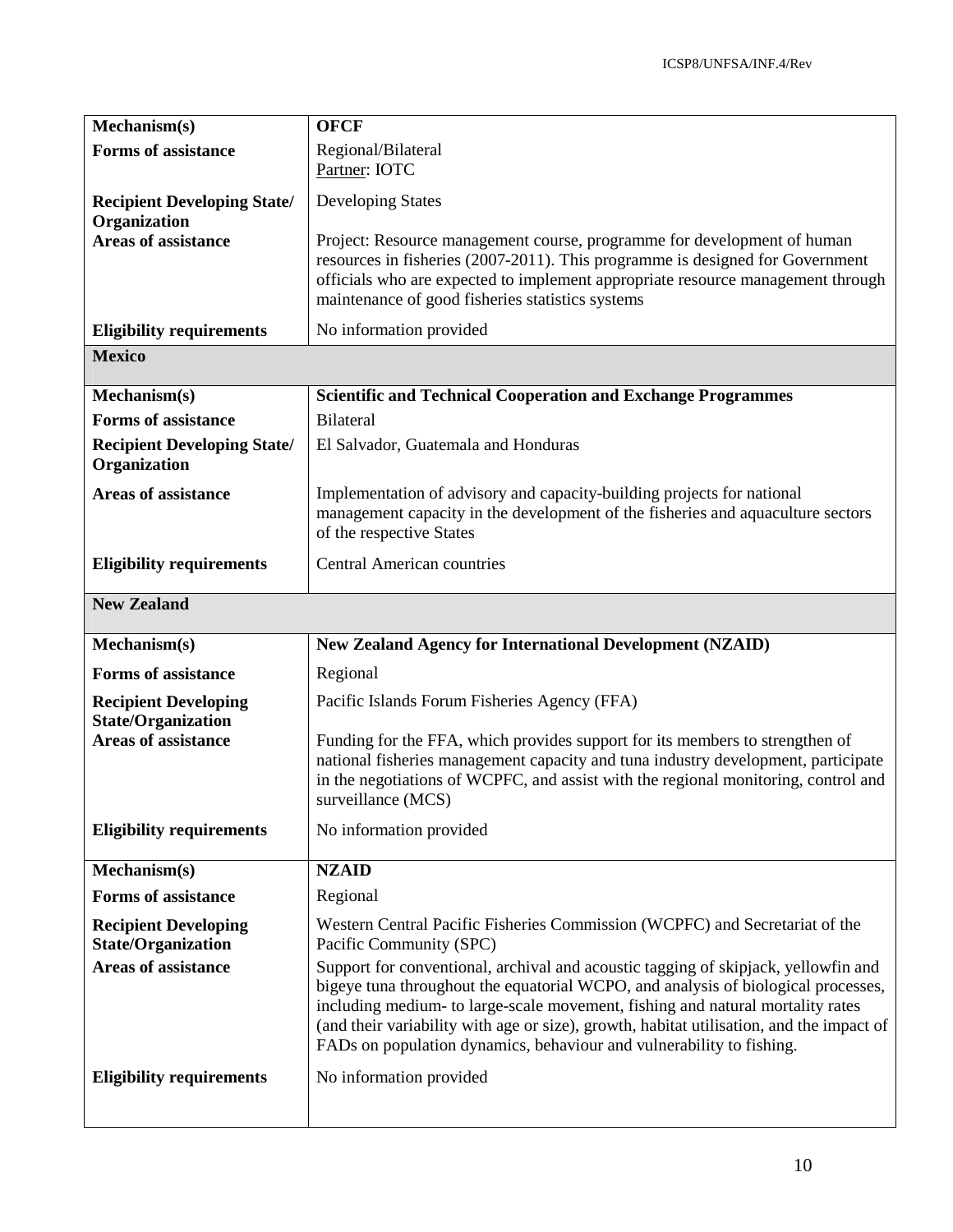| Mechanism(s)                                             | <b>NZAID</b>                                                                                                                                                                                                                                                                                                                                                                                                                                                                       |
|----------------------------------------------------------|------------------------------------------------------------------------------------------------------------------------------------------------------------------------------------------------------------------------------------------------------------------------------------------------------------------------------------------------------------------------------------------------------------------------------------------------------------------------------------|
| <b>Forms of assistance</b>                               | Regional                                                                                                                                                                                                                                                                                                                                                                                                                                                                           |
| <b>Recipient Developing</b>                              | <b>SPC</b>                                                                                                                                                                                                                                                                                                                                                                                                                                                                         |
| <b>State/Organization</b><br><b>Areas of assistance</b>  | Support to marine resource programmes, which provide complementary capacity<br>in scientific assessments of stock structure and status to the Forum Fisheries<br>Agency (FFA) and to the WCPFC, and in coastal fisheries and aquaculture.                                                                                                                                                                                                                                          |
| <b>Eligibility requirements</b>                          | No information provided                                                                                                                                                                                                                                                                                                                                                                                                                                                            |
| Mechanism(s)                                             | <b>NZAID</b>                                                                                                                                                                                                                                                                                                                                                                                                                                                                       |
| <b>Forms of assistance</b>                               | Regional                                                                                                                                                                                                                                                                                                                                                                                                                                                                           |
| <b>Recipient Developing</b>                              | Pacific Islands Applied Geoscience Commission (SOPAC)                                                                                                                                                                                                                                                                                                                                                                                                                              |
| <b>State/Organization</b><br><b>Areas of assistance</b>  | Cooperative programme providing technical assistance for preparation of<br>submissions by Pacific island countries to the United Nations Commission on the<br>Limits of the Continental Shelf. Also discussing potential programmes for<br>delineation and publication of agreed exclusive economic zone (EEZ) boundaries,<br>and seabed mapping of seamounts and other seabed structures for use in fisheries<br>and resource management.                                         |
| <b>Eligibility requirements</b>                          | No information provided                                                                                                                                                                                                                                                                                                                                                                                                                                                            |
| Mechanism(s)                                             | <b>NZAID</b>                                                                                                                                                                                                                                                                                                                                                                                                                                                                       |
| <b>Forms of assistance</b>                               | Bilateral                                                                                                                                                                                                                                                                                                                                                                                                                                                                          |
| <b>Recipient Developing</b><br><b>State/Organization</b> | Cook Islands                                                                                                                                                                                                                                                                                                                                                                                                                                                                       |
| <b>Areas of assistance</b>                               | Institutional strengthening of the Ministry of Marine Resources and related<br>agencies (Health, Environment), assistance with policy development and<br>coordination of the offshore fishing industry, assistance to the pearl farming<br>sector, development of community based coastal management systems (especially<br>with reference to lagoon ecosystem management), and technical and financial<br>assistance to small-scale inshore fisheries and aquaculture enterprises |
| <b>Eligibility requirements</b>                          | No information provided                                                                                                                                                                                                                                                                                                                                                                                                                                                            |
| Mechanism(s)                                             | <b>NZAID</b>                                                                                                                                                                                                                                                                                                                                                                                                                                                                       |
| <b>Forms of assistance</b>                               | Bilateral                                                                                                                                                                                                                                                                                                                                                                                                                                                                          |
| <b>Recipient Developing</b>                              | Solomon Islands/Ministry of Fisheries and Marine Resources (MFMR)                                                                                                                                                                                                                                                                                                                                                                                                                  |
| <b>State/Organization</b><br><b>Areas of assistance</b>  | Organisational strengthening programme with MFMR, improving organizational<br>capacity, structure, and management. Institutional development and technical<br>support to MFMR in sustainable resource management, development of rural<br>livelihoods, improving and securing revenues from licensing, and improving the<br>enabling environment for commercial activities                                                                                                         |
| <b>Eligibility requirements</b>                          | No information provided                                                                                                                                                                                                                                                                                                                                                                                                                                                            |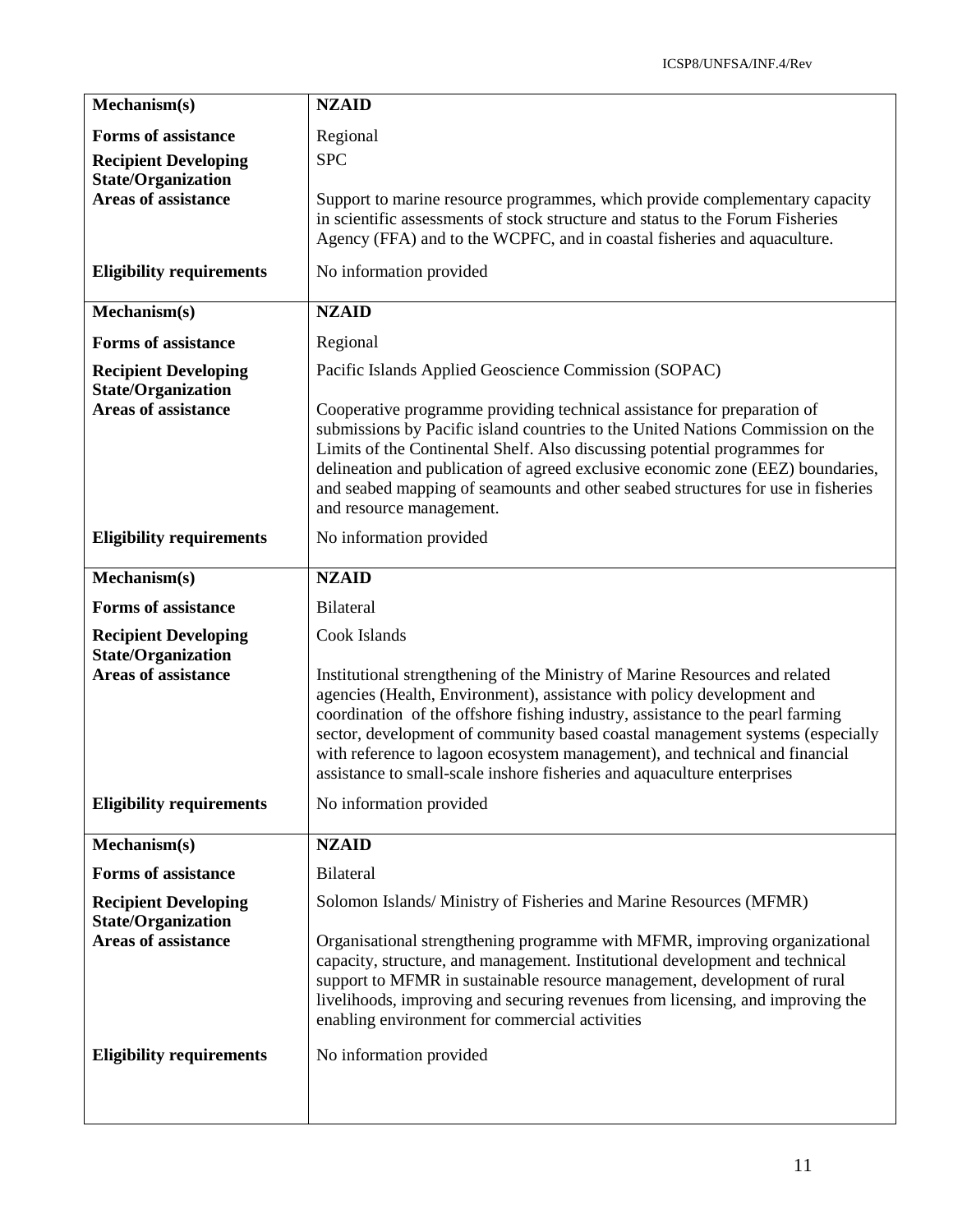| Mechanism(s)                                                  | <b>NZAID</b>                                                                                                                                                                                                                                                                                                                                                                                                                                                                                                                                                                                                                                                                                                                  |
|---------------------------------------------------------------|-------------------------------------------------------------------------------------------------------------------------------------------------------------------------------------------------------------------------------------------------------------------------------------------------------------------------------------------------------------------------------------------------------------------------------------------------------------------------------------------------------------------------------------------------------------------------------------------------------------------------------------------------------------------------------------------------------------------------------|
| <b>Forms of assistance</b>                                    | <b>Bilateral</b>                                                                                                                                                                                                                                                                                                                                                                                                                                                                                                                                                                                                                                                                                                              |
| <b>Recipient Developing</b>                                   | Philippines                                                                                                                                                                                                                                                                                                                                                                                                                                                                                                                                                                                                                                                                                                                   |
| <b>State/Organization</b><br><b>Areas of assistance</b>       | Sustainable development through integrated management of coastal<br>resources. Provide training to Local Government Units' staff and barangay leaders<br>in use of database and establishment of integrated plans. Training, seminars and<br>workshops will be provided to encourage participation and awareness of the<br>coastal plan.                                                                                                                                                                                                                                                                                                                                                                                      |
| <b>Eligibility requirements</b>                               | Targeted barangays and Local Government Units in the Camiguin region                                                                                                                                                                                                                                                                                                                                                                                                                                                                                                                                                                                                                                                          |
| Mechanism(s)                                                  | <b>NZAID</b>                                                                                                                                                                                                                                                                                                                                                                                                                                                                                                                                                                                                                                                                                                                  |
| <b>Forms of assistance</b>                                    | <b>Bilateral</b>                                                                                                                                                                                                                                                                                                                                                                                                                                                                                                                                                                                                                                                                                                              |
| <b>Recipient Developing</b>                                   | World Wildlife Fund (WWF) Lao PDR                                                                                                                                                                                                                                                                                                                                                                                                                                                                                                                                                                                                                                                                                             |
| <b>State/Organization</b><br><b>Areas of assistance</b>       | Rural livelihoods programme to strengthen aquatic resources management and<br>promote the role of aquatic ecosystem services in rural development planning in<br>the Lower Mekong Basin.                                                                                                                                                                                                                                                                                                                                                                                                                                                                                                                                      |
| <b>Eligibility requirements</b>                               | No information provided                                                                                                                                                                                                                                                                                                                                                                                                                                                                                                                                                                                                                                                                                                       |
| Mechanism(s)                                                  | Ministry of Foreign Affairs and Trade (MFAT) Pacific Security Fund                                                                                                                                                                                                                                                                                                                                                                                                                                                                                                                                                                                                                                                            |
| <b>Forms of assistance</b>                                    | Regional – Polynesia                                                                                                                                                                                                                                                                                                                                                                                                                                                                                                                                                                                                                                                                                                          |
| <b>Recipient Developing</b><br><b>State/Organization</b>      | Cook Islands, Niue, Samoa, Tokelau and Tonga                                                                                                                                                                                                                                                                                                                                                                                                                                                                                                                                                                                                                                                                                  |
| <b>Areas of assistance</b>                                    | The New Zealand Ministry of Fisheries will lead a multi-component, three year<br>capacity building project to provide practical and tangible assistance to Polynesian<br>countries in the management and protection of their highly migratory fisheries<br>resources and the vital role these fisheries play in their sustainable economic<br>development. The project is aimed at empowering and enabling Polynesian<br>fisheries administrations and maritime enforcement authorities to prevent, deter<br>and eliminate the threats posed to their fisheries resources from illegal, unreported<br>or unregulated fishers. This will protect and enhance the potential value that can<br>be realized from these fisheries. |
| <b>Eligibility requirements</b>                               | No information provided                                                                                                                                                                                                                                                                                                                                                                                                                                                                                                                                                                                                                                                                                                       |
| <b>Norway</b>                                                 |                                                                                                                                                                                                                                                                                                                                                                                                                                                                                                                                                                                                                                                                                                                               |
| Mechanism(s)                                                  | <b>Fisheries policy and legal assistance</b>                                                                                                                                                                                                                                                                                                                                                                                                                                                                                                                                                                                                                                                                                  |
| <b>Forms of assistance</b>                                    | <b>Bilateral</b><br>Partner: Norwegian fisheries authorities                                                                                                                                                                                                                                                                                                                                                                                                                                                                                                                                                                                                                                                                  |
| <b>Recipient Developing State/</b>                            | Developing countries                                                                                                                                                                                                                                                                                                                                                                                                                                                                                                                                                                                                                                                                                                          |
| Organization                                                  |                                                                                                                                                                                                                                                                                                                                                                                                                                                                                                                                                                                                                                                                                                                               |
| <b>Areas of assistance</b><br><b>Eligibility requirements</b> | Development of fisheries policies and strategic plans, as well as fisheries laws and<br>regulations. Establishing systems for stakeholder meetings and bodies for<br>government and industry relations are included in some of the development<br>projects.<br>Requests for assistance assessed according to Norway's development policy                                                                                                                                                                                                                                                                                                                                                                                      |
|                                                               |                                                                                                                                                                                                                                                                                                                                                                                                                                                                                                                                                                                                                                                                                                                               |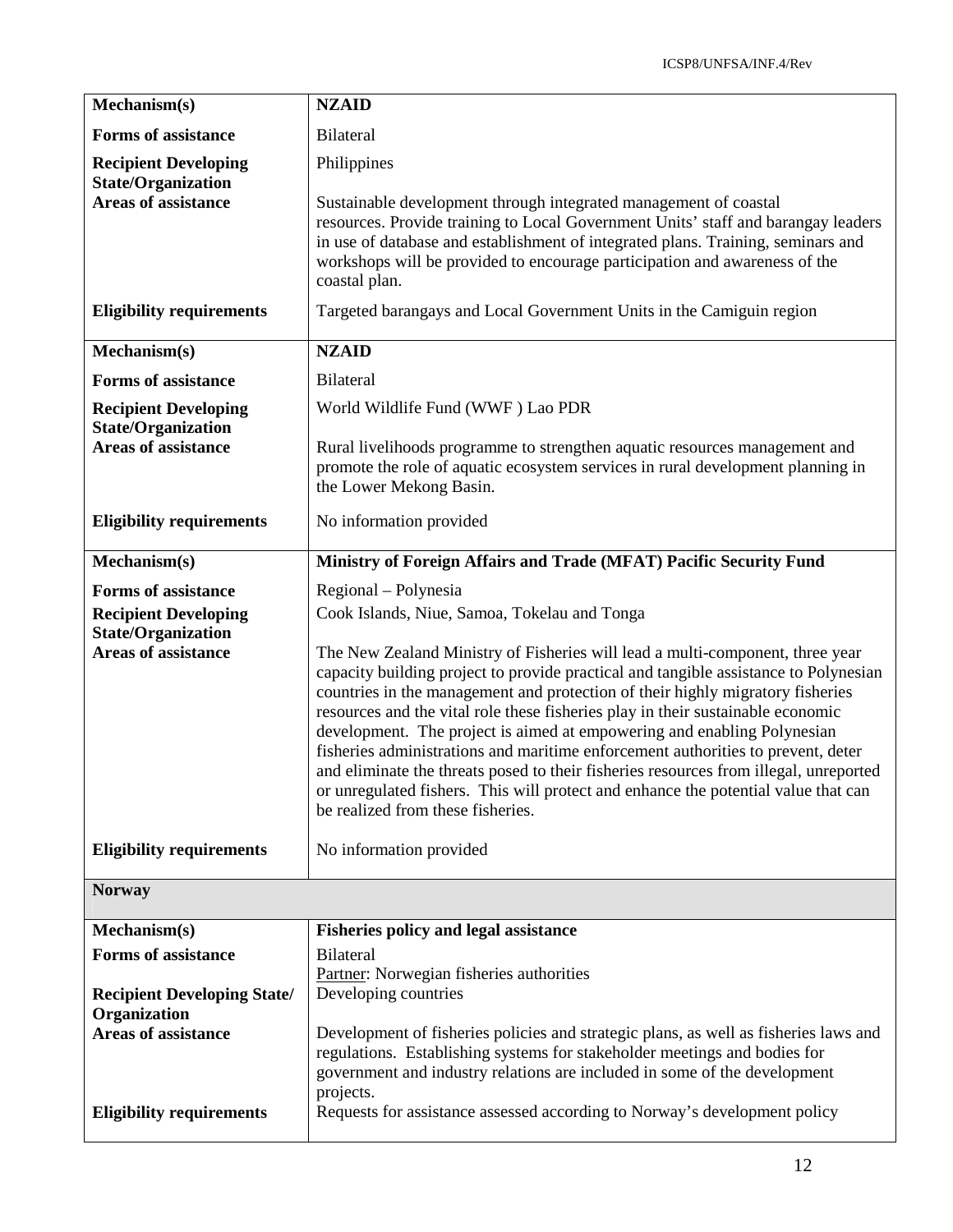| Mechanism(s)                               | <b>Fisheries research assistance</b>                                                                                                                             |
|--------------------------------------------|------------------------------------------------------------------------------------------------------------------------------------------------------------------|
| <b>Forms of assistance</b>                 | <b>Bilateral</b>                                                                                                                                                 |
|                                            | Partner: Institute of Marine Research of the Ministry of Fisheries and Coastal                                                                                   |
|                                            | Affairs                                                                                                                                                          |
| <b>Recipient Developing State/</b>         | Developing countries                                                                                                                                             |
| Organization<br><b>Areas of assistance</b> | Fisheries research, including studies based on surveys carried out by research                                                                                   |
|                                            | vessels, focusing on investigations of the distribution and abundance of fish stocks.                                                                            |
|                                            | The surveys result in assessments of biomass and production of fish stocks which                                                                                 |
|                                            | form the basis for estimates of sustainable yields and corresponding harvesting                                                                                  |
|                                            | rates.                                                                                                                                                           |
|                                            | Environmental studies are also carried out, focusing in particular on the impact of                                                                              |
|                                            | offshore oil production on the environment and fish and other living resources.                                                                                  |
|                                            | Expert assistance to national authorities is made available to build and strengthen                                                                              |
|                                            | competence related to "oil-fish-environment" tasks. This includes setting up                                                                                     |
|                                            | programmes for surveillance and monitoring of pollution at oil fields on the                                                                                     |
|                                            | continental shelf.                                                                                                                                               |
| <b>Eligibility requirements</b>            | Requests for assistance assessed according to Norway's development policy                                                                                        |
|                                            |                                                                                                                                                                  |
| Mechanism(s)                               | <b>Fisheries management assistance</b>                                                                                                                           |
| <b>Forms of assistance</b>                 | <b>Bilateral</b><br>Partner: Norwegian Directorate of Fisheries                                                                                                  |
| <b>Recipient Developing State/</b>         | Developing countries                                                                                                                                             |
| Organization                               |                                                                                                                                                                  |
| <b>Areas of assistance</b>                 | Assistance provided for the development of management competence, for example                                                                                    |
|                                            | collection of statistical data on fish landings and fishing effort, establishment of a                                                                           |
|                                            | fishing vessel registry, outlining and introduction of fisheries regulations,                                                                                    |
|                                            | monitoring of fishing activities and enforcement of fisheries laws and regulations.                                                                              |
|                                            | Capacity-building relating to MCS and IUU fishing is also provided. The<br>assistance programmes involve central and regional units of the Norwegian             |
|                                            | fisheries authorities and the coast guard.                                                                                                                       |
|                                            | With regard to trans-boundary fish stocks, Norway offers expertise and assistance                                                                                |
|                                            | regarding legal matters, joint resources assessments, fixing of total allowable catch                                                                            |
|                                            | (TAC), principles for fish quota allocations, and systems for exchange of fishing                                                                                |
|                                            | information and catch reporting.                                                                                                                                 |
| <b>Eligibility requirements</b>            | Requests for assistance assessed according to Norway's development policy                                                                                        |
| Mechanism(s)                               | <b>Training and education assistance</b>                                                                                                                         |
| <b>Forms of assistance</b>                 | <b>Bilateral</b>                                                                                                                                                 |
|                                            | Partners: University of Tromsø/Norwegian College of Fisheries Science,                                                                                           |
|                                            | University of Bergen                                                                                                                                             |
| <b>Recipient Developing State/</b>         | Developing countries                                                                                                                                             |
| Organization                               |                                                                                                                                                                  |
| <b>Areas of assistance</b>                 | Building and strengthening competence and capacity in public institutions of                                                                                     |
|                                            | developing countries, particularly with respect to research and management.<br>Assistance provided through institutional twinning arrangements, participation in |
|                                            | formal education in Norway, establishment of degree courses in fisheries in                                                                                      |
|                                            | developing countries, study tours to Norway, and special courses.                                                                                                |
| <b>Eligibility requirements</b>            | Requests for assistance assessed according to Norway's development policy                                                                                        |
|                                            |                                                                                                                                                                  |
|                                            |                                                                                                                                                                  |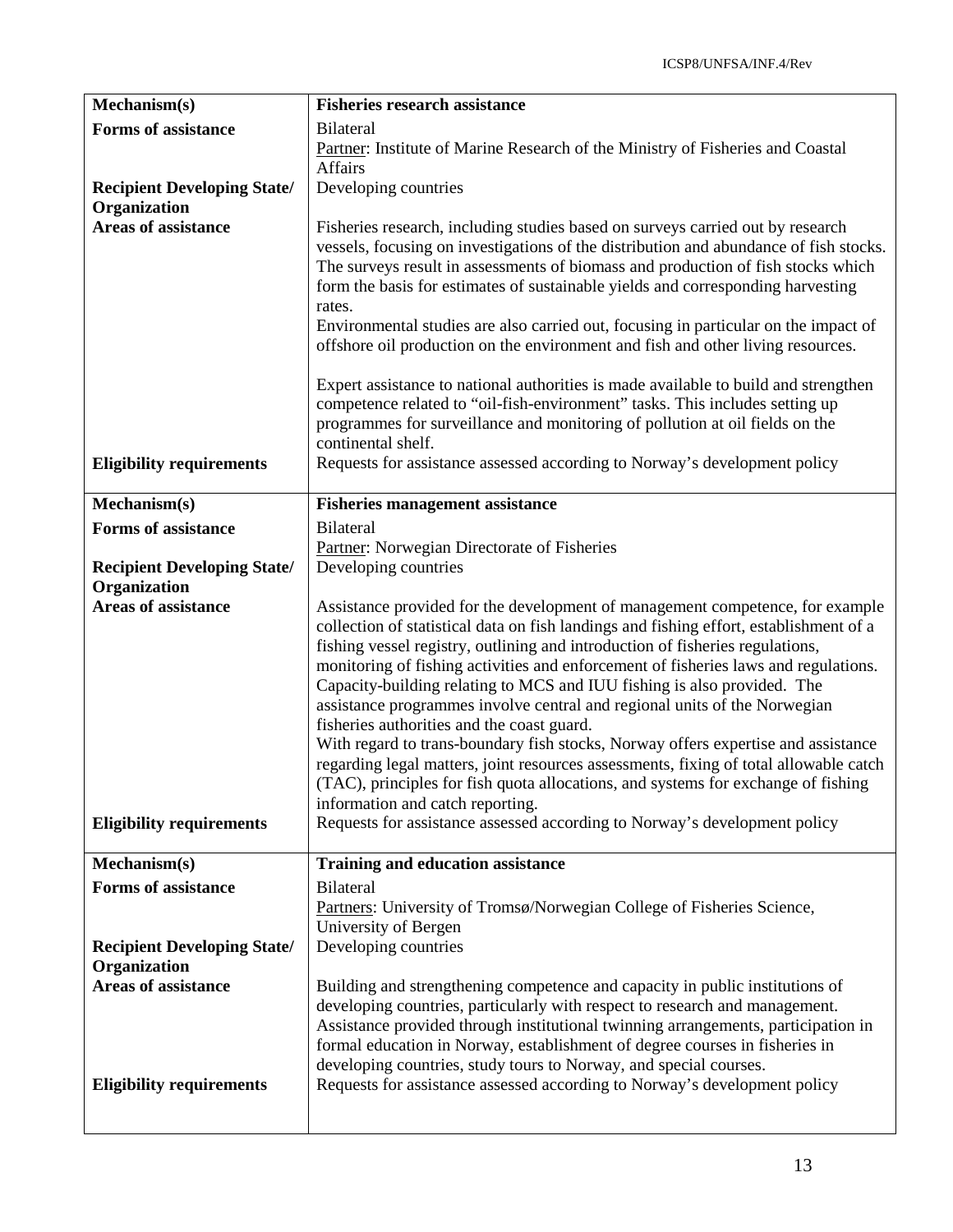| Mechanism(s)                                       | <b>Financial assistance</b>                                                                                                                                                                                                                                                                                                    |
|----------------------------------------------------|--------------------------------------------------------------------------------------------------------------------------------------------------------------------------------------------------------------------------------------------------------------------------------------------------------------------------------|
| <b>Forms of assistance</b>                         | <b>Bilateral</b>                                                                                                                                                                                                                                                                                                               |
| <b>Recipient Developing State/</b><br>Organization | Developing countries                                                                                                                                                                                                                                                                                                           |
| <b>Areas of assistance</b>                         | Funding for travel to facilitate participation from developing countries in<br>international meetings and processes relating to the implementation of<br>international conventions                                                                                                                                             |
| <b>Eligibility requirements</b>                    | Requests for assistance assessed according to Norway's development policy                                                                                                                                                                                                                                                      |
| Mechanism(s)                                       | <b>Development cooperation</b>                                                                                                                                                                                                                                                                                                 |
| <b>Forms of assistance</b>                         | <b>Bilateral</b>                                                                                                                                                                                                                                                                                                               |
| <b>Recipient Developing State/</b><br>Organization | Partner: Institute of Marine Research of Norway<br>Angola                                                                                                                                                                                                                                                                      |
| <b>Areas of assistance</b>                         | Strengthen administrative, technical and managerial capacities in prioritized areas<br>in order to promote ecologically and environmentally sustainable aquatic resource<br>utilization and viable economic fisheries development, including oil-fish-<br>environment issues                                                   |
| <b>Eligibility requirements</b>                    | Request for assistance assessed according to Norway's development policy                                                                                                                                                                                                                                                       |
| Mechanism(s)                                       | <b>Development cooperation</b>                                                                                                                                                                                                                                                                                                 |
| <b>Forms of assistance</b>                         | <b>Bilateral</b><br>Partner: Ministry of Marine Affairs and Fisheries and Norwegian institutions                                                                                                                                                                                                                               |
| <b>Recipient Developing State/</b>                 | Indonesia                                                                                                                                                                                                                                                                                                                      |
| Organization                                       |                                                                                                                                                                                                                                                                                                                                |
| <b>Areas of assistance</b>                         | Potential project for capacity-building in fisheries and aquaculture                                                                                                                                                                                                                                                           |
| <b>Eligibility requirements</b>                    | Request for assistance assessed according to Norway's development policy                                                                                                                                                                                                                                                       |
| Mechanism(s)                                       | <b>Development cooperation</b>                                                                                                                                                                                                                                                                                                 |
| <b>Forms of assistance</b>                         | <b>Bilateral</b>                                                                                                                                                                                                                                                                                                               |
| <b>Recipient Developing State/</b><br>Organization | Partner: Ministry of Fisheries<br>Mozambique                                                                                                                                                                                                                                                                                   |
| <b>Areas of assistance</b>                         | A broad programme covering areas of i) policy formulation and management; ii)<br>research and stock assessment; iii) aquaculture; iv) support to private fisheries<br>enterprises and v) other initiatives like Master of Science programme in fisheries<br>economics, upgrading regional offices, and research collaboration. |
| <b>Eligibility requirements</b>                    | Request for assistance assessed according to Norway's development policy                                                                                                                                                                                                                                                       |
| Mechanism(s)                                       | <b>Development cooperation</b>                                                                                                                                                                                                                                                                                                 |
| <b>Forms of assistance</b>                         | <b>Bilateral</b>                                                                                                                                                                                                                                                                                                               |
| <b>Recipient Developing State/</b><br>Organization | Partner: Department of Environmental Affairs and Tourism<br>South Africa                                                                                                                                                                                                                                                       |
| <b>Areas of assistance</b>                         | Technical cooperation regarding the management of living marine resources,<br>including education and training in Norway                                                                                                                                                                                                       |
| <b>Eligibility requirements</b>                    | Request for assistance assessed according to Norway's development policy                                                                                                                                                                                                                                                       |
| Mechanism(s)                                       | <b>Development cooperation</b>                                                                                                                                                                                                                                                                                                 |
| <b>Forms of assistance</b>                         | <b>Bilateral</b>                                                                                                                                                                                                                                                                                                               |
|                                                    | Partners: Ministry of Planning and Investment, Ministry of Fisheries                                                                                                                                                                                                                                                           |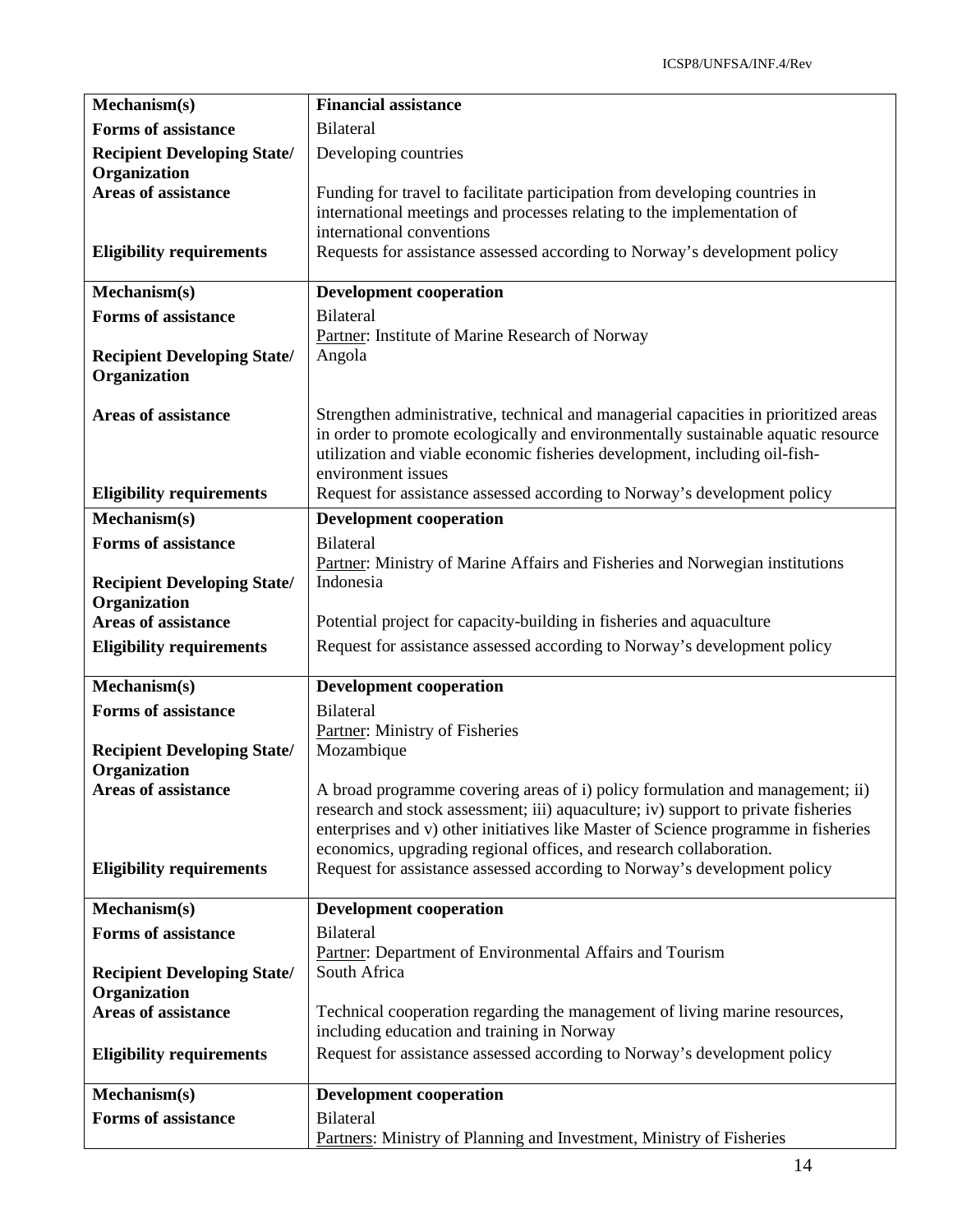| <b>Recipient Developing State/</b>                 | Viet Nam                                                                                                                                                          |
|----------------------------------------------------|-------------------------------------------------------------------------------------------------------------------------------------------------------------------|
| <b>Organization</b><br><b>Areas of assistance</b>  | Development of subsidiary laws and implementation of new fishery laws. The                                                                                        |
|                                                    | project received technical assistance from FAO and the Norwegian Fisheries                                                                                        |
|                                                    | Directorate.                                                                                                                                                      |
| <b>Eligibility requirements</b>                    | Request for assistance assessed according to Norway's development policy                                                                                          |
| Mechanism(s)                                       | <b>Development cooperation</b>                                                                                                                                    |
| <b>Forms of assistance</b>                         | Bilateral                                                                                                                                                         |
| <b>Recipient Developing State/</b>                 | Partner: Ministry of Planning and Investment<br>Viet Nam                                                                                                          |
| Organization                                       |                                                                                                                                                                   |
| <b>Areas of assistance</b>                         | Capacity-building and institutional strengthening of the University of Fisheries in<br>Nha Trang                                                                  |
| <b>Eligibility requirements</b>                    | Request for assistance assessed according to Norway's development policy                                                                                          |
| Mechanism(s)                                       | <b>Development cooperation</b>                                                                                                                                    |
| <b>Forms of assistance</b>                         | <b>Bilateral</b><br>Partner: Ministry of Fisheries                                                                                                                |
| <b>Recipient Developing State/</b>                 | Viet Nam                                                                                                                                                          |
| Organization                                       |                                                                                                                                                                   |
| <b>Areas of assistance</b>                         | The Project will assist the Research Institute for Aquaculture No. 1 to attain<br>improved capacity for research, education and extension towards the development |
|                                                    | of sustainable aquaculture in Viet Nam                                                                                                                            |
| <b>Eligibility requirements</b>                    | Request for assistance assessed according to Norway's development policy                                                                                          |
|                                                    |                                                                                                                                                                   |
|                                                    |                                                                                                                                                                   |
| Mechanism(s)                                       | <b>Development cooperation</b>                                                                                                                                    |
| <b>Forms of assistance</b>                         | <b>Bilateral</b>                                                                                                                                                  |
| <b>Recipient Developing State/</b>                 | Partners: Department of Fisheries, Ministry of Agriculture and Cooperatives<br>Thailand                                                                           |
| Organization                                       |                                                                                                                                                                   |
| <b>Areas of assistance</b>                         | The project aims to promote sustainable utilization of marine living resources and                                                                                |
|                                                    | coastal areas in Thailand's waters through 1) improved data collection and<br>analyses of fish resources as the basis for advice to fisheries management and 2)   |
|                                                    | introduction and operation of deep sea cage fish farms, and development of rules                                                                                  |
|                                                    | and regulation for deep sea aquaculture.                                                                                                                          |
| <b>Eligibility requirements</b>                    | Request for assistance assessed according to Norway's development policy                                                                                          |
| Mechanism(s)                                       | <b>Development cooperation</b>                                                                                                                                    |
| <b>Forms of assistance</b>                         | <b>Bilateral</b>                                                                                                                                                  |
|                                                    | Partner: Ministry of Foreign Affairs                                                                                                                              |
| <b>Recipient Developing State/</b><br>Organization | Nicaragua                                                                                                                                                         |
| <b>Areas of assistance</b>                         | Technical assistance for institutional capacity building at El Instituto de                                                                                       |
|                                                    | Investigación Pesquera (INPESCA) provided by the Institute of Marine Research                                                                                     |
| <b>Eligibility requirements</b>                    | and the Directorate of Fisheries, Norway<br>Request for assistance assessed according to Norway's development policy                                              |
|                                                    |                                                                                                                                                                   |
|                                                    |                                                                                                                                                                   |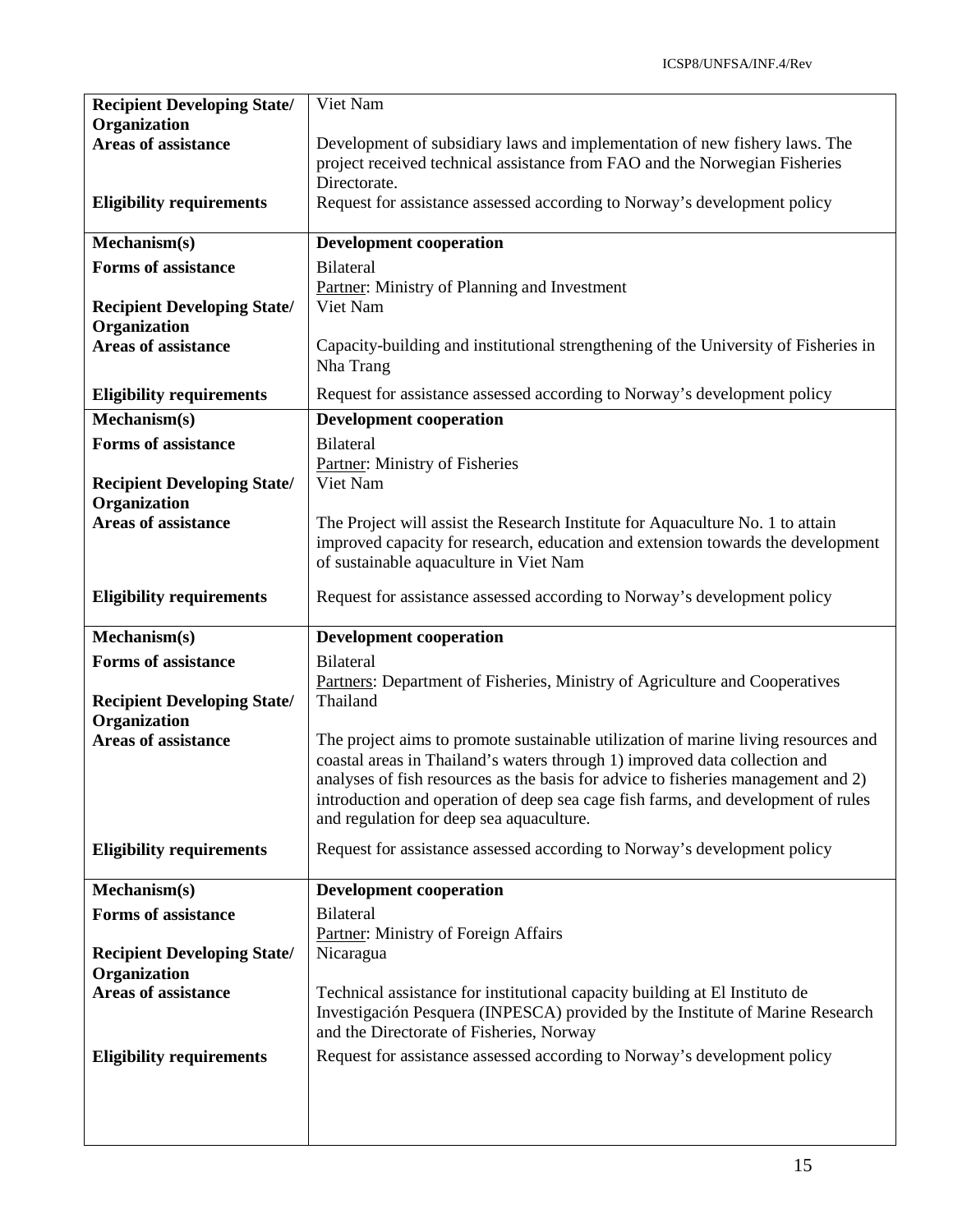| Mechanism(s)                                                  | <b>Benguela Environment Fisheries Training Interactions Programme</b>                                                                                                                                                                                                                                                                                                                                                                                                                                                                                                                         |
|---------------------------------------------------------------|-----------------------------------------------------------------------------------------------------------------------------------------------------------------------------------------------------------------------------------------------------------------------------------------------------------------------------------------------------------------------------------------------------------------------------------------------------------------------------------------------------------------------------------------------------------------------------------------------|
| <b>Forms of assistance</b>                                    | (BENEFIT)<br>Regional                                                                                                                                                                                                                                                                                                                                                                                                                                                                                                                                                                         |
|                                                               | Partners: Ministry of Fisheries of Nambia, United Nations Development                                                                                                                                                                                                                                                                                                                                                                                                                                                                                                                         |
|                                                               | Programme (UNDP)                                                                                                                                                                                                                                                                                                                                                                                                                                                                                                                                                                              |
| <b>Recipient Developing State/</b>                            | Angola, Namibia, South Africa                                                                                                                                                                                                                                                                                                                                                                                                                                                                                                                                                                 |
| Organization                                                  |                                                                                                                                                                                                                                                                                                                                                                                                                                                                                                                                                                                               |
| <b>Areas of assistance</b>                                    | Support for the preparation for the Benguela Current Commission. The BENEFIT<br>programme develops scientific capacity in Angola, Namibia and South Africa,<br>which is required for sustainable utilization living resources in the Benguela<br>ecosystem. BENEFIT focuses on improving knowledge and understanding of the<br>dynamics of commercially important fish stocks and their environment, through a                                                                                                                                                                                |
|                                                               | scientific programme linking environmental processes and stock dynamics, as well<br>as building human and material capacity.                                                                                                                                                                                                                                                                                                                                                                                                                                                                  |
|                                                               | Support for the implementation of the Benguela Current Commission Science<br>Programme.                                                                                                                                                                                                                                                                                                                                                                                                                                                                                                       |
| <b>Eligibility requirements</b>                               | Request for assistance assessed according to Norway's development policy                                                                                                                                                                                                                                                                                                                                                                                                                                                                                                                      |
| Mechanism(s)                                                  | <b>Nansen Programme</b>                                                                                                                                                                                                                                                                                                                                                                                                                                                                                                                                                                       |
| <b>Forms of assistance</b>                                    | Global                                                                                                                                                                                                                                                                                                                                                                                                                                                                                                                                                                                        |
|                                                               | Partners: Institute of Marine Research of Norway, FAO                                                                                                                                                                                                                                                                                                                                                                                                                                                                                                                                         |
| <b>Recipient Developing State/</b><br>Organization            | Developing countries in Africa, Caribbean, Middle East, South East Asia, South<br>America                                                                                                                                                                                                                                                                                                                                                                                                                                                                                                     |
| <b>Areas of assistance</b><br><b>Eligibility requirements</b> | Fisheries research conducted since 1975 with the research vessels "Dr. Fridtjof"<br>Nansen". Partner countries were provided with relevant information on their<br>fisheries resources in order to manage them responsibly and protect the natural<br>environment. The programme continues under the auspices of FAO (see below).<br>Request for assistance assessed according to Norway's development policy                                                                                                                                                                                 |
|                                                               |                                                                                                                                                                                                                                                                                                                                                                                                                                                                                                                                                                                               |
| Mechanism(s)                                                  | <b>Ecosystem Approach to Fisheries (EAF) Nansen Programme</b>                                                                                                                                                                                                                                                                                                                                                                                                                                                                                                                                 |
| <b>Forms of assistance</b>                                    | Global                                                                                                                                                                                                                                                                                                                                                                                                                                                                                                                                                                                        |
|                                                               | Partner: FAO                                                                                                                                                                                                                                                                                                                                                                                                                                                                                                                                                                                  |
| <b>Recipient Developing State/</b>                            | Developing countries                                                                                                                                                                                                                                                                                                                                                                                                                                                                                                                                                                          |
| Organization<br><b>Areas of assistance</b>                    | The long term objective of the Programme is to strengthen regional and partner<br>countries' efforts to reduce poverty and achieve food security through development<br>of sustainable fisheries management and specifically through the application of the<br>Ecosystem Approach to Fisheries (EAF). The immediate objective is to provide<br>staff of the fisheries research institutions and management administration in the<br>participating countries with additional knowledge on their ecosystems and on EAF<br>principles for their use in planning, monitoring and decision making. |
| <b>Eligibility requirements</b>                               | See information provided by FAO below                                                                                                                                                                                                                                                                                                                                                                                                                                                                                                                                                         |
| <b>Russian Federation</b>                                     |                                                                                                                                                                                                                                                                                                                                                                                                                                                                                                                                                                                               |
| Mechanism(s)                                                  | <b>Assistance programmes</b>                                                                                                                                                                                                                                                                                                                                                                                                                                                                                                                                                                  |
| <b>Forms of assistance</b>                                    | <b>Bilateral</b>                                                                                                                                                                                                                                                                                                                                                                                                                                                                                                                                                                              |
| <b>Recipient Developing State/</b><br>Organization            | Mauritania and Morocco                                                                                                                                                                                                                                                                                                                                                                                                                                                                                                                                                                        |
|                                                               |                                                                                                                                                                                                                                                                                                                                                                                                                                                                                                                                                                                               |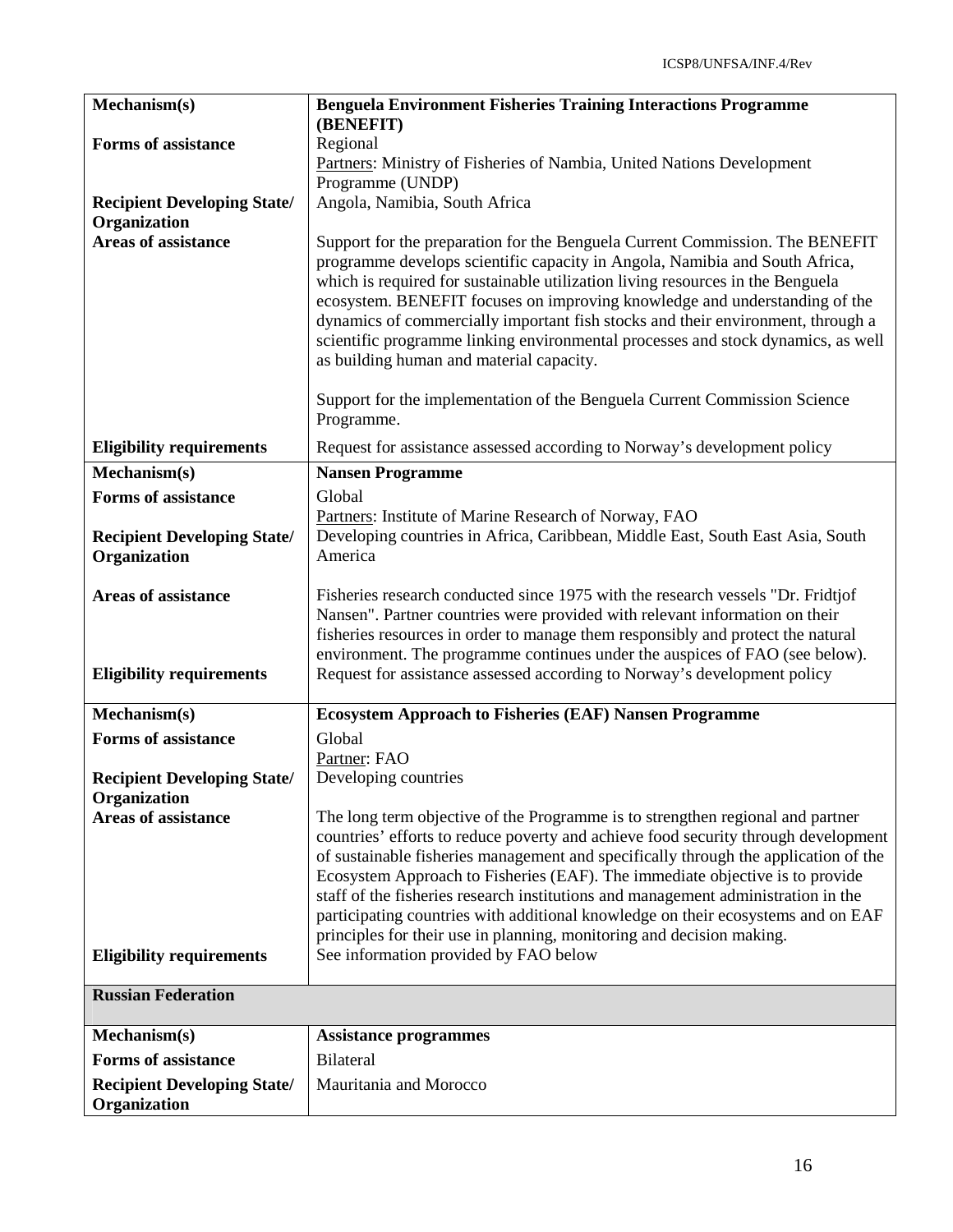| <b>Areas of assistance</b>                         | Assistance in the study of living aquatic resources and the development of a<br>scientific basis for the conservation and management of fish stocks and for<br>sustainable fisheries; assessment of stocks of pelagic fish species in the EEZs and<br>monitoring of the status of pelagic fish species ecosystems; joint expeditions on<br>Russian research vessels, which include onboard training in marine resource<br>research methods; collection of data by Russian observers on Russian fishing<br>vessels |
|----------------------------------------------------|-------------------------------------------------------------------------------------------------------------------------------------------------------------------------------------------------------------------------------------------------------------------------------------------------------------------------------------------------------------------------------------------------------------------------------------------------------------------------------------------------------------------|
| <b>Eligibility requirements</b>                    | No information provided                                                                                                                                                                                                                                                                                                                                                                                                                                                                                           |
| Mechanism(s)                                       | <b>Assistance programmes</b>                                                                                                                                                                                                                                                                                                                                                                                                                                                                                      |
| <b>Forms of assistance</b>                         | <b>Bilateral</b><br>Partners: Russian education institutions                                                                                                                                                                                                                                                                                                                                                                                                                                                      |
| <b>Recipient Developing State/</b><br>Organization | Angola, Afghanistan, Bangladesh, Benin, Cameroon, Chad, Côte d'Ivoire, Guinea,<br>India, Iran, Mauritania, Namibia, Viet Nam and Zambia                                                                                                                                                                                                                                                                                                                                                                           |
| <b>Areas of assistance</b>                         | Study and training in the following fields: commercial fisheries; living aquatic<br>resources and aquaculture; fish and fish product technology; maritime navigation;<br>use of onboard power sources; shipbuilding; ecology; and a range of economic<br>subjects                                                                                                                                                                                                                                                 |
| <b>Eligibility requirements</b>                    | No information provided                                                                                                                                                                                                                                                                                                                                                                                                                                                                                           |
| Mechanism(s)                                       | <b>Assistance programmes</b>                                                                                                                                                                                                                                                                                                                                                                                                                                                                                      |
| <b>Forms of assistance</b>                         | Regional<br>Partners: FAO/Committee for the Eastern Central Atlantic Fisheries (CECAF)                                                                                                                                                                                                                                                                                                                                                                                                                            |
| <b>Recipient Developing State/</b><br>Organization | States of north-west Africa (from Morocco to Guinea-Bissau)                                                                                                                                                                                                                                                                                                                                                                                                                                                       |
| Areas of assistance                                | Participation in working groups to assess stocks of pelagic fish species and the<br>provision of advice regarding research methods and the formulation of<br>conservation and management measures in the EEZs of States                                                                                                                                                                                                                                                                                           |
| <b>Eligibility requirements</b>                    | No information provided                                                                                                                                                                                                                                                                                                                                                                                                                                                                                           |
| <b>United States of America</b>                    |                                                                                                                                                                                                                                                                                                                                                                                                                                                                                                                   |
| Mechanism(s)                                       | <b>United States Agency for International Development (USAID)</b>                                                                                                                                                                                                                                                                                                                                                                                                                                                 |
| <b>Forms of assistance</b>                         | Bilateral/regional<br>Partners: The Nature Conservancy, together with other global and regional<br>organizations, national and local government, universities and NGOs, as applicable                                                                                                                                                                                                                                                                                                                             |
| <b>Recipient Developing State/</b><br>Organization | Bilateral: Asia & Near East (Indonesia, Papua New Guinea); Latin America and<br>Caribbean (Belize, Guatemala, Honduras, Mexico); Regional Programme in<br><b>Central America and Mexico</b>                                                                                                                                                                                                                                                                                                                       |
| <b>Areas of assistance</b>                         | Global Conservation Programme: Support for the Establishment of Effectively<br>Managed Platform Sites as Foundations for Resilient Networks of Functionally-<br>Connected Marine Protected Areas (SEEMPS-MPAs) Programmes in various<br>areas.<br>Depending on the area, activities include large-scale regional planning for eco-<br>system based approaches to fisheries management, conservation of spawning sites,<br>regulation and enforcement, and coral reef conservation.                                |
| <b>Eligibility requirements</b>                    | Assistance provided on a case-by-case basis                                                                                                                                                                                                                                                                                                                                                                                                                                                                       |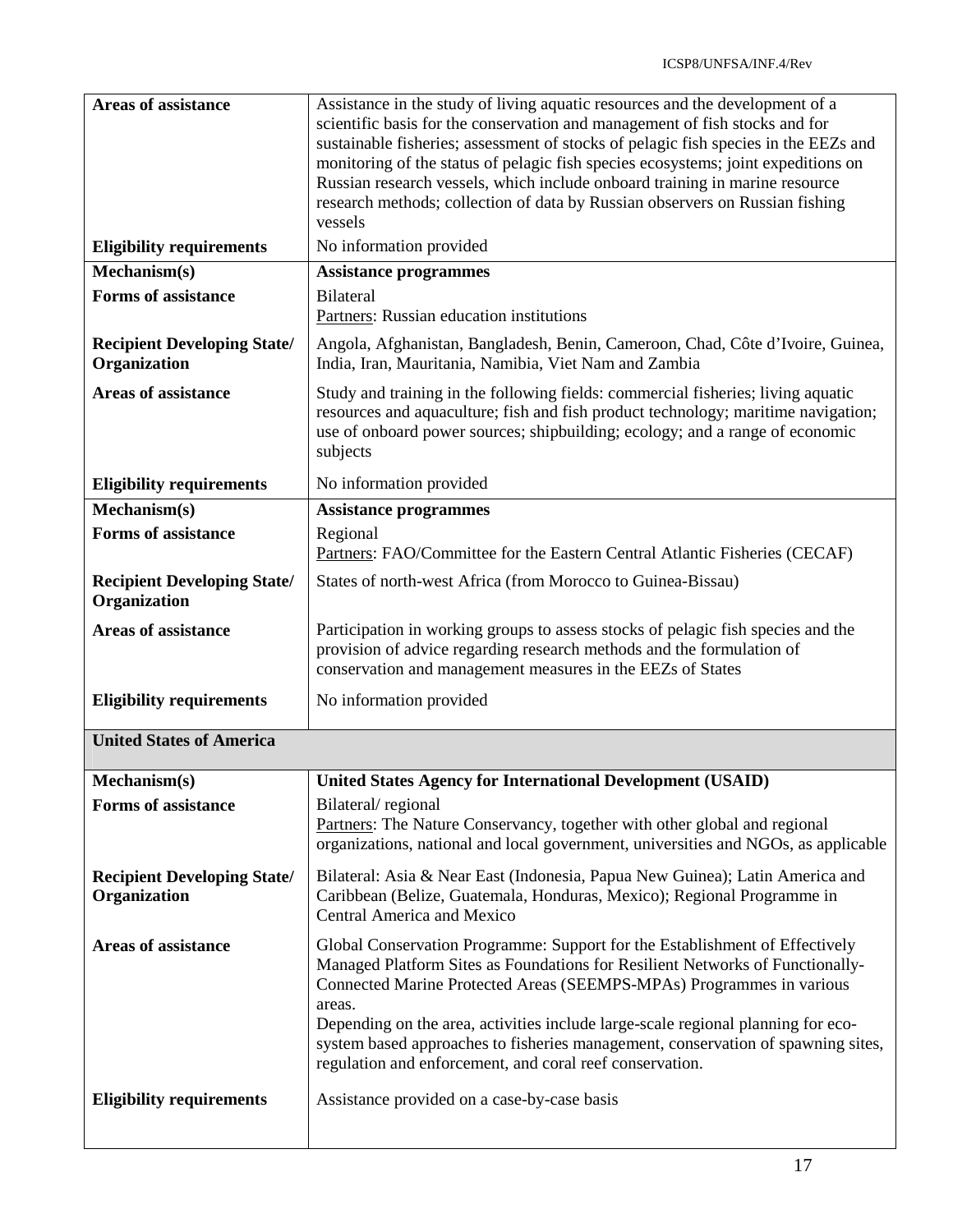| Mechanism(s)                                       | <b>USAID</b>                                                                                                                                                                                         |
|----------------------------------------------------|------------------------------------------------------------------------------------------------------------------------------------------------------------------------------------------------------|
| <b>Forms of assistance</b>                         | <b>Bilateral</b><br>Partners: World Wildlife Fund (WWF), park officials, local NGOs, universities                                                                                                    |
| <b>Recipient Developing State/</b><br>Organization | Kenya, Mozambique                                                                                                                                                                                    |
| <b>Areas of assistance</b>                         | Global Conservation Programme: East Africa Marine Ecoregion Programme,<br>implemented in national reserves and parks in Kenya and Mozambique                                                         |
| <b>Eligibility requirements</b>                    | Assistance provided on a case-by-case basis                                                                                                                                                          |
| Mechanism(s)                                       | <b>USAID</b>                                                                                                                                                                                         |
| <b>Forms of assistance</b>                         | <b>Bilateral</b><br>Partners: Various in each State, including universities, NGOs, local communities<br>and Government                                                                               |
| <b>Recipient Developing State/</b><br>Organization | Africa (Tanzania); Latin America & Caribbean (Ecuador, Nicaragua)                                                                                                                                    |
| <b>Areas of assistance</b>                         | Sustaining Coastal Communities and Ecosystems (SUCCESS) programmes in<br>various areas. Involves mangrove conservation as a critical fish habitat and<br>sustainable aquaculture.                    |
| <b>Eligibility requirements</b>                    | Assistance provided on a case-by-case basis                                                                                                                                                          |
| Mechanism(s)                                       | <b>USAID</b>                                                                                                                                                                                         |
| <b>Forms of assistance</b>                         | <b>Bilateral</b><br>Partners: Agricultural Cooperative Development International and Volunteers in<br>Overseas Cooperative Assistance, local communities and government                              |
| <b>Recipient Developing State/</b><br>Organization | Tanzania                                                                                                                                                                                             |
| <b>Areas of assistance</b>                         | SEMMA Project: links biodiversity conservation with economic opportunities in<br>wildlife and coastal resources in targeted ecosystems                                                               |
| <b>Eligibility requirements</b>                    | Assistance provided on a case-by-case basis                                                                                                                                                          |
| Mechanism(s)                                       | <b>USAID</b>                                                                                                                                                                                         |
| <b>Forms of assistance</b>                         | Bilateral<br><b>Partners: International Resources Group</b>                                                                                                                                          |
| <b>Recipient Developing State/</b><br>Organization | Senegal                                                                                                                                                                                              |
| <b>Areas of assistance</b>                         | Wula Nafaa II Programme; Sine-Saloum and Casamance regions                                                                                                                                           |
| <b>Eligibility requirements</b>                    | Assistance provided on a case-by-case basis                                                                                                                                                          |
| Mechanism(s)                                       | <b>USAID</b>                                                                                                                                                                                         |
| <b>Forms of assistance</b>                         | Regional<br>Partners: United States Forest Service, local experts and communities,<br>governments                                                                                                    |
| <b>Recipient Developing State/</b>                 | <b>West African States</b>                                                                                                                                                                           |
| Organization                                       |                                                                                                                                                                                                      |
| <b>Areas of assistance</b>                         | Sustainable and Thriving Environment for West African Regional Development<br>(STEWARD): conducting an initial assessment of threats to terrestrial and marine<br>biodiversity, including fisheries. |
| <b>Eligibility requirements</b>                    | Assistance provided on a case-by-case basis                                                                                                                                                          |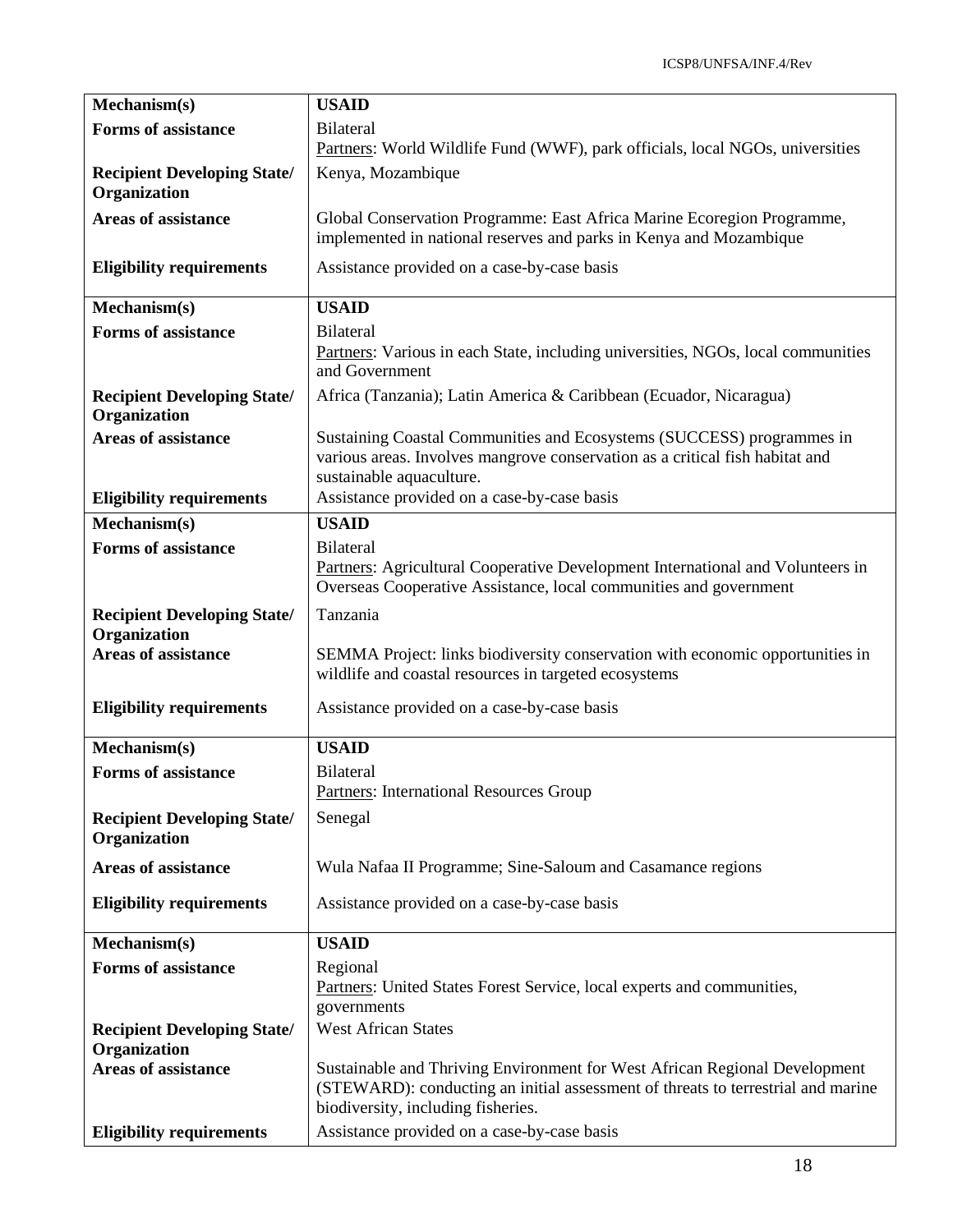| Mechanism(s)                                       | <b>USAID</b>                                                                                                                                                                                                                                                                                                                             |
|----------------------------------------------------|------------------------------------------------------------------------------------------------------------------------------------------------------------------------------------------------------------------------------------------------------------------------------------------------------------------------------------------|
| <b>Forms of assistance</b>                         | <b>Bilateral</b><br>Partners: Various, including, Tetra Tech Inc, Development Alternative Inc,<br>governments, communities, universities, NGOs                                                                                                                                                                                           |
| <b>Recipient Developing State/</b><br>Organization | Philippines                                                                                                                                                                                                                                                                                                                              |
| <b>Areas of assistance</b>                         | Fisheries Improved for Sustainable Harvest (FISH): Goal is to increase fish stocks<br>by 10% through an ecosystem-based approach to fisheries management. Seeks to<br>address overfishing, and destructive fishing and promote sustainable practices;<br>assisting in the development and implementation of national fisheries policies. |
|                                                    | <b>Coastal Resources and Fisheries Project</b>                                                                                                                                                                                                                                                                                           |
|                                                    | Eco-Gov II Programme                                                                                                                                                                                                                                                                                                                     |
| <b>Eligibility requirements</b>                    | Assistance provided on a case-by-case basis                                                                                                                                                                                                                                                                                              |
| Mechanism(s)                                       | <b>USAID</b>                                                                                                                                                                                                                                                                                                                             |
| <b>Forms of assistance</b>                         | Regional<br>Partners: WWF, The Nature Conservancy, Conservation International consortium                                                                                                                                                                                                                                                 |
| <b>Recipient Developing State/</b><br>Organization | Coral Triangle: Six countries (Indonesia, Malaysia, Papua New Guinea,<br>Philippines, Solomon Islands and Timor-Leste)                                                                                                                                                                                                                   |
| <b>Areas of assistance</b>                         | Coral Triangle Initiative: migratory tuna stocks and near shore community-based<br>fisheries management                                                                                                                                                                                                                                  |
| <b>Eligibility requirements</b>                    | Assistance provided on a case-by-case basis                                                                                                                                                                                                                                                                                              |
| Mechanism(s)                                       | <b>USAID</b>                                                                                                                                                                                                                                                                                                                             |
| <b>Forms of assistance</b>                         | <b>Bilateral</b><br>Partners: Wildlife Conservation Society, Glover's Reef Advisory Committee,<br>Belize Fisheries Department, Friends of Nature                                                                                                                                                                                         |
| <b>Recipient Developing State/</b><br>Organization | Belize                                                                                                                                                                                                                                                                                                                                   |
| <b>Areas of assistance</b>                         | Global Conservation Programme: Glover's Reef Living Seascape: Safeguarding<br>Marine Resources and Rural Livelihoods                                                                                                                                                                                                                     |
| <b>Eligibility requirements</b>                    | Assistance provided on a case-by-case basis                                                                                                                                                                                                                                                                                              |
| Mechanism(s)                                       | <b>USAID</b>                                                                                                                                                                                                                                                                                                                             |
| <b>Forms of assistance</b>                         | <b>Bilateral</b><br>Partners: International Resources Group, local partners, local and national<br>government, universities                                                                                                                                                                                                              |
| <b>Recipient Developing State/</b><br>Organization | Honduras                                                                                                                                                                                                                                                                                                                                 |
| <b>Areas of assistance</b>                         | Integrated Protection and Management of Environmental Resources (MIRA):<br>lobster fishery assessment and management                                                                                                                                                                                                                     |
| <b>Eligibility requirements</b>                    | Assistance provided on a case-by-case basis                                                                                                                                                                                                                                                                                              |
|                                                    |                                                                                                                                                                                                                                                                                                                                          |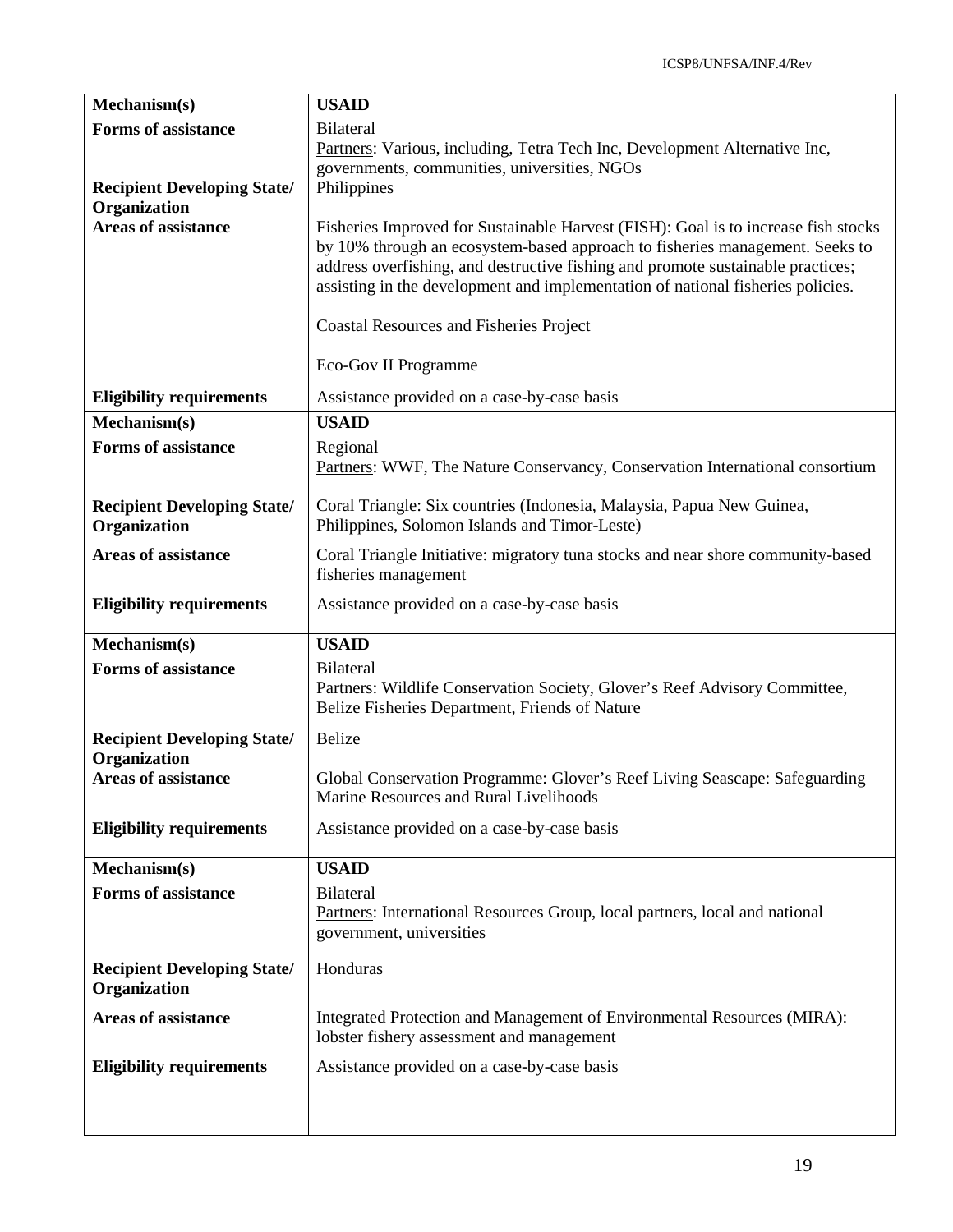| Mechanism(s)                                       | <b>USAID</b>                                                                                                                                                                                   |
|----------------------------------------------------|------------------------------------------------------------------------------------------------------------------------------------------------------------------------------------------------|
| <b>Forms of assistance</b>                         | Regional                                                                                                                                                                                       |
|                                                    | Partners: National Oceanic and Atmospheric Administration, World Wildlife Fund,                                                                                                                |
|                                                    | Fisheries Ministries/Departments, private sector                                                                                                                                               |
| <b>Recipient Developing State/</b><br>Organization | Costa Rica, El Salvador, Guatemala, Honduras, Nicaragua, Dominican                                                                                                                             |
| <b>Areas of assistance</b>                         | Two activities in support of the Central American-Dominican Republic Free                                                                                                                      |
|                                                    | Trade Agreement: Environmental Cooperation Agreement (ECA): Improve                                                                                                                            |
|                                                    | Fisheries Regulation, Management and Enforcement; Protect Endangered Marine<br>Sea Turtles through improved use of Turtle Excluder Devices and reduced turtle<br>by-catch in longline fishing. |
| <b>Eligibility requirements</b>                    | Assistance provided on a case-by-case basis                                                                                                                                                    |
| Mechanism(s)                                       | <b>USAID</b> (Central Programmes)                                                                                                                                                              |
| <b>Forms of assistance</b>                         | Global                                                                                                                                                                                         |
|                                                    | Partners: WorldFish Center, local partners, local government, universities                                                                                                                     |
| <b>Recipient Developing State/</b>                 | International organization                                                                                                                                                                     |
| Organization                                       |                                                                                                                                                                                                |
| <b>Areas of assistance</b>                         | Consultative Group on International Agricultural Research - WorldFish Center                                                                                                                   |
|                                                    | (core support for the center's work).                                                                                                                                                          |
| <b>Eligibility requirements</b>                    | Assistance provided on a case-by-case basis                                                                                                                                                    |
| Mechanism(s)                                       | National Oceanic and Atmospheric Administration (NOAA)                                                                                                                                         |
| <b>Forms of assistance</b>                         | <b>Bilateral</b>                                                                                                                                                                               |
|                                                    | Partners: Various, including national fisheries agencies, Organización del Sector                                                                                                              |
|                                                    | Pesquero y Acuicola del Istmo Centroamericano (OSPESCA) and NGOs                                                                                                                               |
| <b>Recipient Developing State/</b>                 | Africa: (Gabon, Madagascar, Mozambique, Nigeria); Latin America & Caribbean                                                                                                                    |
| Organization                                       | (Belize, Brazil, Costa Rica, Ecuador, El Salvador, Guyana, Guatemala, Honduras,                                                                                                                |
|                                                    | Mexico, Nicaragua, Panama, Peru, Suriname, Trinidad and Tobago, Uruguay,<br>Venezuela); Asia & Near East (Malaysia)                                                                            |
|                                                    |                                                                                                                                                                                                |
| <b>Areas of assistance</b>                         | Technology transfer of sea turtle mitigation technology in pelagic longline and<br>other fisheries and provision of technical information and research results to                              |
|                                                    | encourage adoption of mitigation technology.                                                                                                                                                   |
| <b>Eligibility requirements</b>                    | Assistance provided on a case-by-case basis                                                                                                                                                    |
| Mechanism(s)                                       | <b>NOAA</b>                                                                                                                                                                                    |
| <b>Forms of assistance</b>                         | <b>Bilateral</b>                                                                                                                                                                               |
|                                                    | Partners: Various, including US Department of State/Wildlife Conservation                                                                                                                      |
|                                                    | society, national fisheries agencies, and FAO                                                                                                                                                  |
| <b>Recipient Developing State/</b><br>Organization | Africa: (Gabon, Columbia); Asia & Near East (Indonesia)                                                                                                                                        |
| <b>Areas of assistance</b>                         | Support for a workshop on the Introduction of Turtle Excluder Device (TED)                                                                                                                     |
| <b>Eligibility requirements</b>                    | Assistance provided on a case-by-case basis                                                                                                                                                    |
|                                                    |                                                                                                                                                                                                |
|                                                    |                                                                                                                                                                                                |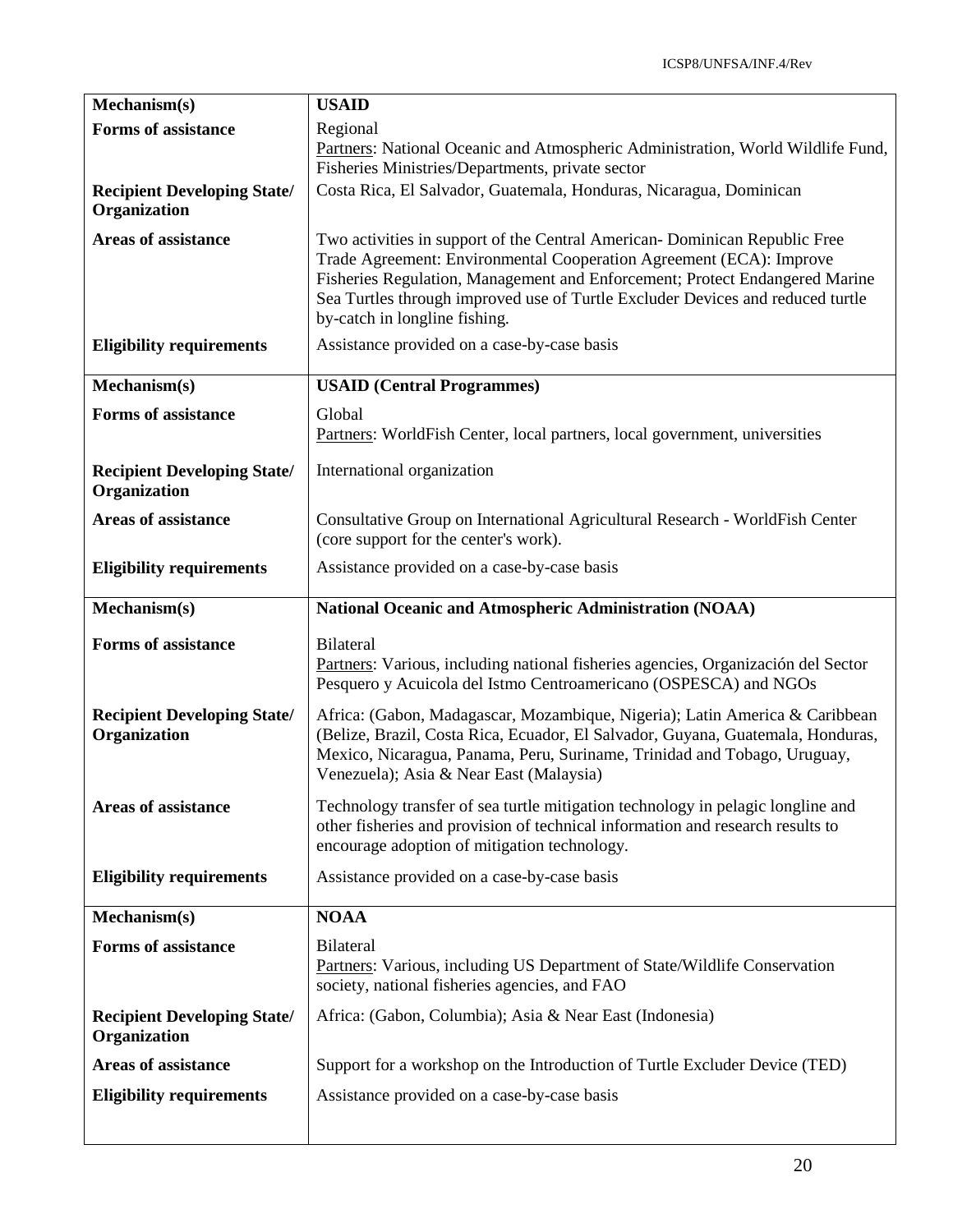| Mechanism(s)                                       | <b>NOAA</b>                                                                                                                                                                                                                                                                                                                           |
|----------------------------------------------------|---------------------------------------------------------------------------------------------------------------------------------------------------------------------------------------------------------------------------------------------------------------------------------------------------------------------------------------|
| <b>Forms of assistance</b>                         | <b>Bilateral</b>                                                                                                                                                                                                                                                                                                                      |
|                                                    | Partners: Various, including national fisheries authorities and NGOs.                                                                                                                                                                                                                                                                 |
| <b>Recipient Developing State/</b><br>Organization | Asia & Near East (Malaysia, Marshall Islands, Micronesia, New Caledonia, Palau,<br>Papua New Guinea, Solomon Islands, Vanuatu)                                                                                                                                                                                                        |
| <b>Areas of assistance</b>                         | Support for various activities relating to the conservation and protection of the<br>Pacific leatherback turtle and sea turtles, including workshops, mitigation and<br>management activities, data collection, genetic sampling and satellite tagging,<br>observer training, surveys and training for monitoring of nesting beaches. |
| <b>Eligibility requirements</b>                    | Assistance provided on a case-by-case basis                                                                                                                                                                                                                                                                                           |
| Mechanism(s)                                       | <b>NOAA</b>                                                                                                                                                                                                                                                                                                                           |
| <b>Forms of assistance</b>                         | <b>Bilateral</b><br>Partner: National Museum of Kenya                                                                                                                                                                                                                                                                                 |
| <b>Recipient Developing State/</b><br>Organization | Kenya                                                                                                                                                                                                                                                                                                                                 |
| <b>Areas of assistance</b>                         | Data collection on sawfish populations along the Kenyan coast                                                                                                                                                                                                                                                                         |
| <b>Eligibility requirements</b>                    | Assistance provided on a case-by-case basis                                                                                                                                                                                                                                                                                           |
| Mechanism(s)                                       | <b>NOAA</b>                                                                                                                                                                                                                                                                                                                           |
| <b>Forms of assistance</b>                         | <b>Bilateral</b><br>Partners: Universities                                                                                                                                                                                                                                                                                            |
| <b>Recipient Developing State/</b><br>Organization | <b>Brazil</b>                                                                                                                                                                                                                                                                                                                         |
| <b>Areas of assistance</b>                         | Conducting and supporting cooperative research on pelagic sharks in the North and<br>South Atlantic Ocean, including by-catch reduction, habitat models, migratory<br>patterns, genetics, and life history.                                                                                                                           |
|                                                    | A short course and workshop on age estimation techniques in marine mammals<br>and sea turtles.                                                                                                                                                                                                                                        |
|                                                    | Stock identification and age estimation of coastal small cetaceans.                                                                                                                                                                                                                                                                   |
| <b>Eligibility requirements</b>                    | Assistance provided on a case-by-case basis                                                                                                                                                                                                                                                                                           |
| Mechanism(s)                                       | <b>NOAA</b>                                                                                                                                                                                                                                                                                                                           |
| <b>Forms of assistance</b>                         | <b>Bilateral</b><br>Partner: Instituto de Fomento pesquero                                                                                                                                                                                                                                                                            |
| <b>Recipient Developing State/</b><br>Organization | Chile                                                                                                                                                                                                                                                                                                                                 |
| <b>Areas of assistance</b>                         | Observers on commercial longliners to assess sea turtle by-catch; test effects of<br>using different gear and bait; collect stranding data, assess foraging areas. Provided<br>observer training and equipment, and analyzed data and samples.                                                                                        |
| <b>Eligibility requirements</b>                    | Assistance provided on a case-by-case basis                                                                                                                                                                                                                                                                                           |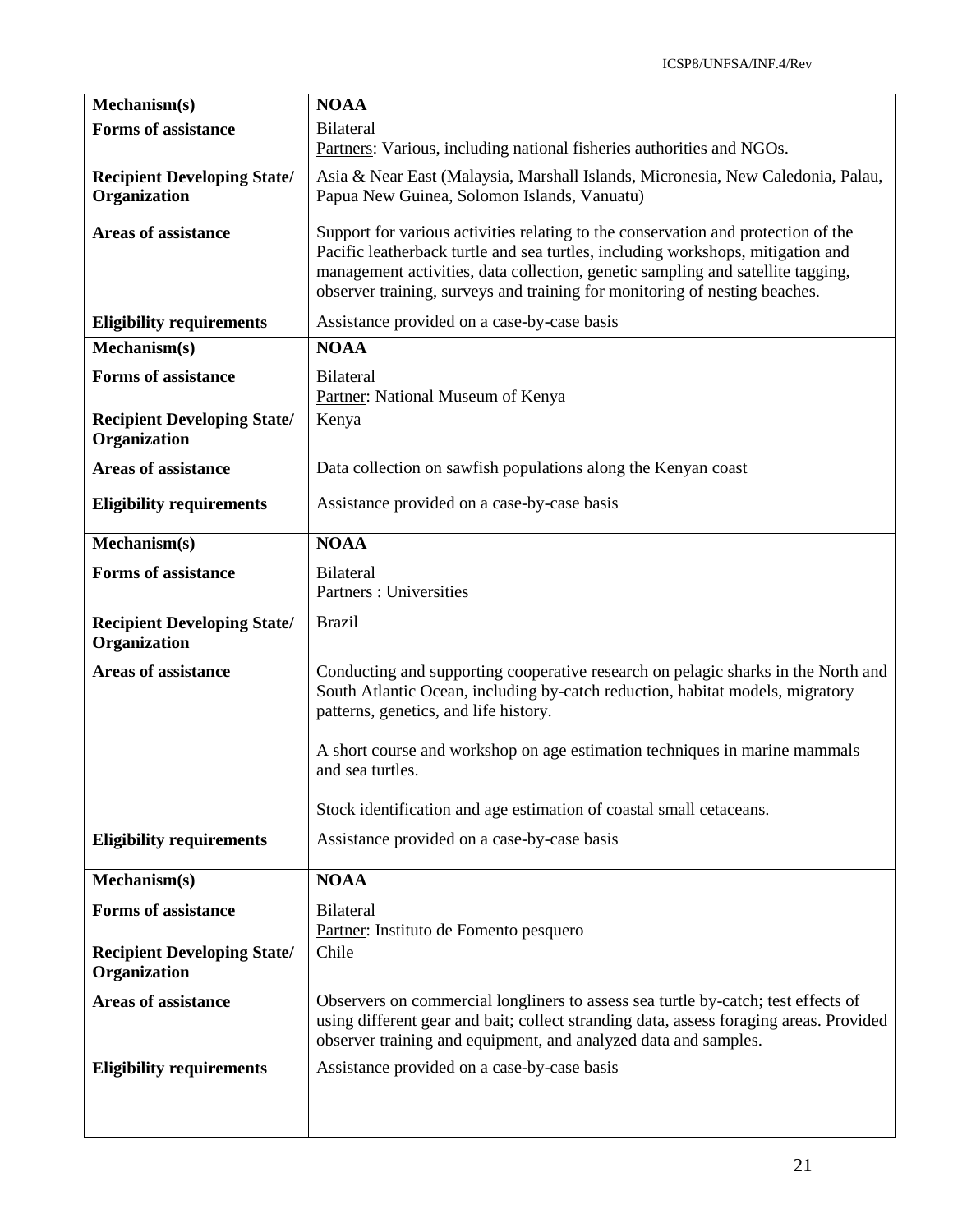| Mechanism(s)                                       | <b>NOAA</b>                                                                                                                                                                                                                                                                                       |
|----------------------------------------------------|---------------------------------------------------------------------------------------------------------------------------------------------------------------------------------------------------------------------------------------------------------------------------------------------------|
| <b>Forms of assistance</b>                         | <b>Bilateral</b><br>Partners: ECOSUR in Chetumal and CINVESTAV in Merida                                                                                                                                                                                                                          |
| <b>Recipient Developing State/</b><br>Organization | Mexico                                                                                                                                                                                                                                                                                            |
| <b>Areas of assistance</b>                         | Support for a cooperative project seeking to determine if population connections<br>exist between larval reef fish stocks of Mesoamerica and the Florida Keys                                                                                                                                     |
| <b>Eligibility requirements</b>                    | Assistance provided on a case-by-case basis                                                                                                                                                                                                                                                       |
| Mechanism(s)                                       | <b>NOAA</b>                                                                                                                                                                                                                                                                                       |
| Forms of assistance                                | <b>Bilateral</b><br>Partners: Various, including Pro Peninsula, Association for the Protection of the<br>Environment and the Marine Turtle in Southern Baja, Aquatic Adventure Science<br><b>Education Foundation.</b>                                                                            |
| <b>Recipient Developing State/</b><br>Organization | Mexico                                                                                                                                                                                                                                                                                            |
| <b>Areas of assistance</b>                         | Various activities relating to the conservation and protection of leatherback,<br>loggerhead, green and sea turtles, including monitoring nesting beaches, research<br>in support of by-catch reduction solutions, collection of data, training in survey<br>methods, and outreach and education. |
| <b>Eligibility requirements</b>                    | Assistance provided on a case-by-case basis                                                                                                                                                                                                                                                       |
| Mechanism(s)                                       | <b>NOAA</b>                                                                                                                                                                                                                                                                                       |
| <b>Forms of assistance</b>                         | <b>Bilateral</b>                                                                                                                                                                                                                                                                                  |
| <b>Recipient Developing State/</b><br>Organization | Partner: Instituto Nacional de al Pesca<br>Mexico                                                                                                                                                                                                                                                 |
| <b>Areas of assistance</b>                         | Survey of ESA-listed white abalone habitat off Baja California in collaboration<br>with Mexican scientists, as part of MexUS-Pacifico and teaching ROV survey<br>techniques to those scientists.                                                                                                  |
| <b>Eligibility requirements</b>                    | Assistance provided on a case-by-case basis                                                                                                                                                                                                                                                       |
| Mechanism(s)                                       | <b>NOAA</b>                                                                                                                                                                                                                                                                                       |
| <b>Forms of assistance</b>                         | <b>Bilateral</b>                                                                                                                                                                                                                                                                                  |
| <b>Recipient Developing State/</b><br>Organization | Partner: Instituto Nacional Ecologia, GOM<br>Mexico                                                                                                                                                                                                                                               |
| <b>Areas of assistance</b>                         | Support of ongoing efforts for a socio-economic plan for a fishery buy-out in<br>critically endangered Vaquita dolphin areas in the Sea of Cortez to reduce by-catch<br>and conserve the critically endangered Vaquita; transfer of information and<br>training in methodology.                   |
| <b>Eligibility requirements</b>                    | Assistance provided on a case-by-case basis                                                                                                                                                                                                                                                       |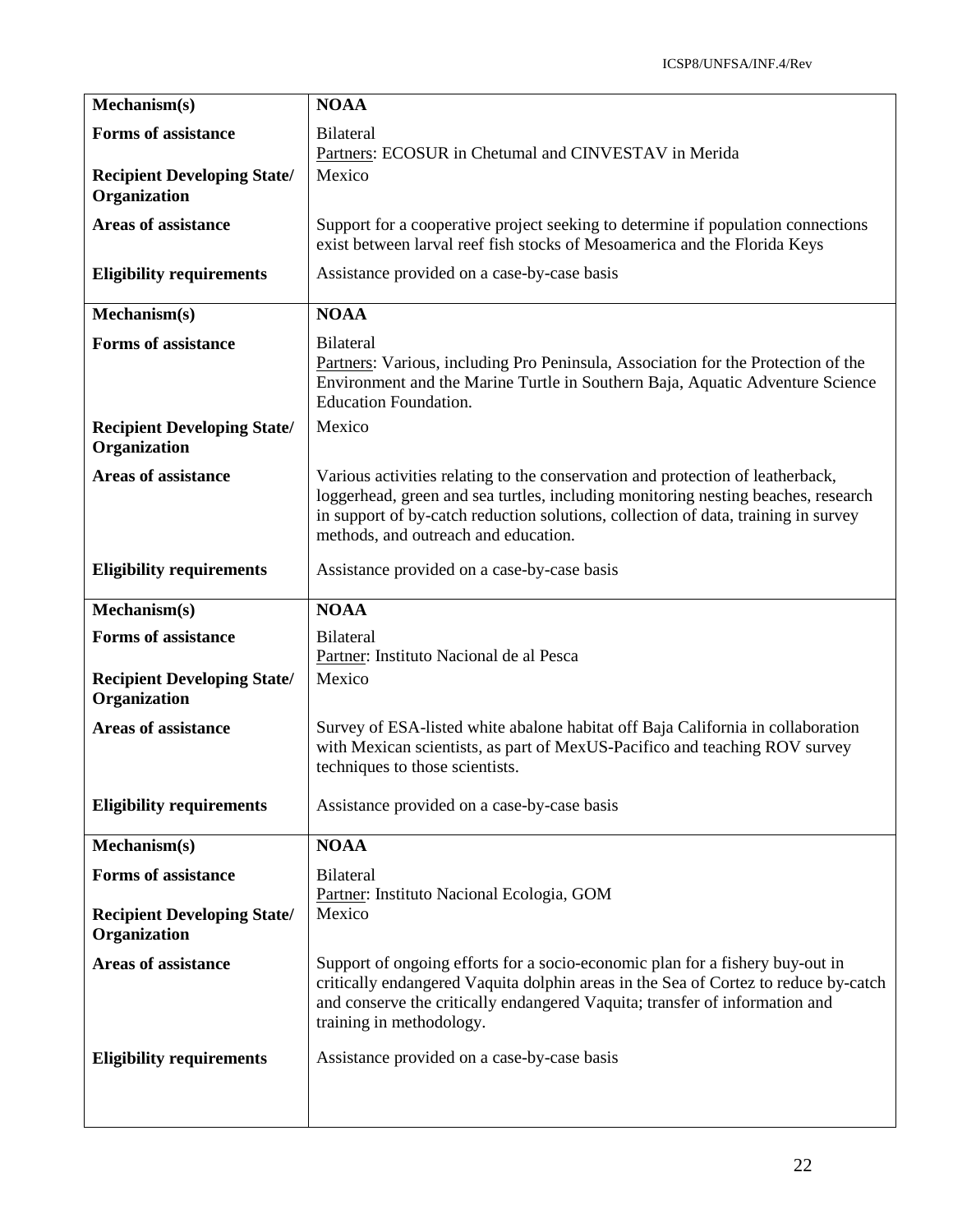| Mechanism(s)                                       | <b>NOAA</b>                                                                                                                                                                                                                                                                                                                                        |
|----------------------------------------------------|----------------------------------------------------------------------------------------------------------------------------------------------------------------------------------------------------------------------------------------------------------------------------------------------------------------------------------------------------|
| <b>Forms of assistance</b>                         | Bilateral<br>Partner: Pro Delphinus, for the first two areas of assistance listed below                                                                                                                                                                                                                                                            |
| <b>Recipient Developing State/</b><br>Organization | Peru                                                                                                                                                                                                                                                                                                                                               |
| <b>Areas of assistance</b>                         | Support for Seabird By-catch Project in Peru: Assessment and Mitigation<br>Measures.<br>Support for observers on commercial longliners to assess sea turtle by-catch; test<br>effects of using different gear and bait; collect stranding data; assess foraging<br>areas. Provided observer training and equipment, and analyzed data and samples. |
|                                                    | The Office of Oceanic and Atmospheric Research is working on an MOU that will<br>allow use of NOAA Fish Lidar to perform surveys of fish stocks in the Humboldt<br>Current ecosystem in Peruvian waters.                                                                                                                                           |
| <b>Eligibility requirements</b>                    | Assistance provided on a case-by-case basis                                                                                                                                                                                                                                                                                                        |
| Mechanism(s)                                       | <b>NOAA</b>                                                                                                                                                                                                                                                                                                                                        |
| <b>Forms of assistance</b>                         | <b>Bilateral</b><br>Partner: International Albatross and Petrel Conference                                                                                                                                                                                                                                                                         |
| <b>Recipient Developing State/</b><br>Organization | Uruguay                                                                                                                                                                                                                                                                                                                                            |
| <b>Areas of assistance</b>                         | Sponsored the third International Albatross and Petrel Conference, Montevideo,<br>Uruguay                                                                                                                                                                                                                                                          |
| <b>Eligibility requirements</b>                    | Assistance provided on a case-by-case basis                                                                                                                                                                                                                                                                                                        |
| Mechanism(s)                                       | <b>NOAA</b>                                                                                                                                                                                                                                                                                                                                        |
| <b>Forms of assistance</b>                         | <b>Bilateral</b><br>Partner: For second area of assistance - Institute of Hydrobiology, Chinese<br>Academy of Sciences, China Fisheries Agency                                                                                                                                                                                                     |
| <b>Recipient Developing State/</b><br>Organization | China                                                                                                                                                                                                                                                                                                                                              |
| <b>Areas of assistance</b>                         | Living Marine Resources Research Exchange                                                                                                                                                                                                                                                                                                          |
|                                                    | Support for and conduct of pilot and full survey to estimate population abundance<br>of Baiji in Yangtze River. Providing technical expertise and training in survey<br>methodology and analysis.                                                                                                                                                  |
| <b>Eligibility requirements</b>                    | Assistance provided on a case-by-case basis                                                                                                                                                                                                                                                                                                        |
| Mechanism(s)                                       | <b>NOAA</b>                                                                                                                                                                                                                                                                                                                                        |
| <b>Forms of assistance</b>                         | <b>Bilateral</b><br>Partner: WWF-Indonesia                                                                                                                                                                                                                                                                                                         |
| <b>Recipient Developing State/</b><br>Organization | Indonesia                                                                                                                                                                                                                                                                                                                                          |
| <b>Areas of assistance</b>                         | Support for observer trials and data collection, observers working in gear trial<br>programme.                                                                                                                                                                                                                                                     |
| <b>Eligibility requirements</b>                    | Assistance provided on a case-by-case basis                                                                                                                                                                                                                                                                                                        |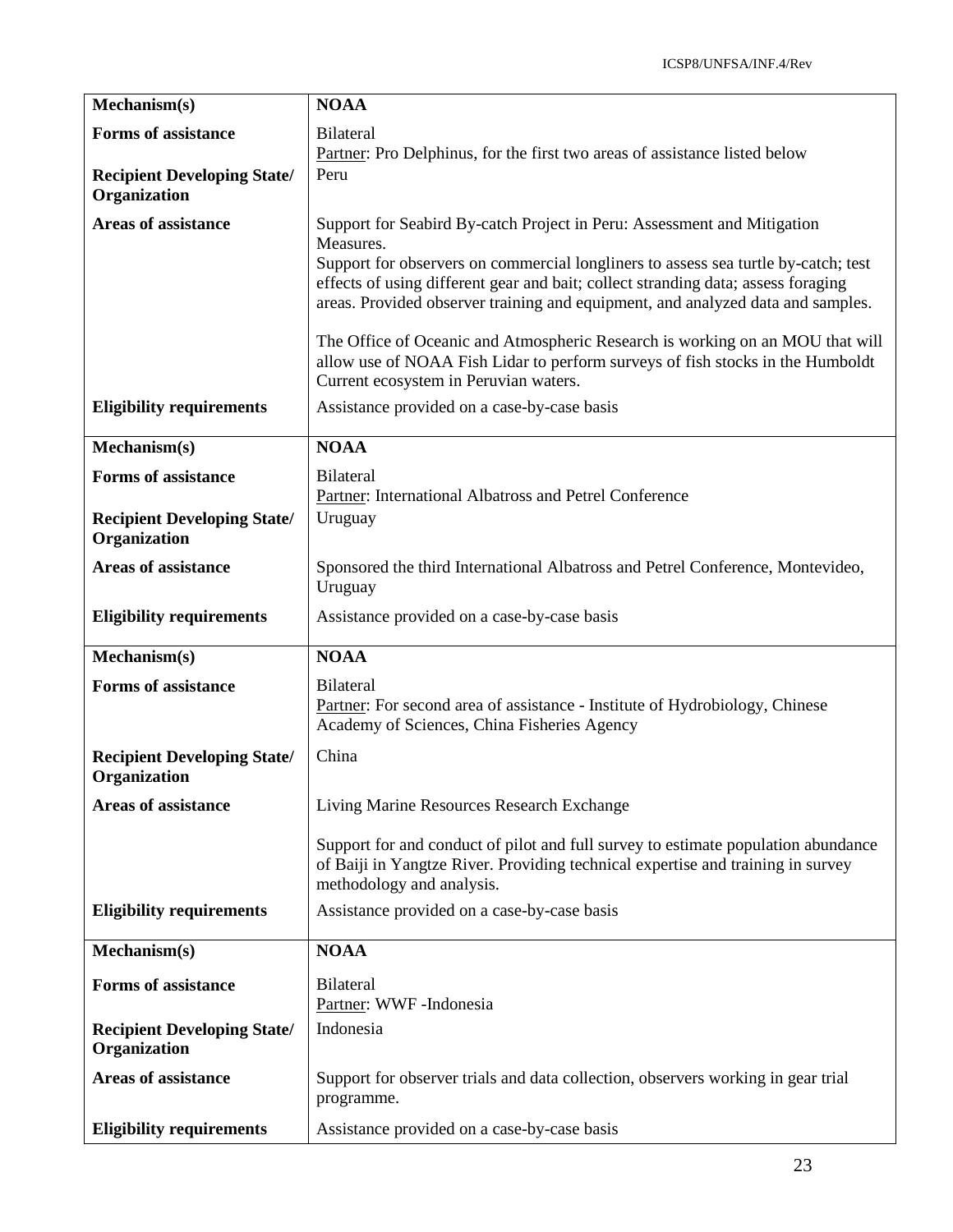| Mechanism(s)                                       | <b>NOAA</b>                                                                                                                                                                                                                                                                      |
|----------------------------------------------------|----------------------------------------------------------------------------------------------------------------------------------------------------------------------------------------------------------------------------------------------------------------------------------|
| <b>Forms of assistance</b>                         | <b>Bilateral</b><br>Partner: Pakistan Higher Education Commission                                                                                                                                                                                                                |
| <b>Recipient Developing State/</b><br>Organization | Pakistan                                                                                                                                                                                                                                                                         |
| <b>Areas of assistance</b>                         | Support for oyster aquaculture and restoration research collaboration.                                                                                                                                                                                                           |
| <b>Eligibility requirements</b>                    | Assistance provided on a case-by-case basis                                                                                                                                                                                                                                      |
| Mechanism(s)                                       | <b>NOAA</b> (Central Programmes)                                                                                                                                                                                                                                                 |
| <b>Forms of assistance</b>                         | Regional<br>Partners: Various including, regional environment programmes and NGOs                                                                                                                                                                                                |
| <b>Recipient Developing State/</b><br>Organization | Pacific Islands, Central America & the Caribbean                                                                                                                                                                                                                                 |
| <b>Areas of assistance</b>                         | NOAA supported various activities relating to cetacean strandings, including<br>convening workshops, providing stranding kits and taxonomic field guides                                                                                                                         |
| <b>Eligibility requirements</b>                    | Assistance provided on a case-by-case basis                                                                                                                                                                                                                                      |
| Mechanism(s)                                       | <b>NOAA</b>                                                                                                                                                                                                                                                                      |
| <b>Forms of assistance</b>                         | Regional<br>Partners: Various intergovernmental organizations, including Global Environment<br>Facility (GEF) Investment Fund, World Bank, United Nations Environment<br>Programme, United Nations Development Fund, FAO                                                         |
| <b>Recipient Developing State/</b><br>Organization | South America, Europe, Sub-Saharan Africa, Central and South Asia, Southeast<br>Asia and Indo-Pacific                                                                                                                                                                            |
| <b>Areas of assistance</b>                         | NOAA supports a number of Large Marine Ecosystem (LME) Projects, including<br>the Agulhas and Somali Current, Baltic Sea, Bay of Bengal, Benguela Current,<br>Black Sea, Canary Current, Caribbean, Guinea Current, Humboldt, Mediterranean<br>Sea and Yellow Sea LMEs Projects. |
| <b>Eligibility requirements</b>                    | Assistance provided on a case-by-case basis                                                                                                                                                                                                                                      |
| Mechanism(s)                                       | $\overline{N}OAA$                                                                                                                                                                                                                                                                |
| <b>Forms of assistance</b>                         | Regional<br>Partner: Various, including FFA, WCPFC                                                                                                                                                                                                                               |
| <b>Recipient Developing State/</b><br>Organization | Pacific islands                                                                                                                                                                                                                                                                  |
| <b>Areas of assistance</b>                         | By-catch training for the FFA observer programme; support for the development<br>of the WCPFC's regional observer programme                                                                                                                                                      |
| <b>Eligibility requirements</b>                    | Assistance provided on a case-by-case basis                                                                                                                                                                                                                                      |
| Mechanism(s)                                       | <b>NOAA</b>                                                                                                                                                                                                                                                                      |
| <b>Forms of assistance</b>                         | Regional<br>Partner: Conservation Network                                                                                                                                                                                                                                        |
| <b>Recipient Developing State/</b><br>Organization | Central America and the Caribbean                                                                                                                                                                                                                                                |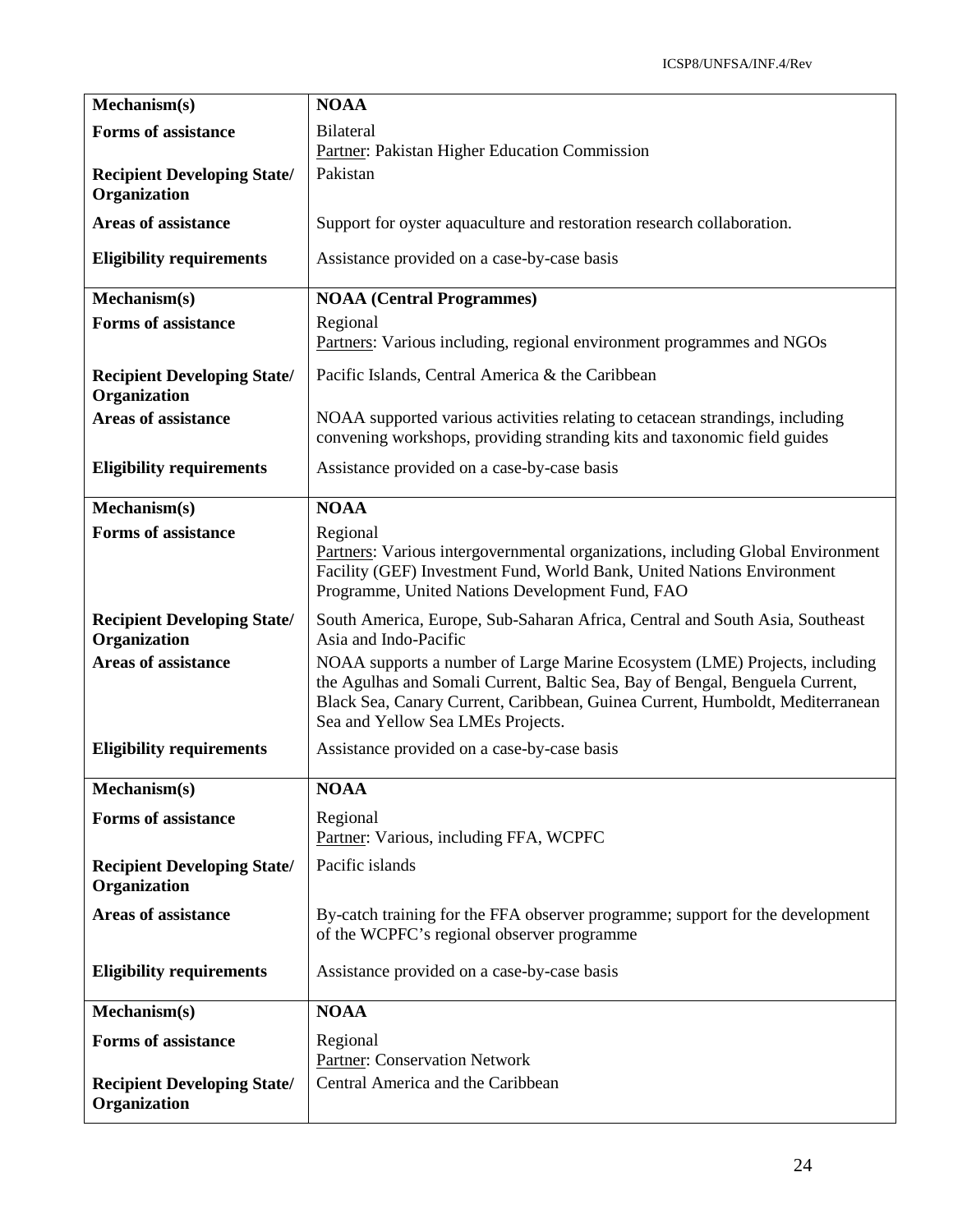| <b>Areas of assistance</b>                         | Support to Caribbean biologists and policy makers to attend 2005 WIDECAST<br>meeting                                                                                               |
|----------------------------------------------------|------------------------------------------------------------------------------------------------------------------------------------------------------------------------------------|
| <b>Eligibility requirements</b>                    | Assistance provided on a case-by-case basis                                                                                                                                        |
| Mechanism(s)                                       | <b>NOAA</b>                                                                                                                                                                        |
| <b>Forms of assistance</b>                         | Regional<br>Partners: The Convention on International Trade in Endangered Species of Wild<br>Fauna and Flora (CITES), FAO, Western Central Atlantic Fishery Commission<br>(WECAFC) |
| <b>Recipient Developing State/</b><br>Organization | Central America and the Caribbean                                                                                                                                                  |
| <b>Areas of assistance</b>                         | NOAA Fisheries convened a workshop on implementation of CITES for queen<br>conch                                                                                                   |
| <b>Eligibility requirements</b>                    | Assistance provided on a case-by-case basis                                                                                                                                        |
| Mechanism(s)                                       | <b>NOAA</b>                                                                                                                                                                        |
| <b>Forms of assistance</b>                         | Regional<br>Partners: Gulf and Caribbean Fisheries Institute, Darden Foundation                                                                                                    |
| <b>Recipient Developing State/</b><br>Organization | Central America and the Caribbean                                                                                                                                                  |
| <b>Areas of assistance</b>                         | Workshops on conch and spiny lobster                                                                                                                                               |
| <b>Eligibility requirements</b>                    | Assistance provided on a case-by-case basis                                                                                                                                        |
|                                                    |                                                                                                                                                                                    |
| Mechanism(s)                                       | <b>NOAA</b>                                                                                                                                                                        |
| <b>Forms of assistance</b>                         | Regional                                                                                                                                                                           |
| <b>Recipient Developing State/</b><br>Organization | Partners: FAO, WECAFC<br>Central America and the Caribbean                                                                                                                         |
| <b>Areas of assistance</b>                         | Convening a working group of WECAFC to discuss regional fisheries<br>management in the Wider Caribbean                                                                             |
| <b>Eligibility requirements</b>                    | Assistance provided on a case-by-case basis                                                                                                                                        |
| Mechanism(s)                                       | <b>NOAA</b>                                                                                                                                                                        |
| <b>Forms of assistance</b>                         | Regional                                                                                                                                                                           |
| <b>Recipient Developing State/</b><br>Organization | Partners: FAO, WECAFC<br>Central America and the Caribbean                                                                                                                         |
| <b>Areas of assistance</b>                         | Support for a workshop on spiny lobster in Merida, Mexico                                                                                                                          |
| <b>Eligibility requirements</b>                    | Assistance provided on a case-by-case basis                                                                                                                                        |
| Mechanism(s)                                       | <b>NOAA</b>                                                                                                                                                                        |
| <b>Forms of assistance</b>                         | Regional<br>Partner: OSPESCA                                                                                                                                                       |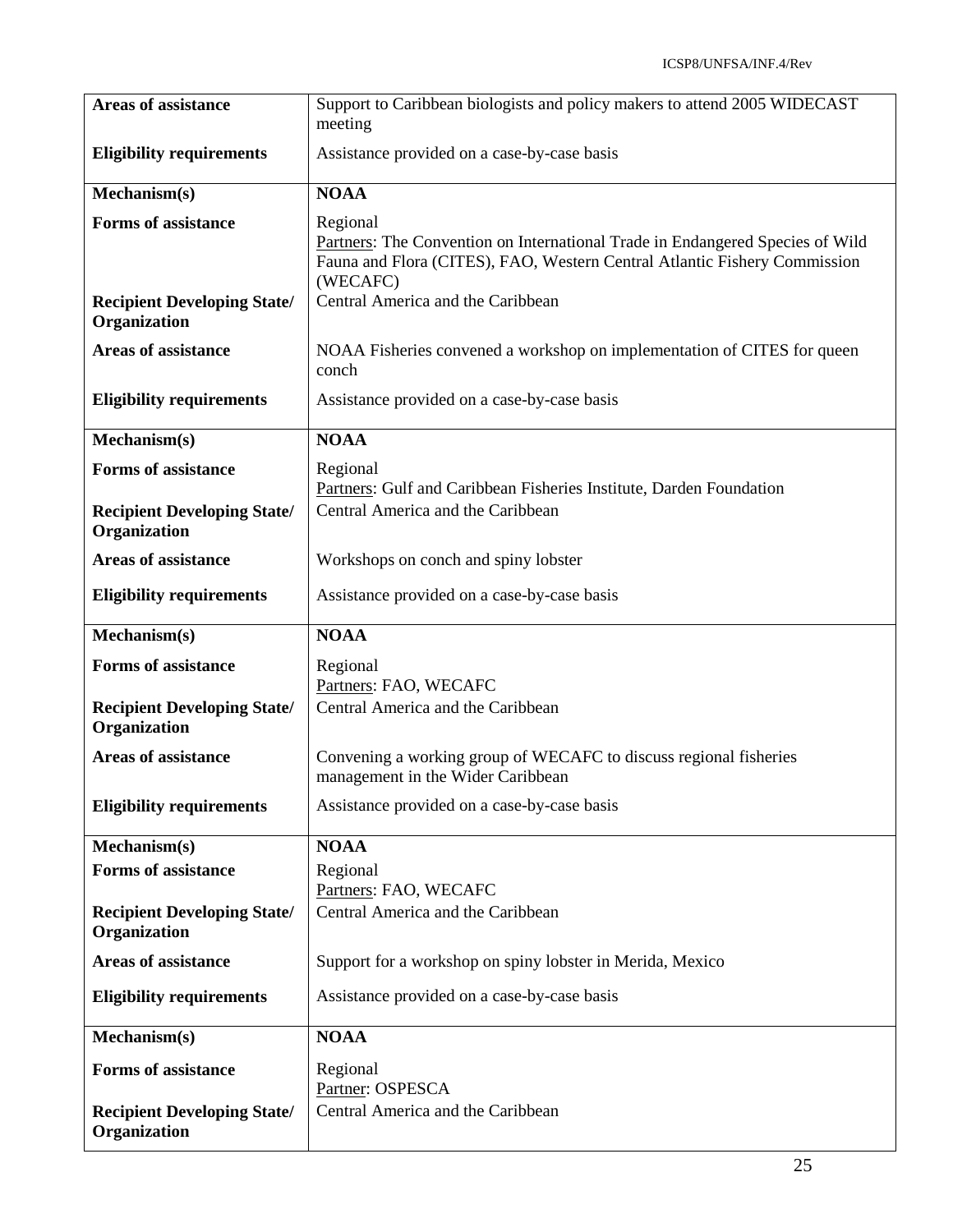| <b>Areas of assistance</b>                         | Collection, translation and posting to a website of fishing and aquaculture laws of<br>Central America                                                                                                                                                                                                                                                                                                                                                                                                                                                                                                                                         |
|----------------------------------------------------|------------------------------------------------------------------------------------------------------------------------------------------------------------------------------------------------------------------------------------------------------------------------------------------------------------------------------------------------------------------------------------------------------------------------------------------------------------------------------------------------------------------------------------------------------------------------------------------------------------------------------------------------|
| <b>Eligibility requirements</b>                    | Assistance provided on a case-by-case basis                                                                                                                                                                                                                                                                                                                                                                                                                                                                                                                                                                                                    |
| Mechanism(s)                                       | <b>NOAA</b>                                                                                                                                                                                                                                                                                                                                                                                                                                                                                                                                                                                                                                    |
| <b>Forms of assistance</b>                         | Regional<br>Partners: International Union for Conservation of Nature (IUCN), Grouper and<br><b>Wrasse Species Group, CITES</b>                                                                                                                                                                                                                                                                                                                                                                                                                                                                                                                 |
| <b>Recipient Developing State/</b><br>Organization | Southeast Asia and the Indo-Pacific                                                                                                                                                                                                                                                                                                                                                                                                                                                                                                                                                                                                            |
| <b>Areas of assistance</b>                         | Support for the development of a regional Model for Sustainable Management of<br>Humphead Wrasse                                                                                                                                                                                                                                                                                                                                                                                                                                                                                                                                               |
| <b>Eligibility requirements</b>                    | Assistance provided on a case-by-case basis                                                                                                                                                                                                                                                                                                                                                                                                                                                                                                                                                                                                    |
| Mechanism(s)                                       | <b>NOAA</b>                                                                                                                                                                                                                                                                                                                                                                                                                                                                                                                                                                                                                                    |
| <b>Forms of assistance</b>                         | Regional<br>Partner: WWF-USA                                                                                                                                                                                                                                                                                                                                                                                                                                                                                                                                                                                                                   |
| <b>Recipient Developing State/</b><br>Organization | Southeast Asia and the Indo-Pacific                                                                                                                                                                                                                                                                                                                                                                                                                                                                                                                                                                                                            |
| Areas of assistance                                | Support for an investigation into the feasibility of and implementation of circle<br>hook trials                                                                                                                                                                                                                                                                                                                                                                                                                                                                                                                                               |
| <b>Eligibility requirements</b>                    | Assistance provided on a case-by-case basis                                                                                                                                                                                                                                                                                                                                                                                                                                                                                                                                                                                                    |
|                                                    |                                                                                                                                                                                                                                                                                                                                                                                                                                                                                                                                                                                                                                                |
| Mechanism(s)                                       | <b>Department of State</b>                                                                                                                                                                                                                                                                                                                                                                                                                                                                                                                                                                                                                     |
| <b>Forms of assistance</b>                         | Regional<br>Partner: FFA                                                                                                                                                                                                                                                                                                                                                                                                                                                                                                                                                                                                                       |
| <b>Recipient Developing State/</b>                 |                                                                                                                                                                                                                                                                                                                                                                                                                                                                                                                                                                                                                                                |
| Organization                                       |                                                                                                                                                                                                                                                                                                                                                                                                                                                                                                                                                                                                                                                |
| <b>Areas of assistance</b>                         | Economic assistance of US\$ 18 million annually to support education, fisheries<br>science and enforcement, and generally increase the capacity of Pacific island                                                                                                                                                                                                                                                                                                                                                                                                                                                                              |
|                                                    | developing nations to manage fisheries resources of the Western and Central<br>Pacific Ocean, under a Multilateral Treaty on Fisheries with 16 Pacific island                                                                                                                                                                                                                                                                                                                                                                                                                                                                                  |
| <b>Eligibility requirements</b>                    | nations, represented by the FFA.<br>Assistance provided on a case-by-case basis                                                                                                                                                                                                                                                                                                                                                                                                                                                                                                                                                                |
| Mechanism(s)                                       | <b>Millennium Challenge Corporation activities</b>                                                                                                                                                                                                                                                                                                                                                                                                                                                                                                                                                                                             |
| <b>Forms of assistance</b>                         | <b>Bilateral</b>                                                                                                                                                                                                                                                                                                                                                                                                                                                                                                                                                                                                                               |
| <b>Recipient Developing State/</b><br>Organization | Morocco                                                                                                                                                                                                                                                                                                                                                                                                                                                                                                                                                                                                                                        |
| <b>Areas of assistance</b>                         | The project aims to design and strengthen domestic regulatory fisheries policies<br>with the Government of Morocco. The project will design and establish a network<br>of marine protected areas to preserve the sustainability of the fishing resources<br>around newly constructed improved landing sites and provide advisory support for<br>inter-coastal zone management system. Training and capacity-building will be<br>provided to small-scale fishers at the ports and landing sites, to government and<br>private sector users on hygiene and sanitation as well as to fish vendors.<br>Assistance provided on a case-by-case basis |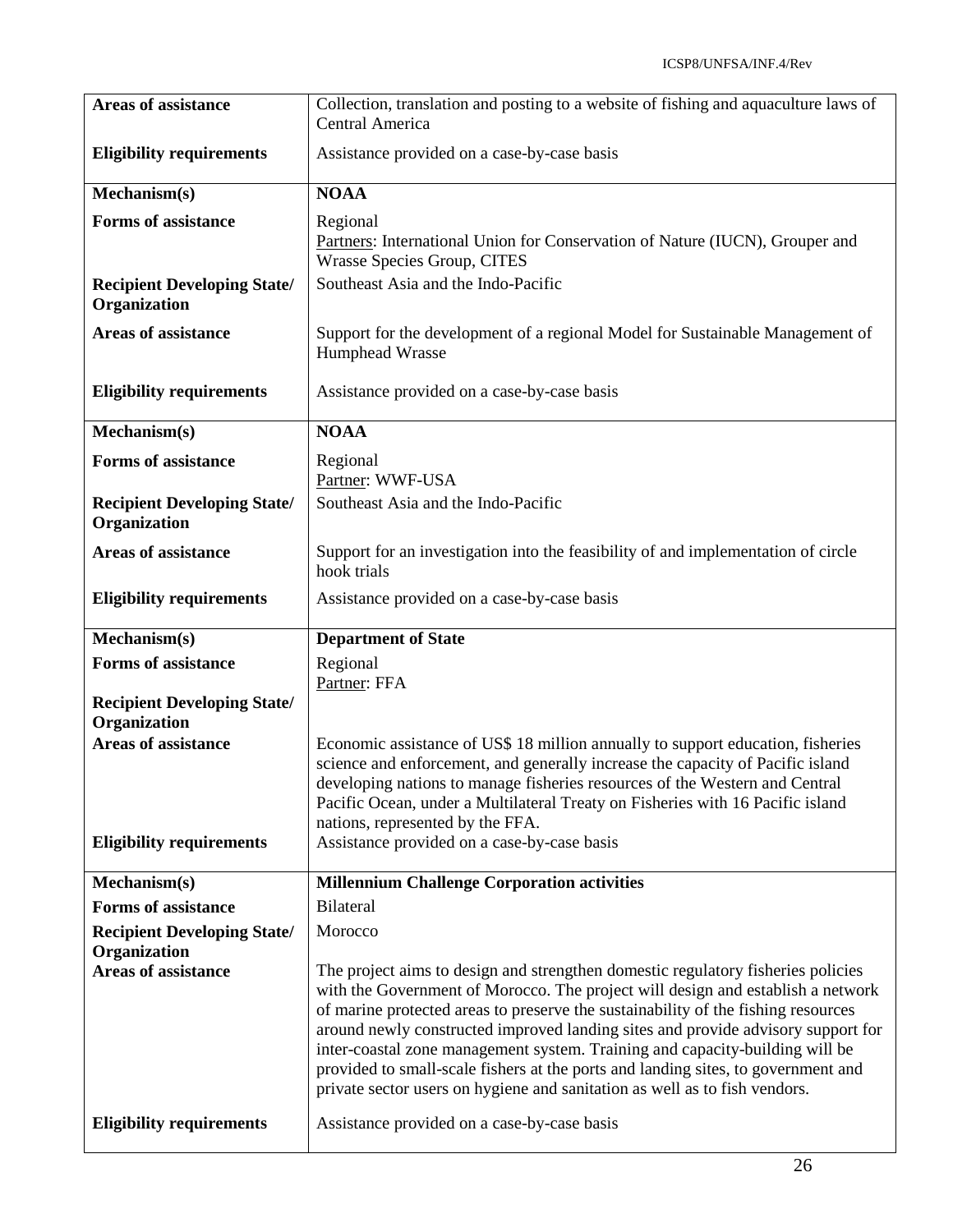- **B. Information received from international financial institutions and global and regional organizations, programmes and funds**
- **1. International financial institutions and global organizations, programmes and funds**

| Food and Agriculture Organization of the United Nations (FAO) |                                                                                                                                                                                                                                                                                                                       |
|---------------------------------------------------------------|-----------------------------------------------------------------------------------------------------------------------------------------------------------------------------------------------------------------------------------------------------------------------------------------------------------------------|
| Mechanism(s)                                                  | Part VII Fund of the 1995 United Nations Fish Stocks Agreement                                                                                                                                                                                                                                                        |
| <b>Forms of assistance</b>                                    | Global                                                                                                                                                                                                                                                                                                                |
| <b>Recipient Developing State/</b><br>Organization            | <b>Developing States</b>                                                                                                                                                                                                                                                                                              |
| <b>Areas of assistance</b>                                    | Participation in meetings of RFMO/As and arrangements, global meetings,<br>meetings for new RFMO/As and arrangements, capacity-building, exchange of<br>information among States parties to the Agreement, technical assistance and<br>proceedings of settlement of disputes between States parties to the Agreement. |
|                                                               | Purpose of the assistance: To provide financial assistance to developing States<br>parties to the Agreement to assist them in the implementation of the Agreement.                                                                                                                                                    |
|                                                               | Website:<br>www.un.org/Depts/los/convention_agreements/fishstocktrustfund/fishstocktrustfun<br>d.htm                                                                                                                                                                                                                  |
| <b>Eligibility requirements</b>                               | Developing States parties to the Agreement                                                                                                                                                                                                                                                                            |
| Mechanism(s)                                                  | <b>Trust Fund on Port States Measures</b>                                                                                                                                                                                                                                                                             |
| <b>Forms of assistance</b>                                    | Global                                                                                                                                                                                                                                                                                                                |
| <b>Recipient Developing State/</b><br>Organization            | <b>Developing States</b>                                                                                                                                                                                                                                                                                              |
| <b>Areas of assistance</b>                                    | Drafting of an internationally binding instrument on port State measures and<br>national capacity-building through regional workshops.                                                                                                                                                                                |
|                                                               | Purpose of the assistance: To support the implementation of the 2005 Model<br>Scheme on Port State Measures to Combat IUU Fishing.                                                                                                                                                                                    |
|                                                               | Website: www.fao.org                                                                                                                                                                                                                                                                                                  |
| <b>Eligibility requirements</b>                               | FAO membership                                                                                                                                                                                                                                                                                                        |
| Mechanism(s)                                                  | <b>Global Trust Fund on Port State Measures to Prevent, Deter and Eliminate</b><br><b>IUU Fishing</b>                                                                                                                                                                                                                 |
| <b>Forms of assistance</b>                                    | Global                                                                                                                                                                                                                                                                                                                |
| <b>Recipient Developing State/</b><br>Organization            | <b>Developing States</b>                                                                                                                                                                                                                                                                                              |
| <b>Areas of assistance</b>                                    | Negotiation of an internationally binding instrument on port State measures and<br>capacity-building through regional workshops.                                                                                                                                                                                      |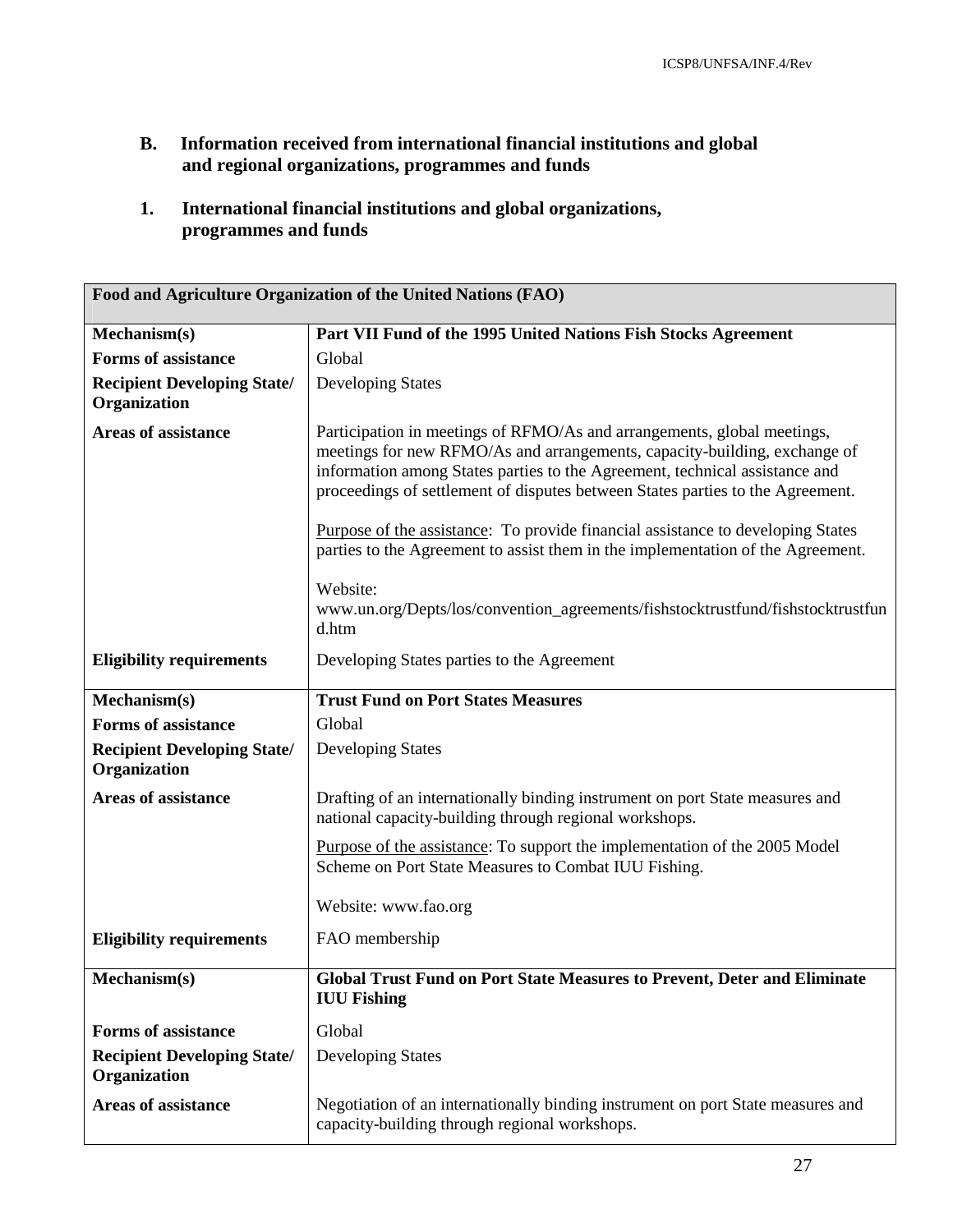|                                                    | Purpose of the assistance: To support the implementation of the 2005 Model<br>Scheme on Port State Measures to Combat IUU Fishing and to sensitize countries<br>about the development of the binding instrument on port State measures. |
|----------------------------------------------------|-----------------------------------------------------------------------------------------------------------------------------------------------------------------------------------------------------------------------------------------|
| <b>Eligibility requirements</b>                    | FAO membership                                                                                                                                                                                                                          |
| Mechanism(s)                                       | Capacity-building for Governance in West Africa: Implementation of the<br><b>Model Scheme on Port State Measures to Combat IUU Fishing</b>                                                                                              |
| <b>Forms of assistance</b>                         | Regional/National                                                                                                                                                                                                                       |
| <b>Recipient Developing State/</b>                 | <b>Developing States</b>                                                                                                                                                                                                                |
| Organization<br><b>Areas of assistance</b>         | National capacity-building workshops                                                                                                                                                                                                    |
|                                                    | Purpose of the assistance: To support national workshops to strengthen port State<br>measures as a first step towards the adoption and implementation of a binding<br>instrument on port State measures.                                |
| <b>Eligibility requirements</b>                    | FAO membership                                                                                                                                                                                                                          |
| Mechanism(s)                                       | Government of Japan, contribution to Multidonor Trust (the FishCode Trust)                                                                                                                                                              |
| <b>Forms of assistance</b>                         | Regional/National                                                                                                                                                                                                                       |
| <b>Recipient Developing State/</b><br>Organization | <b>Developing States</b>                                                                                                                                                                                                                |
| <b>Areas of assistance</b>                         | National technical assistance missions; capacity-building workshops at regional<br>level.                                                                                                                                               |
|                                                    | Purpose of the assistance: FishCode STF Project, to support developing countries<br>in the implementation of the FAO Strategy for Improving Information on Status<br>and Trends in Capture Fisheries.                                   |
| <b>Eligibility requirements</b>                    | FAO membership                                                                                                                                                                                                                          |
| Mechanism(s)                                       | Government Cooperative Programme Trust Fund, through FishCode<br>Programme                                                                                                                                                              |
| <b>Forms of assistance</b>                         | Regional/National                                                                                                                                                                                                                       |
| <b>Recipient Developing State/</b><br>Organization | <b>Developing States</b>                                                                                                                                                                                                                |
| <b>Areas of assistance</b>                         | National technical assistance missions; capacity-building workshops at regional<br>level in the Pacific and the Caribbean.                                                                                                              |
|                                                    | Purpose of the assistance: Promotion of Responsible Fisheries in Small Island<br>Developing States (implementation of the Code of Conduct for Responsible<br>Fisheries and related instruments, including the IPOA-IUU).                |
| <b>Eligibility requirements</b>                    | FAO membership                                                                                                                                                                                                                          |
| Mechanism(s)<br><b>Forms of assistance</b>         | Promotion of sustainable fisheries: support for the Plan of Implementation of<br>the World Summit on Sustainable Development<br>Global                                                                                                  |
| <b>Recipient Developing State/</b><br>Organization | <b>Developing States</b>                                                                                                                                                                                                                |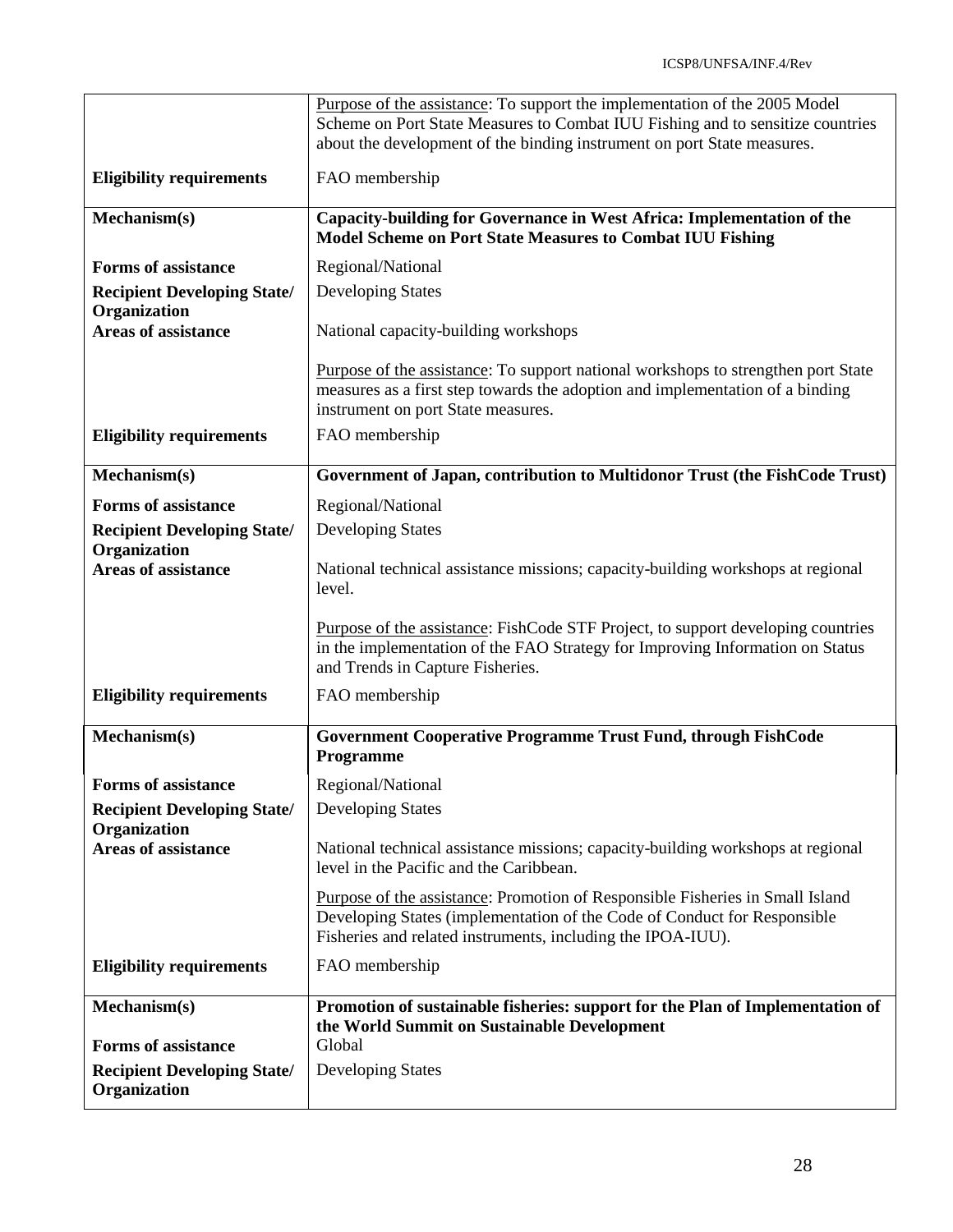| <b>Areas of assistance</b>                         | Participation in meetings of global meetings, national capacity-building through<br>regional workshops, technical assistance to develop national plans of actions                                                                                       |
|----------------------------------------------------|---------------------------------------------------------------------------------------------------------------------------------------------------------------------------------------------------------------------------------------------------------|
|                                                    | (NPOAs), drafting of an internationally instrument on deep-sea fisheries and<br>MPAs to fisheries management and conservation.                                                                                                                          |
|                                                    | Purpose of the assistance: To promote the implementation of the IPOA-IUU and<br>Capacity, especially through the provision of support to the development of<br>NPOAs; to develop an understanding of deep-sea fisheries and related issues and          |
|                                                    | guidelines on the management of these fisheries. To develop an understanding of<br>MPAs relevance for fisheries management and conservation and guidelines for<br>better integration and relevance of MPAs to fisheries management and<br>conservation. |
| <b>Eligibility requirements</b>                    | FAO membership                                                                                                                                                                                                                                          |
| Mechanism(s)                                       | FAO/Norway Cooperative Programme (FNOP) and the FishCode Trust                                                                                                                                                                                          |
| <b>Forms of assistance</b>                         | Global/Regional/National                                                                                                                                                                                                                                |
| <b>Recipient Developing State/</b><br>Organization | <b>Developing States</b>                                                                                                                                                                                                                                |
| <b>Areas of assistance</b>                         | National technical assistance missions; capacity-building workshops at regional<br>level; expert working groups, FAO Expert Consultations, FAO Technical<br>Consultations (global level).                                                               |
|                                                    | Purpose of the assistance: Development and implementation of international<br>fisheries instruments at global, regional and national levels.                                                                                                            |
| <b>Eligibility requirements</b>                    | FAO Membership                                                                                                                                                                                                                                          |
| Mechanism(s)                                       | <b>Sweden/Sida contribution to the FishCode Trust</b>                                                                                                                                                                                                   |
| <b>Forms of assistance</b>                         | Global                                                                                                                                                                                                                                                  |
| <b>Recipient Developing State/</b><br>Organization | <b>Developing States</b>                                                                                                                                                                                                                                |
| <b>Areas of assistance</b>                         | Regional capacity-building workshops to raise awareness for and promote<br>implementation of the 2005 Model Scheme on Port State Measures to Combat IUU<br>Fishing; Promotion of wider public awareness for responsible fisheries.                      |
|                                                    |                                                                                                                                                                                                                                                         |
|                                                    | <b>Purpose of the assistance: Training and Awareness for Responsible Fisheries</b><br>(T&A) Project.                                                                                                                                                    |
| <b>Eligibility requirements</b>                    | FAO Membership                                                                                                                                                                                                                                          |
| Mechanism(s)                                       | Government of Iceland, contribution to the FishCode Trust                                                                                                                                                                                               |
| <b>Forms of assistance</b>                         | Global                                                                                                                                                                                                                                                  |
| <b>Recipient Developing State/</b><br>Organization | <b>Developing States</b>                                                                                                                                                                                                                                |
| <b>Areas of assistance</b>                         | Short courses in responsible fisheries and aquaculture practices and skill upgrading<br>for fisheries trainers of beneficiary countries.                                                                                                                |
| <b>Eligibility requirements</b>                    | Purpose of the assistance: Training and Awareness for Responsible Fisheries: the<br>FishCode 'Custom Training Courses' (CTC) Project.<br>FAO Membership                                                                                                 |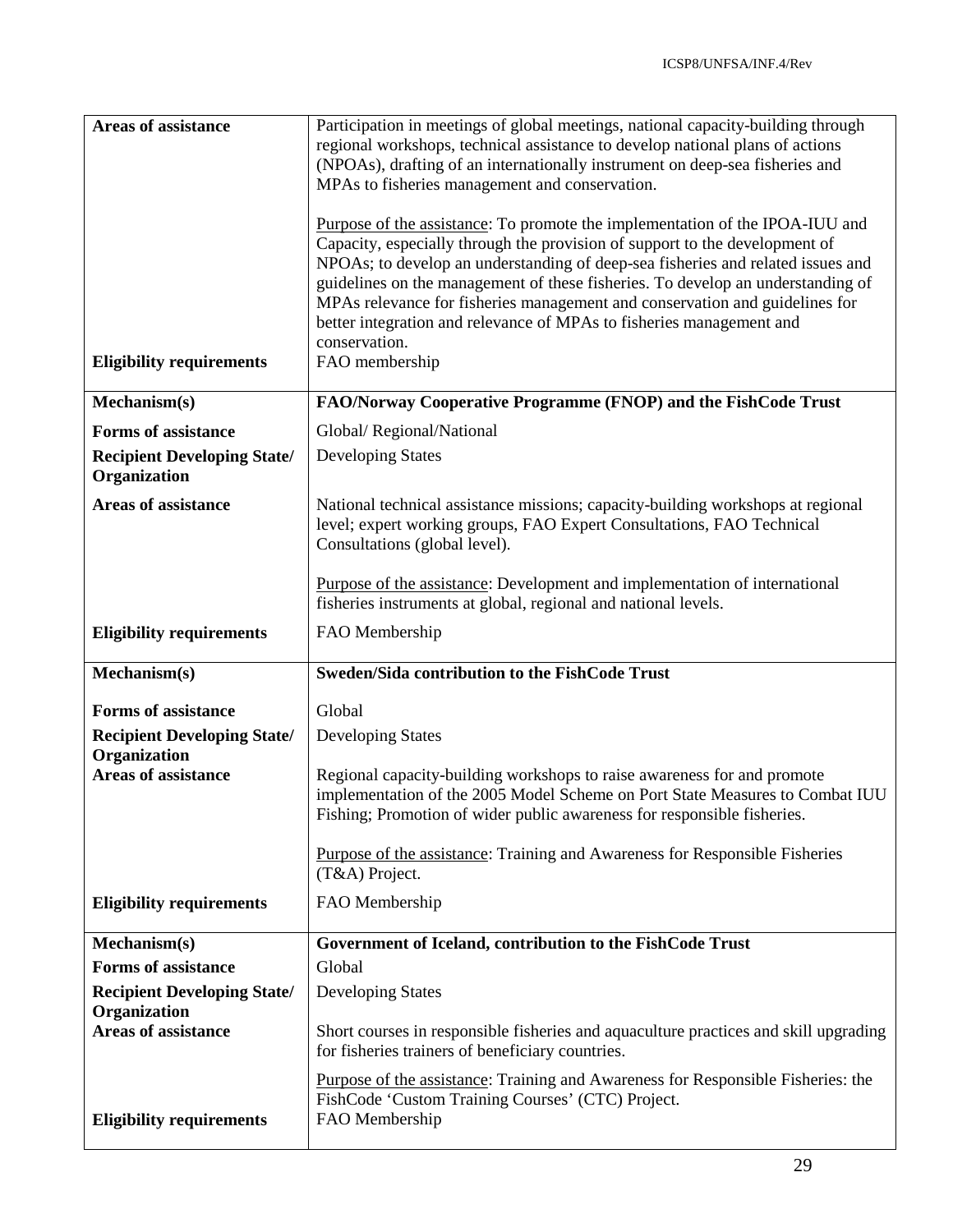| Mechanism(s)                                       | Sweden/Sida contribution to the FishCode Trust                                                                                                                                                                                                                                                                                                                                                                                                                                                                                                                                                                                                                                                                                                                                                                                                                                                                                                                                                                                                                                                                                                                           |
|----------------------------------------------------|--------------------------------------------------------------------------------------------------------------------------------------------------------------------------------------------------------------------------------------------------------------------------------------------------------------------------------------------------------------------------------------------------------------------------------------------------------------------------------------------------------------------------------------------------------------------------------------------------------------------------------------------------------------------------------------------------------------------------------------------------------------------------------------------------------------------------------------------------------------------------------------------------------------------------------------------------------------------------------------------------------------------------------------------------------------------------------------------------------------------------------------------------------------------------|
| <b>Forms of assistance</b>                         | Global /Regional/National                                                                                                                                                                                                                                                                                                                                                                                                                                                                                                                                                                                                                                                                                                                                                                                                                                                                                                                                                                                                                                                                                                                                                |
| <b>Recipient Developing State/</b><br>Organization | <b>Developing States</b>                                                                                                                                                                                                                                                                                                                                                                                                                                                                                                                                                                                                                                                                                                                                                                                                                                                                                                                                                                                                                                                                                                                                                 |
| <b>Areas of assistance</b>                         | (a) Expert working groups and consultations (global level);<br>(b) Special studies (global, regional and national);<br>(c) Regional capacity-building workshops;<br>(d) National technical assistance missions.<br>Purpose of the assistance: FishCode 'TecPro Project' to promote:<br>(a) enhanced levels of Code of Conduct for Responsible Fisheries' compliance in<br>national and regional fisheries;<br>(b) enhanced capacity to implement port State measures to combat IUU fishing;<br>(c) effective generation and use of fishery statistics and information (Fishcode STF<br>Project support);<br>(d) more appropriate assessments of small-scale fisheries;                                                                                                                                                                                                                                                                                                                                                                                                                                                                                                   |
|                                                    | (e) enhanced capacity in developing countries to participate in voluntary eco-<br>labelling schemes.                                                                                                                                                                                                                                                                                                                                                                                                                                                                                                                                                                                                                                                                                                                                                                                                                                                                                                                                                                                                                                                                     |
| <b>Eligibility requirements</b>                    | FAO membership                                                                                                                                                                                                                                                                                                                                                                                                                                                                                                                                                                                                                                                                                                                                                                                                                                                                                                                                                                                                                                                                                                                                                           |
| Mechanism(s)                                       | Assessment and Monitoring of Fishery Resources and the Ecosystems in the<br><b>Straits of Sicily - MedSudMed (Trust Fund)</b>                                                                                                                                                                                                                                                                                                                                                                                                                                                                                                                                                                                                                                                                                                                                                                                                                                                                                                                                                                                                                                            |
| <b>Forms of assistance</b>                         | Regional                                                                                                                                                                                                                                                                                                                                                                                                                                                                                                                                                                                                                                                                                                                                                                                                                                                                                                                                                                                                                                                                                                                                                                 |
| <b>Recipient Developing State/</b><br>Organization | States in the sub-region covered by the project, including developing States                                                                                                                                                                                                                                                                                                                                                                                                                                                                                                                                                                                                                                                                                                                                                                                                                                                                                                                                                                                                                                                                                             |
| <b>Areas of assistance</b>                         | Review of knowledge and collection of scientific evidence on shared stocks<br>(demersal and small pelagic fish) in the Strait of Sicily:<br>(a) Standardization of data collection and data analysis methods;<br>(b) Joint cooperative surveys at sea at sub-regional scale (eggs and larvae, echo-<br>surveys, trawl surveys) for assessment of shared stocks;<br>(c) Collection of information on impacts of environmental factors on target stocks;<br>(d) Identification and location of nursery areas of target stocks;<br>(e) National capacity-building through regional workshops, issue of technical<br>manuals and creation of databases;<br>(f) Training courses (data processing for stock assessment, fisheries resources age<br>determination, identification of maturity stages of fisheries resources);<br>(g) Preparation of technical documents in support of RFMOs' activities;<br>(h) Support to participation in meetings of RFMOs.<br>Purpose of the assistance: To provide support to participating countries to conduct<br>scientific research on fisheries resources and their ecosystems in support of fishery<br>conservation and management. |
| <b>Eligibility requirements</b>                    | FAO Membership in the sub-region covered by the project                                                                                                                                                                                                                                                                                                                                                                                                                                                                                                                                                                                                                                                                                                                                                                                                                                                                                                                                                                                                                                                                                                                  |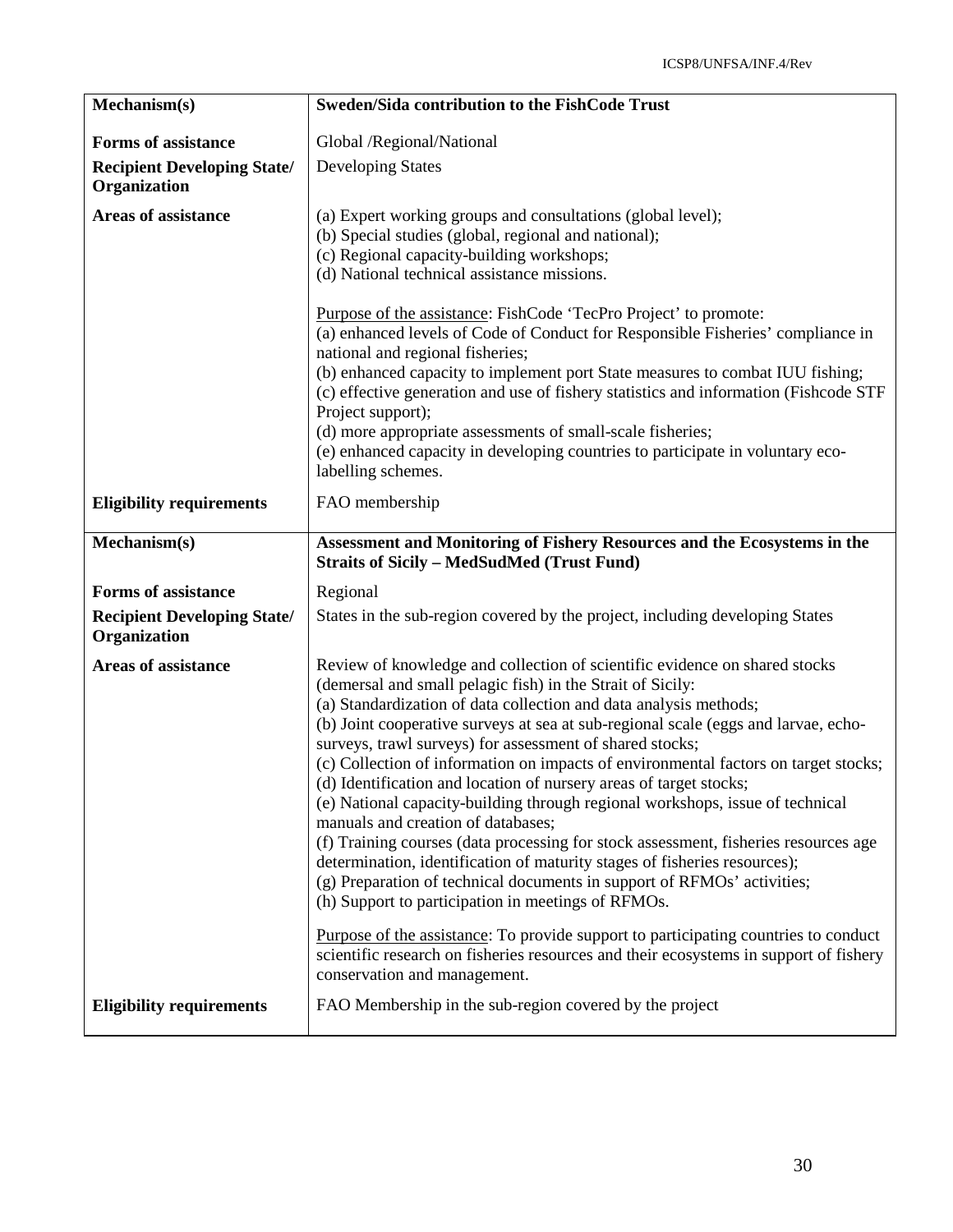| Mechanism(s)                                       | <b>Coordination to Support Fisheries Management in the Western and Central</b><br>Mediterranean - CopeMed II (Trust Fund)                                                                                                                                                                                                                                                                                                                                                                                                                                                                                                                                                                                                                                                                                                                                                                                                                                                                          |
|----------------------------------------------------|----------------------------------------------------------------------------------------------------------------------------------------------------------------------------------------------------------------------------------------------------------------------------------------------------------------------------------------------------------------------------------------------------------------------------------------------------------------------------------------------------------------------------------------------------------------------------------------------------------------------------------------------------------------------------------------------------------------------------------------------------------------------------------------------------------------------------------------------------------------------------------------------------------------------------------------------------------------------------------------------------|
| <b>Forms of assistance</b>                         | Regional                                                                                                                                                                                                                                                                                                                                                                                                                                                                                                                                                                                                                                                                                                                                                                                                                                                                                                                                                                                           |
| <b>Recipient Developing State/</b><br>Organization | States in the sub-region covered by the project, including developing States                                                                                                                                                                                                                                                                                                                                                                                                                                                                                                                                                                                                                                                                                                                                                                                                                                                                                                                       |
| <b>Areas of assistance</b>                         | Supporting Fisheries Administrations in the collection of data and information at<br>national and sub-regional level (fleet, catches, efforts, socio-economic data);<br>Providing technical assistance and training to countries, to meet their needs and<br>priorities and to strengthen their national capacity in fisheries sciences (organize<br>meetings and workshops, prepare scientific papers, support annual research<br>activities, etc.);<br>Maintaining collaboration with fishermen associations;<br>Supporting the participation of the countries' experts at GFCM and ICCAT<br>scientific Committees and Subcommittees and support the functioning of the<br>national fisheries advisory panels.<br>Purpose of the assistance: To ensure sustainability of the exploitation of the marine                                                                                                                                                                                          |
|                                                    | resources in the Central and Western Mediterranean and its ecosystem, taking into<br>account environmental, biological, social and institutional issues, and at promoting<br>scientific cooperation among the coastal nations.                                                                                                                                                                                                                                                                                                                                                                                                                                                                                                                                                                                                                                                                                                                                                                     |
| <b>Eligibility requirements</b>                    | FAO Membership in the sub-region covered by the project                                                                                                                                                                                                                                                                                                                                                                                                                                                                                                                                                                                                                                                                                                                                                                                                                                                                                                                                            |
| Mechanism(s)                                       | <b>EAF</b> - Capacity-Building for an Ecosystem Approach: Considering<br><b>Interactions, including with Marine Mammals (Trust Fund)</b>                                                                                                                                                                                                                                                                                                                                                                                                                                                                                                                                                                                                                                                                                                                                                                                                                                                           |
| <b>Forms of assistance</b>                         | Global                                                                                                                                                                                                                                                                                                                                                                                                                                                                                                                                                                                                                                                                                                                                                                                                                                                                                                                                                                                             |
| <b>Recipient Developing State/</b><br>Organization | States, including developing States                                                                                                                                                                                                                                                                                                                                                                                                                                                                                                                                                                                                                                                                                                                                                                                                                                                                                                                                                                |
| <b>Areas of assistance</b>                         | (a) Development of tools and methodologies to facilitate the implementation of the<br>ecosystem approach to fisheries (EAF) by fisheries agencies, particularly in<br>managing multispecies fisheries in ecosystems of high species diversity and<br>severely limited data availability;<br>(b) Development of training tools for capacity-building in EAF, with an emphasis<br>on identifying and reconciling operational objectives in an ecosystem, with<br>particular emphasis on biological and ecological objectives;<br>(c) Dissemination of the tools and methodologies through workshops, publications<br>and web-based information resources;<br>(d) Direct assistance to member countries through missions, technical workshops<br>and training courses with the objective to build capacity in the identification and<br>reconciliation of operational objectives with fisheries in an ecosystem context.<br>Purpose of the assistance: Improved effective implementation of ecosystem |
| <b>Eligibility requirements</b>                    | approaches in fisheries through sustainable and responsible fisheries conduct.<br>FAO membership                                                                                                                                                                                                                                                                                                                                                                                                                                                                                                                                                                                                                                                                                                                                                                                                                                                                                                   |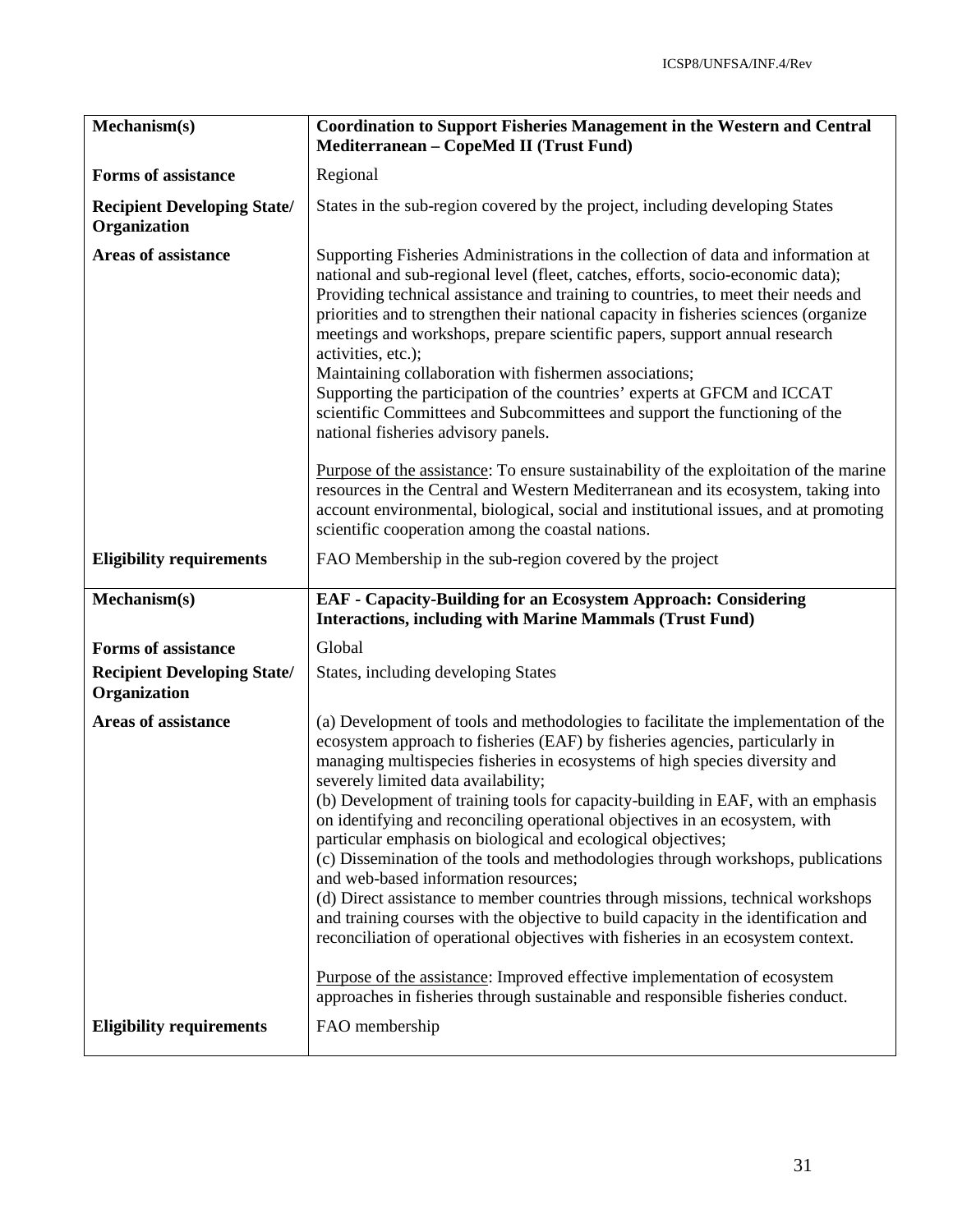| Mechanism(s)                                       | Turtles - Interaction between Sea Turtles and Fisheries within an Ecosystem<br>approach to Fisheries Management (Trust Fund)                                                                                                                                                                                                                                                                                                                                                                                                                                                                                                                                                                                                                                                                                                                            |
|----------------------------------------------------|---------------------------------------------------------------------------------------------------------------------------------------------------------------------------------------------------------------------------------------------------------------------------------------------------------------------------------------------------------------------------------------------------------------------------------------------------------------------------------------------------------------------------------------------------------------------------------------------------------------------------------------------------------------------------------------------------------------------------------------------------------------------------------------------------------------------------------------------------------|
| <b>Forms of assistance</b>                         | Global                                                                                                                                                                                                                                                                                                                                                                                                                                                                                                                                                                                                                                                                                                                                                                                                                                                  |
| <b>Recipient Developing State/</b><br>Organization | <b>Developing States</b>                                                                                                                                                                                                                                                                                                                                                                                                                                                                                                                                                                                                                                                                                                                                                                                                                                |
| <b>Areas of assistance</b>                         | (a) Making available to the global community, fisheries agencies and other<br>interested parties sufficient information on the status of marine turtle populations<br>and the sources of mortality they endure from the holistic viewpoint;<br>(b) Identification and diffusion of strategies, options and guidelines to conserve<br>marine turtle resources, which includes, inter alia, prevention, reduction and<br>mitigation of incidental capture of marine turtles, without undue negative impacts<br>on the responsible practices of those dependent on fishing for their livelihoods;<br>(c) Increased capability in selected developing countries for optimally managing<br>their fisheries in the areas under their national jurisdiction and in the high seas,<br>with appropriate attention to the conservation of sea turtle populations. |
|                                                    | Purpose of the assistance: Contribute to improved and effective fisheries<br>management and conservation of sea turtle populations at a global level, with<br>minimum disruption to responsible fisheries through successful implementation of<br>ecosystem approaches in fisheries.                                                                                                                                                                                                                                                                                                                                                                                                                                                                                                                                                                    |
| <b>Eligibility requirements</b>                    | FAO membership                                                                                                                                                                                                                                                                                                                                                                                                                                                                                                                                                                                                                                                                                                                                                                                                                                          |
| Mechanism(s)                                       | EAF - NANSEN Strengthening the Knowledge Base for and Implementing an<br><b>Ecosystem Approach to Marine Fisheries in Developing Countries (Trust</b><br>Fund)                                                                                                                                                                                                                                                                                                                                                                                                                                                                                                                                                                                                                                                                                          |
| <b>Forms of assistance</b>                         | Global                                                                                                                                                                                                                                                                                                                                                                                                                                                                                                                                                                                                                                                                                                                                                                                                                                                  |
| <b>Recipient Developing State/</b><br>Organization | Developing States, with an early emphasis on Sub-Saharan Africa                                                                                                                                                                                                                                                                                                                                                                                                                                                                                                                                                                                                                                                                                                                                                                                         |
| <b>Areas of assistance</b>                         | (a) To help countries formulate policies that are consistent with EAF principles and<br>revise management plans that include EAF considerations;<br>(b) To appraise partners with procedures and methods for assessment and<br>monitoring of key ecosystem properties and advice on the use of national or<br>regional vessels for EAF-related research, including coordinated regional coverage<br>by local or other vessels.                                                                                                                                                                                                                                                                                                                                                                                                                          |
|                                                    | Purpose of the assistance: Strengthen regional and country specific efforts to<br>reduce poverty and create conditions to assist in the achievement of food security<br>through the development of sustainable fisheries management regimes and<br>specifically through the application of the ecosystem approach to fisheries in a<br>number of developing countries at the global level, with an early emphasis on Sub-<br>Saharan Africa.                                                                                                                                                                                                                                                                                                                                                                                                            |
| <b>Eligibility requirements</b>                    | FAO membership; Relevant GEF- funded LME projects and other projects that are<br>interested in collaborating on and/or contributing to one or more of the EAF<br>Project components                                                                                                                                                                                                                                                                                                                                                                                                                                                                                                                                                                                                                                                                     |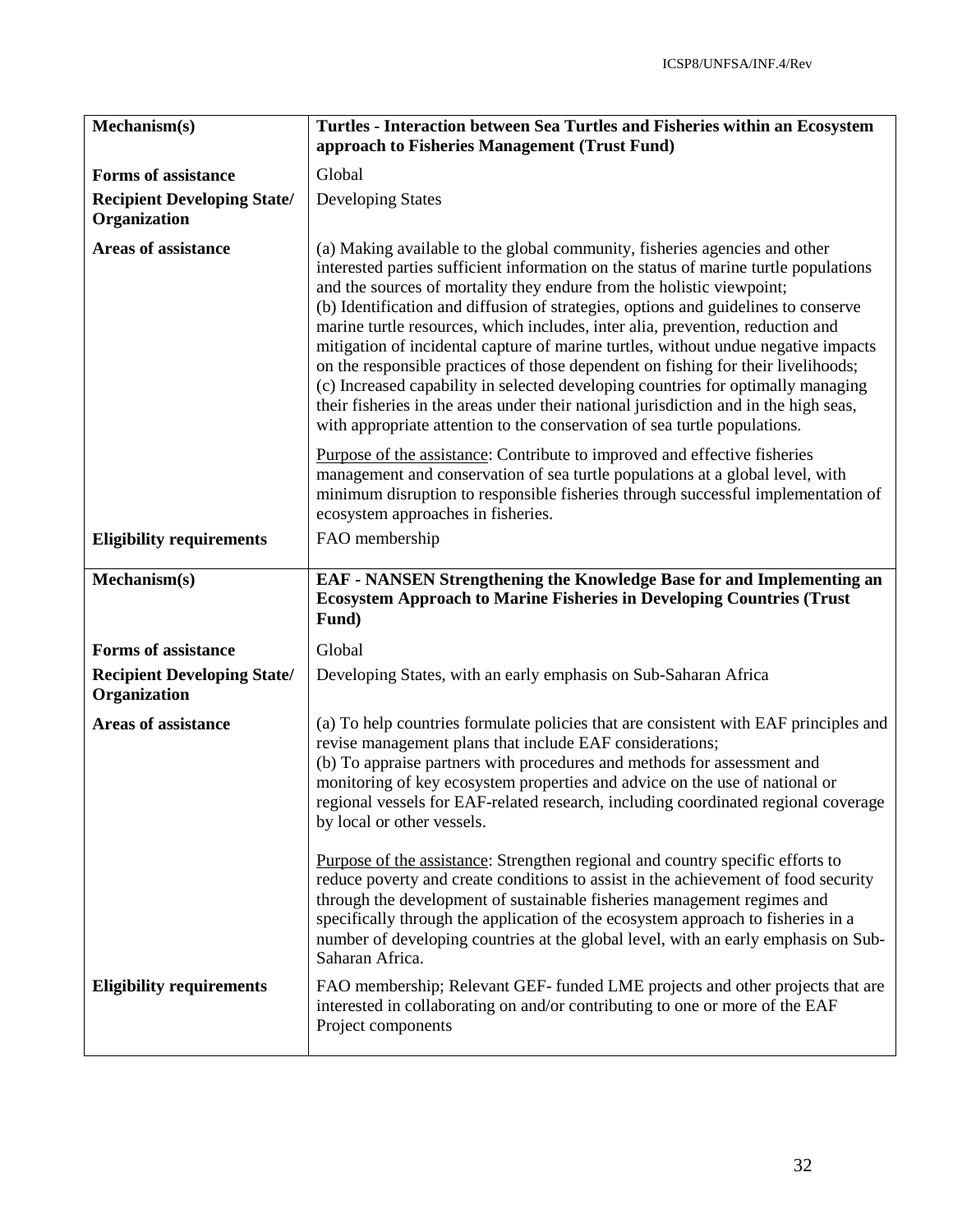| Mechanism(s)                                       | Capacity-building for the recovery and management of the sturgeon fisheries<br>in the Caspian Sea (TCP)                                                                                                                                                                                                                                                                                                                                                                                                                                                                                                                          |
|----------------------------------------------------|----------------------------------------------------------------------------------------------------------------------------------------------------------------------------------------------------------------------------------------------------------------------------------------------------------------------------------------------------------------------------------------------------------------------------------------------------------------------------------------------------------------------------------------------------------------------------------------------------------------------------------|
| <b>Forms of assistance</b>                         | Regional                                                                                                                                                                                                                                                                                                                                                                                                                                                                                                                                                                                                                         |
| <b>Recipient Developing State/</b><br>Organization | States of the region, including developing States                                                                                                                                                                                                                                                                                                                                                                                                                                                                                                                                                                                |
| <b>Areas of assistance</b>                         | Development of the capacity of range States and intergovernmental<br>organizations in the management and monitoring of sturgeon stocks. Assistance is<br>being provided through technical workshops aimed at: a) review of existing<br>sturgeon stock assessment and quota determination and elaborating a scientific<br>methodology that is internationally acceptable; b) provide technical guidelines for<br>restocking of sturgeons using hatcheries; c) review international experiences in<br>combating illegal fishing and international trade of potential relevance to the<br>Caspian Sea States.                       |
|                                                    | Purpose of the assistance: To contribute to the rehabilitation of the sturgeon fishery<br>in the Caspian Sea through the re-introduction of sustainable and responsible<br>fisheries management of the stock, which will contribute to the rehabilitation of the<br>resources of, and enhancement and conservation of, the Caspian Sea ecosystem.                                                                                                                                                                                                                                                                                |
| <b>Eligibility requirements</b>                    | Caspian Sea range States that are FAO members                                                                                                                                                                                                                                                                                                                                                                                                                                                                                                                                                                                    |
| <b>Industrial Development Programme (UNIDO)*</b>   | Global Environment Facility (GEF)/ United Nations Development Programme (UNDP)/ United Nations                                                                                                                                                                                                                                                                                                                                                                                                                                                                                                                                   |
| Mechanism(s)                                       | <b>Global Environment Facility International Waters Projects</b>                                                                                                                                                                                                                                                                                                                                                                                                                                                                                                                                                                 |
| <b>Forms of assistance</b>                         | Regional<br>Partners:<br>GEF/UNDP: Agulhus and Somali LMEs<br>GEF/FAO: Bay of Bengal LME<br>GEF/UNDP: Benguela Current LME<br>GEF/FAO/UNEP: Canary Current LME<br>GEF/UNDP: Caspian Sea<br>GEF/UNDP: Caribbean LME<br>GEF/UNDP/UNEP: Guinea Current LME<br><b>GEF/UNIDO: Gulf of Mexico LME</b><br>GEF/UNDP: Humboldt Current LME<br>GEF/UNEP: Mediterranean Sea LME<br>GEF/UNDP: Pacific Islands Oceanic Fisheries (WCPFC)<br>GEF/UNDP: Partnerships in Environmental Management for the Seas of East Asia<br>(PEMSEA) project<br>GEF/UNDP: Sulu Celebes LME<br><b>GEF/UNDP: Timor Arafura Seas</b><br>GEF/UNDP: Yellow Sea LME |
| <b>Recipient Developing State/</b>                 |                                                                                                                                                                                                                                                                                                                                                                                                                                                                                                                                                                                                                                  |

-

<sup>∗</sup> The contributions of GEF, UNDP and UNIDO are combined, as appropriate.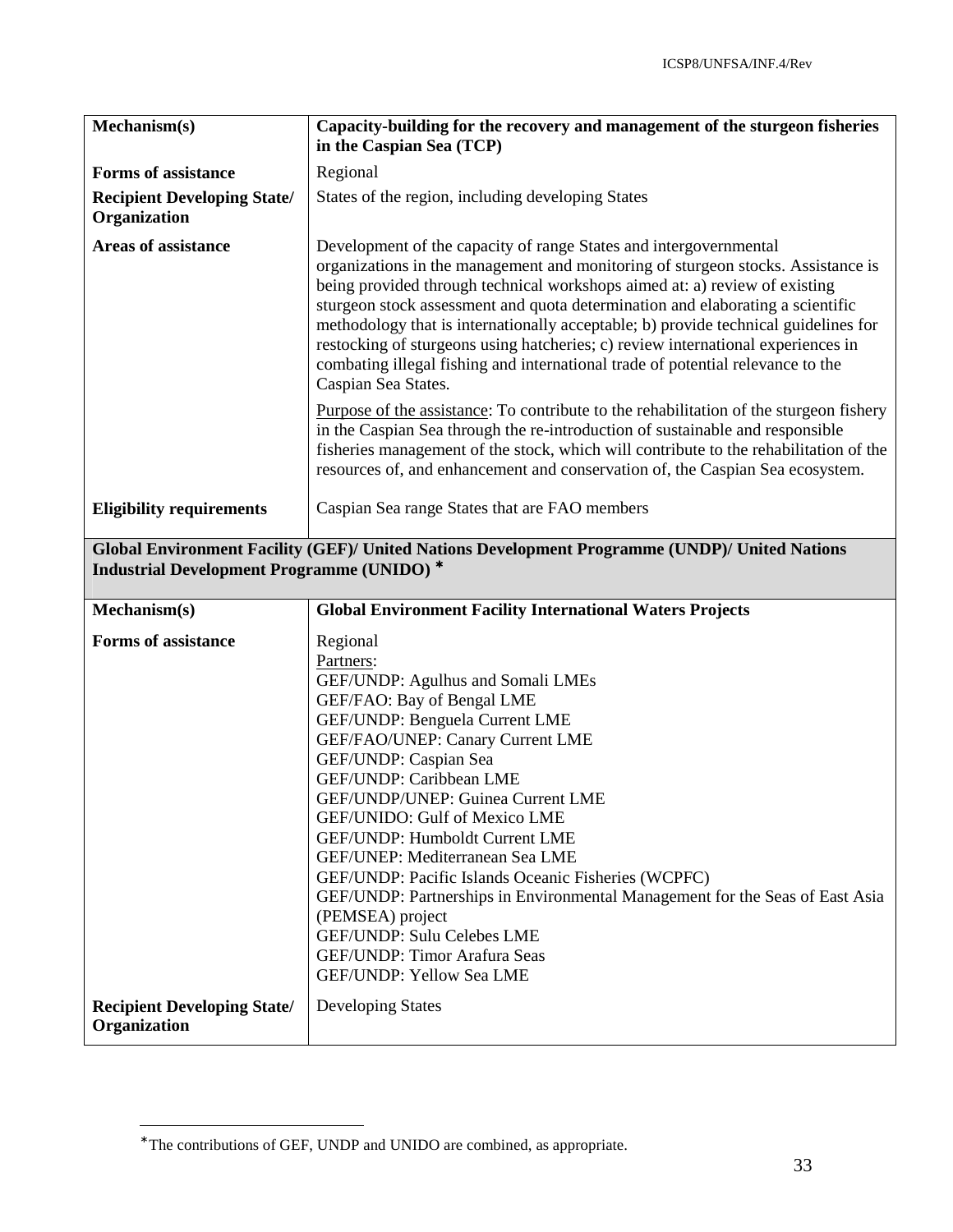| <b>Areas of assistance</b> | GEF has funded a series of International Waters projects on a regional basis with<br>developing countries that share particular LMEs. GEF takes an ecosystem-based<br>approach and helps the countries address key transboundary concerns, ranging<br>from land-based pollution to habitat loss, integrated coastal management, and<br>coastal and marine fisheries. Part of the objective for each project is to build<br>capacity of cooperating countries to more sustainably manage LMEs.                                                                                                                                                                                                                                                                                                           |
|----------------------------|---------------------------------------------------------------------------------------------------------------------------------------------------------------------------------------------------------------------------------------------------------------------------------------------------------------------------------------------------------------------------------------------------------------------------------------------------------------------------------------------------------------------------------------------------------------------------------------------------------------------------------------------------------------------------------------------------------------------------------------------------------------------------------------------------------|
|                            | Website: www.undp.org/gef/05/portfolio/iw.html<br>Further details of the areas of assistance for some of the current coastal and marine<br>projects involving GEF and UNDP are set out below:                                                                                                                                                                                                                                                                                                                                                                                                                                                                                                                                                                                                           |
|                            | <b>Agulhus and Somali LMEs:</b><br>The UNDP-GEF Agulhas and Somali Current LMEs project (ASCLMEs) will<br>build trust and capacity within the region and between countries and production<br>sectors to collect, assess and employ environmental information to sustainably<br>manage the LMEs and their shared resources. The ASCLMEs project is<br>supporting: key ecosystem assessment and management gaps; decision-making<br>tools; regional agreement on transboundary priorities and their root causes; and<br>a comprehensive public participation initiative.<br>Website: www.asclme.org                                                                                                                                                                                                       |
|                            | Benguela Current LME:<br>The UNDP-GEF Project "Implementation of the Benguela Current LME Strategic<br>Action Program for Restoring Depleted Fisheries and Reducing Coastal Resources<br>Degradation" will support: establishment of a permanent regional structure for a<br>Benguela Current Commission underpinned by a negotiated regional multilateral<br>binding BCLME Agreement; establishment of national structures in support of a<br>Benguela Current Commission for the enactment of national policy and legislative<br>reforms; sustainable capacity for LME Management; and establishment of<br>procedures for the capture, transfer and replication of knowledge, lessons and best<br>practices and the development of networking partnerships with other LMEs.<br>Website: www.bclme.org |
|                            | Caribbean LME:<br>The UNDP-GEF project "Sustainable Management of the Shared Living Marine<br>Resources of the Caribbean Large Marine Ecosystem (CLME) and Adjacent<br>Regions" will develop innovative governance/ management approaches suited to<br>the large diversity of medium and artisanal scale fisheries, and focused primarily<br>on conservation, optimization and intra-regional equity. The project will enable<br>CLME countries to better manage and govern strategic and shared living marine<br>resources and to protect associated biodiversity, by introducing a regional<br>ecosystem-based management approach that will provide for long-term resource<br>sustainability, and improved food and economic security.                                                               |
|                            | Caspian Sea:<br>The UNDP-GEF project "The Caspian Sea: Restoring Depleted Fisheries and<br>Consolidation of a Permanent Regional Environmental Governance Framework"<br>seeks to provide support to the littoral States' efforts to halt the decline in<br>bioresources and to restore depleted fisheries in the Caspian Sea, through the<br>implementation of agreed actions defined in the Caspian Strategic Action<br>Programme, and to fully operationalize and make the Caspian Sea's regional<br>environmental governance mechanism sustainable.<br>Website: www.caspianenvironment.org                                                                                                                                                                                                           |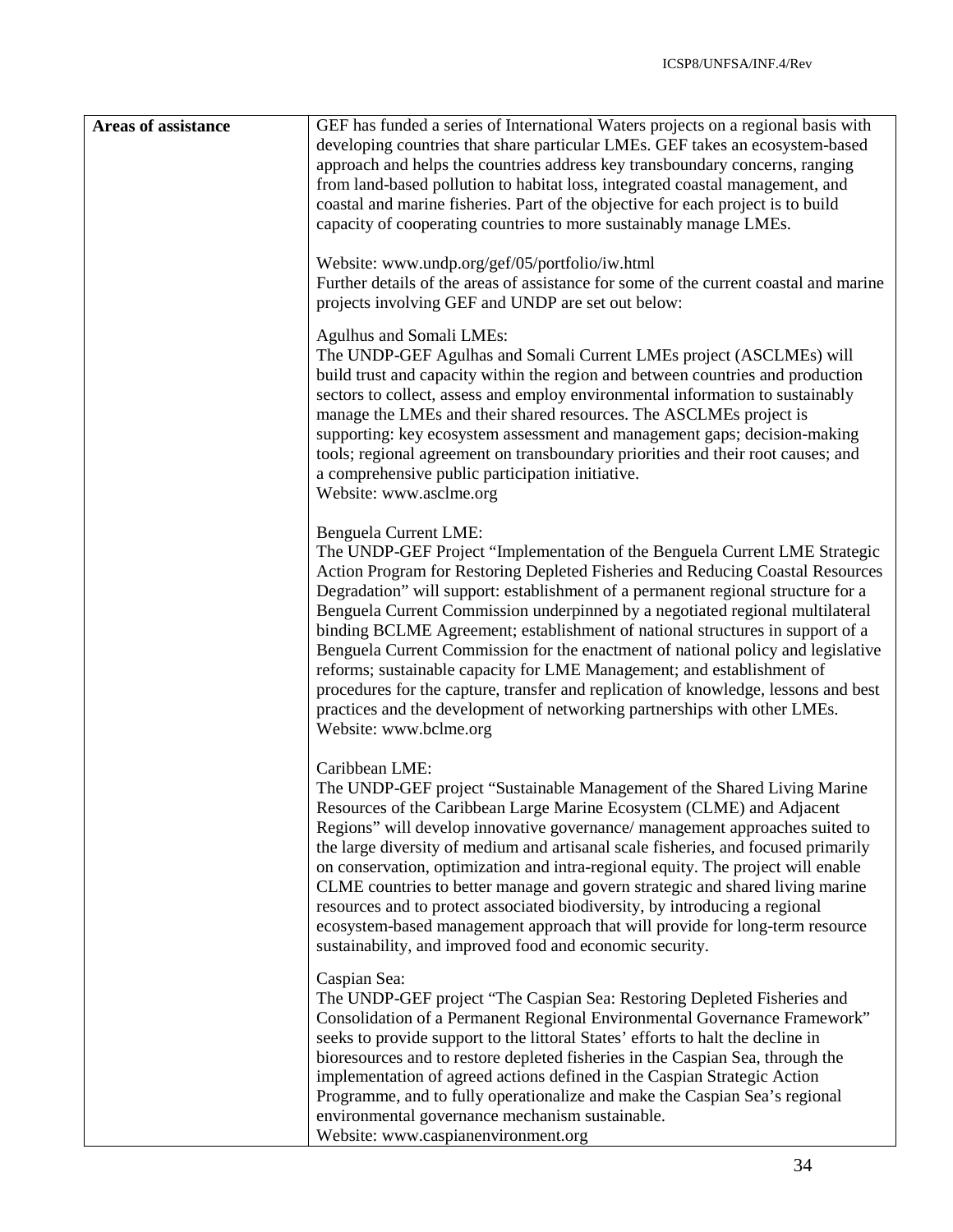The UNDP-UNEP-GEF project "Combating Living Resources Depletion and Coastal Area Degradation in the Guinea Current LME through Ecosystem-based Regional Actions" has a primary focus on the priority problems and issues identified by the 16 GCLME countries that have led to unsustainable fisheries and use of other marine resources, as well as the degradation of marine and coastal ecosystems by human activities. The long-term development goals of the project are: 1) recover and sustain depleted fisheries; 2) restore degraded habitats; and 3) reduce land and ship-based pollution by establishing a regional management framework for sustainable use of living and non-living resources in the GCLME. Website: www.gclme.org

#### Humboldt Current LME:

The UNDP-GEF project "Towards ecosystem management of the Humboldt Current Large Marine Ecosystem" will support: 1) development of planning and policy instruments for ecosystem-based management of the HCLME; 2) ensuring institutions and individuals have the skills for Strategic Action Plan implementation and for up-scaling the results of pilot intervention to the systems level; 3) implementation of priority measures for MPA and fisheries regulation and advanced knowledge of options for enhanced protection of living marine resources and their habitats. Notably, both countries commit to advancing towards joint, ecosystem-based management of the shared anchovy stock; 4) marine and coastal protected areas piloted that underpin conservation and sustained ecosystem productivity.

#### Pacific Islands Oceanic Fisheries:

The UNDP-GEF project "Pacific Islands Oceanic Fisheries Management Project" includes the following components. Component 1: Scientific Assessment and Monitoring Enhancement Component, aimed at providing improved scientific information and knowledge on the oceanic transboundary fish stocks and related ecosystem aspects of the Western Tropical Pacific Warm Pool LME and at strengthening the national capacities of Pacific SIDS in these areas. This work will include a particular focus on the ecology of seamounts in relation to pelagic fisheries and the fishing impacts upon them. Component 2: the Law, Policy and Institutional Reform, Realignment and Strengthening Component, aimed at assisting Pacific Island States as they participate in the earliest stages of the work of the new WCPFC Commission and reform, realign and strengthen their national laws, policies, institutions and programmes relating to management of transboundary oceanic fisheries and protection of marine biodiversity. Component 3: Coordination, Participation and Information Services Component, aimed at effective project management, complemented by mechanisms to increase participation and raise awareness of the conservation and management of oceanic resources and the oceanic environment.

Website: www.ffa.int/gef

#### Sulu Celebes LME:

The UNDP-GEF "Sulu-Celebes Sea Sustainable Fisheries Management Project" seeks to improve the condition of fisheries and their habitats in the SCS to a sustainable level through an integrated, collaborative and sustainable tri-national management. The project aims to promote an integrated approach of Growth, Control and Maintenance in the SCS. The Growth mechanism entails pursuit of ecosystem-based fisheries management best practices and closed areas. The Control mechanism will address the excess fishing effort by reducing the current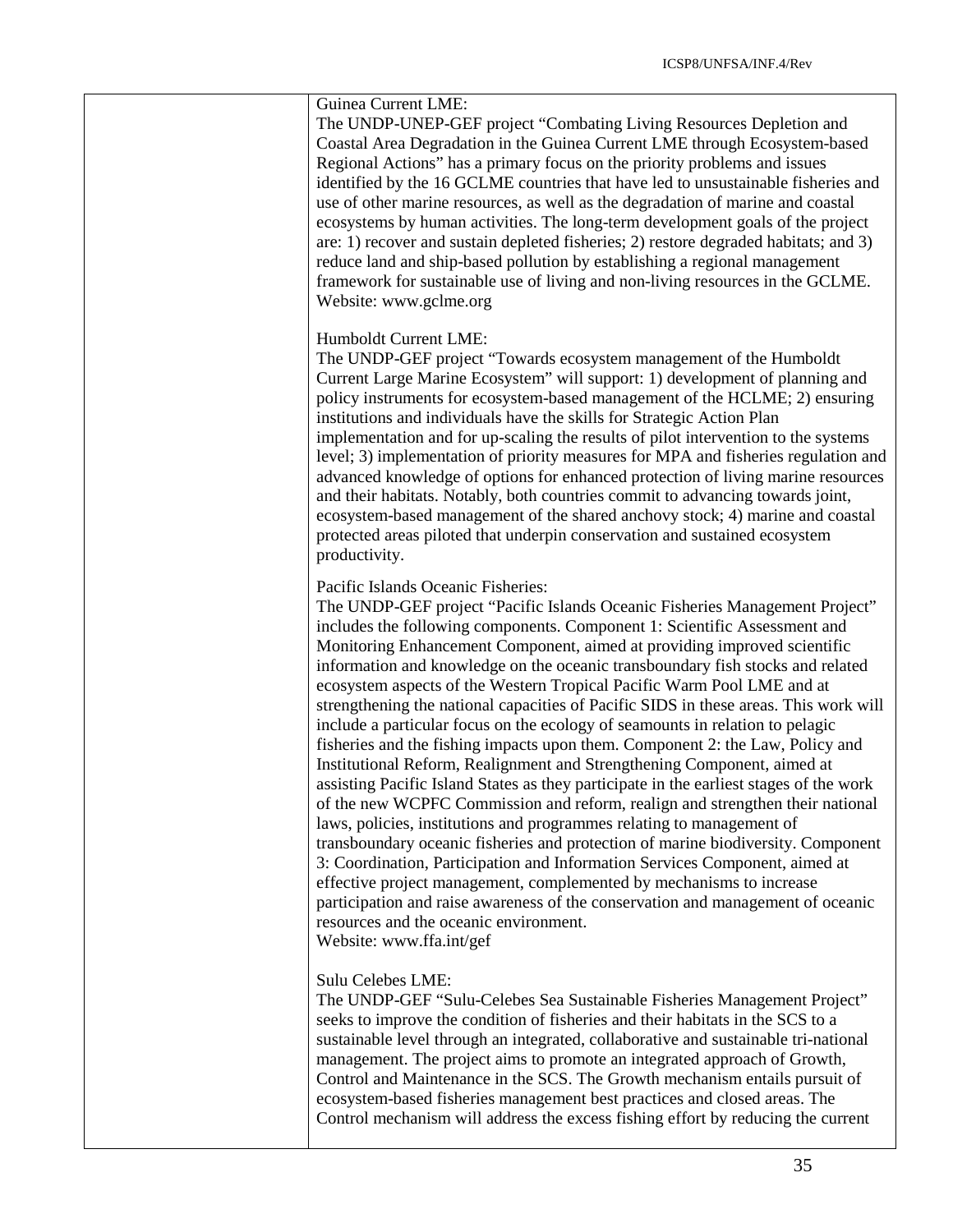|                                                    | fishing fleet operating in the SCS. The third mechanism of Maintenance will deal<br>with management planning, capacity-building, institutional development and<br>strengthening, inter-local government unit management arrangements and private-<br>public sector partnerships using Integrated Coastal Management models developed<br>for the region. Lastly, the project will facilitate establishment of a tri-national and<br>sub-regional Indo-Malay-Philippines framework for SCS fisheries management to<br>ensure harmonized and coordinated approaches at the regional level for sustainable<br>fisheries management including concerted actions against IUU fishing.                                                                                                                                                                                                                                   |
|----------------------------------------------------|-------------------------------------------------------------------------------------------------------------------------------------------------------------------------------------------------------------------------------------------------------------------------------------------------------------------------------------------------------------------------------------------------------------------------------------------------------------------------------------------------------------------------------------------------------------------------------------------------------------------------------------------------------------------------------------------------------------------------------------------------------------------------------------------------------------------------------------------------------------------------------------------------------------------|
|                                                    | Timor Arafura Seas:<br>The objective of the UNDP-GEF "Arafura and Timor Seas Ecosystem Action<br>Project (ATSEA)" is to ensure the integrated, cooperative, sustainable, ecosystem-<br>based management and use of the living coastal and marine resources, including<br>fisheries and biodiversity, of the Arafura and Timor Seas. This will be achieved<br>through four project components: 1) preparation of a Transboundary Diagnostic<br>Analysis for the Arafura-Timor Seas; 2) formulation, adoption (at<br>intergovernmental level) and initial implementation of a Regional Strategic Action<br>Programme through targeted pilot projects addressing priority transboundary<br>threats to fisheries, coastal habitats and livelihoods; and 3) strengthening of<br>Arafura and Timor Seas Expert Forum as an effective regional mechanism for the<br>cooperative ecosystem-based management of the ATSEA. |
|                                                    | Yellow Sea LME:<br>The UNDP-GEF project "Preparation and Preliminary Implementation of a<br>Strategic Action Programme for the Yellow Sea Large Marine Ecosystem" is<br>assisting the countries in assessing their shared fisheries through surveys,<br>developing regional agreements and management plans for sustainable use of<br>fisheries resources, and implementing demonstration projects for sustainable<br>mariculture. The project is also supporting a review of the status of the ecosystem,<br>assessing carrying capacity and developing long-term strategies to reduce stress on<br>the Yellow Sea LME.<br>Website: www.yslme.org                                                                                                                                                                                                                                                                |
| <b>Eligibility requirements</b>                    | Beneficiary countries must be eligible to receive GEF financing through the<br>International Waters focal area                                                                                                                                                                                                                                                                                                                                                                                                                                                                                                                                                                                                                                                                                                                                                                                                    |
|                                                    | <b>Organisation for Economic Co-operation and Development (OECD)</b>                                                                                                                                                                                                                                                                                                                                                                                                                                                                                                                                                                                                                                                                                                                                                                                                                                              |
| Mechanism(s)                                       |                                                                                                                                                                                                                                                                                                                                                                                                                                                                                                                                                                                                                                                                                                                                                                                                                                                                                                                   |
| <b>Forms of assistance</b>                         |                                                                                                                                                                                                                                                                                                                                                                                                                                                                                                                                                                                                                                                                                                                                                                                                                                                                                                                   |
| <b>Recipient Developing State/</b><br>Organization | Developing countries                                                                                                                                                                                                                                                                                                                                                                                                                                                                                                                                                                                                                                                                                                                                                                                                                                                                                              |
| <b>Areas of assistance</b>                         | The Development Assistance Committee of the OECD is a comprehensive source<br>of data on aid and other resource flows from DAC donors to developing countries.<br>The Committee's Creditor Reporting System, a database containing detailed<br>information on individual aid activities, is available on-line at<br>www.oecd.org/dac/stats/idsonline                                                                                                                                                                                                                                                                                                                                                                                                                                                                                                                                                              |
| <b>Eligibility requirements</b>                    | Not applicable                                                                                                                                                                                                                                                                                                                                                                                                                                                                                                                                                                                                                                                                                                                                                                                                                                                                                                    |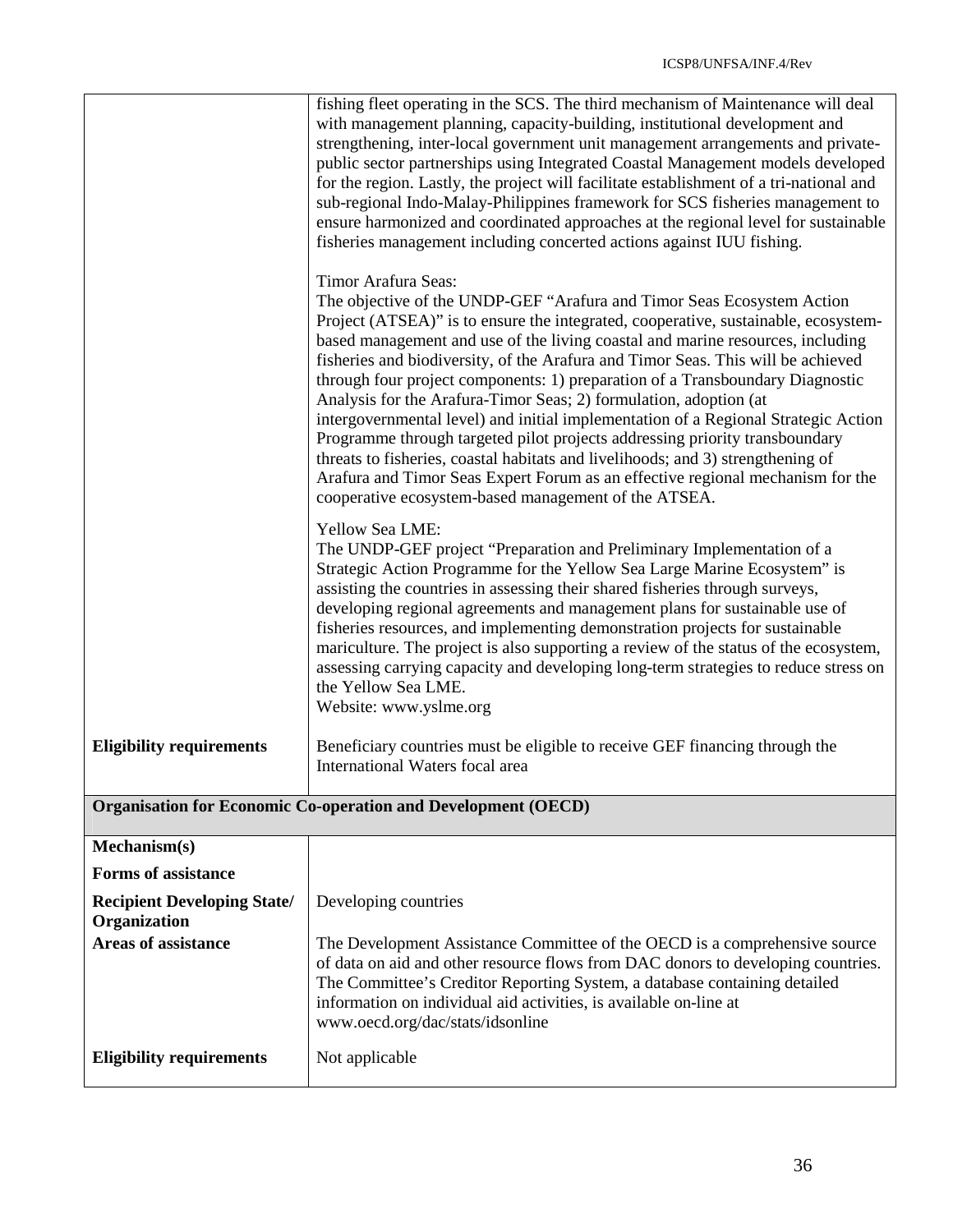| United Nations Industrial Development Organization (UNIDO) |                                                                                                                                                                                                                                                                                                                                                                                                  |
|------------------------------------------------------------|--------------------------------------------------------------------------------------------------------------------------------------------------------------------------------------------------------------------------------------------------------------------------------------------------------------------------------------------------------------------------------------------------|
| Mechanism(s)                                               | Global project proposal to address the issues of fisheries conflicts                                                                                                                                                                                                                                                                                                                             |
| <b>Forms of assistance</b>                                 | Global<br>Partners: GEF, FAO, UNDP, WWF                                                                                                                                                                                                                                                                                                                                                          |
| <b>Recipient Developing State/</b><br>Organization         | <b>Developing States</b>                                                                                                                                                                                                                                                                                                                                                                         |
| <b>Areas of assistance</b>                                 | Conducting a detailed global investigation and consequent understanding of<br>interactions between large commercial industrial and small-scale artisanal<br>fisheries, the identification of applied solutions to resolve any conflicts arising<br>from interactions, and the execution of specific activities and projects to<br>demonstrate and prove the efficacy of such solution in action. |
| <b>Eligibility requirements</b>                            | Website: www.unido.org<br>Not applicable                                                                                                                                                                                                                                                                                                                                                         |

# **2. Regional organizations, programmes and funds**

| <b>Asian Development Bank (ADB)</b>                |                                                                                                                                                                                                                                                                                                                                                                                                                                                                                                                                                                                                                                                                                                                                                                                                                                                                                                                                                                                               |  |
|----------------------------------------------------|-----------------------------------------------------------------------------------------------------------------------------------------------------------------------------------------------------------------------------------------------------------------------------------------------------------------------------------------------------------------------------------------------------------------------------------------------------------------------------------------------------------------------------------------------------------------------------------------------------------------------------------------------------------------------------------------------------------------------------------------------------------------------------------------------------------------------------------------------------------------------------------------------------------------------------------------------------------------------------------------------|--|
| Mechanism(s)                                       | <b>Fisheries project</b>                                                                                                                                                                                                                                                                                                                                                                                                                                                                                                                                                                                                                                                                                                                                                                                                                                                                                                                                                                      |  |
| <b>Types of assistance</b>                         | Loan or Technical Assistance                                                                                                                                                                                                                                                                                                                                                                                                                                                                                                                                                                                                                                                                                                                                                                                                                                                                                                                                                                  |  |
| <b>Recipient developing State/</b><br>Organization | Developing countries                                                                                                                                                                                                                                                                                                                                                                                                                                                                                                                                                                                                                                                                                                                                                                                                                                                                                                                                                                          |  |
| Areas of assistance <sup>*</sup>                   | Cyclone Emergency Assistance (Cook Islands)<br>Tsunami Emergency Assistance (India)<br>Preparing the Sustainable Coastal Protection and Management (India)<br>Marine and Coastal Resources Management (Indonesia)<br>Coral Reef Rehabilitation and Management Phase II (Indonesia)<br>Sustainable Aquaculture Development for Food Security and Poverty Reduction<br>(Indonesia)<br>Tsunami Emergency Assistance (Maldives)<br>Regional Development Project Phase II (Maldives)<br>Lae Port Development (Papua New Guinea)<br>Community Water Transport (Papua New Guinea)<br>Rehabilitation of the Maritime Navigations Aids System (Papua New Guinea)<br>Provincial Towns Water Supply and Sanitation (Papua New Guinea)<br><b>Integrated Coastal Resources Management (Philippines)</b><br>North East Coastal Community Development (Sri Lanka)<br>Tsunami-Affected Areas Rebuilding Project and North East Community<br>(Sri Lanka)<br>Maritime Training (Tuvalu)<br>Website: www.adb.org |  |
| Eligibility criteria                               | Developing member countries of ADB                                                                                                                                                                                                                                                                                                                                                                                                                                                                                                                                                                                                                                                                                                                                                                                                                                                                                                                                                            |  |

<sup>∗</sup> The Asian Development Bank reported that the projects listed were ABD-funded fisheries projects.

-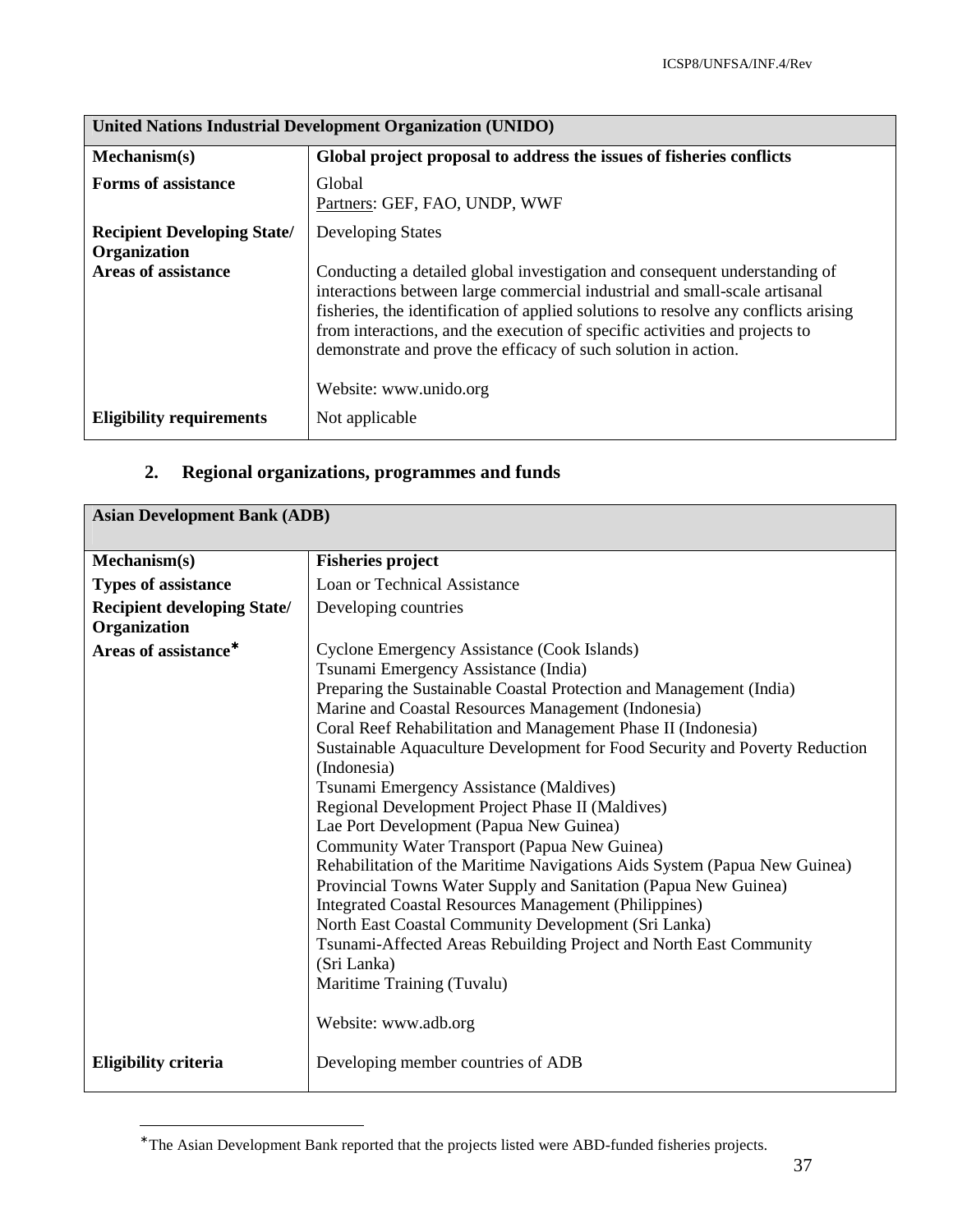# **Caribbean Community Secretariat (CARICOM)**

| Mechanism(s)                                                                     | <b>Caribbean Regional Fisheries Mechanism (CRFM)</b>                                                                                                                                                                                                                                                                                                                                                                                                                                                                                                                                                                                                                                                                                                                                                                                                                               |
|----------------------------------------------------------------------------------|------------------------------------------------------------------------------------------------------------------------------------------------------------------------------------------------------------------------------------------------------------------------------------------------------------------------------------------------------------------------------------------------------------------------------------------------------------------------------------------------------------------------------------------------------------------------------------------------------------------------------------------------------------------------------------------------------------------------------------------------------------------------------------------------------------------------------------------------------------------------------------|
| <b>Types of assistance</b>                                                       | Regional                                                                                                                                                                                                                                                                                                                                                                                                                                                                                                                                                                                                                                                                                                                                                                                                                                                                           |
| <b>Recipient developing State/</b><br>Organization                               | Anguilla, Antigua and Barbuda, Bahamas, Barbados, Belize, Dominica, Grenada,<br>Guyana, Haiti, Jamaica, Montserrat, Saint Kitts and Nevis, Saint Lucia, Saint<br>Vincent and the Grenadines, Suriname, Trinidad and Tobago, Turks and Caicos<br>Islands                                                                                                                                                                                                                                                                                                                                                                                                                                                                                                                                                                                                                            |
| <b>Areas of assistance</b>                                                       | Technical assistance for the conservation and management of fishery resources,<br>including straddling fish stocks and highly migratory fish stocks in the following<br>programme areas: (a) Research and Data Analysis for policy formulation and<br>decision-making; (b) Fisheries Resource Assessment and Management; Human<br>Resource Development and Institutional Strengthening; (c) Strengthening of<br>Fishers' organizations and Improved Community Participation; and (d) the<br>Promotion of the Expansion and Utilization of Underutilized and Unutilized<br>aquatic resources.                                                                                                                                                                                                                                                                                       |
|                                                                                  | Website: www.caricom.org                                                                                                                                                                                                                                                                                                                                                                                                                                                                                                                                                                                                                                                                                                                                                                                                                                                           |
| <b>Eligibility criteria</b>                                                      | Member States of CARICOM                                                                                                                                                                                                                                                                                                                                                                                                                                                                                                                                                                                                                                                                                                                                                                                                                                                           |
| <b>INFOPESCA</b>                                                                 |                                                                                                                                                                                                                                                                                                                                                                                                                                                                                                                                                                                                                                                                                                                                                                                                                                                                                    |
| Mechanism(s)                                                                     | <b>Technical Assistance</b>                                                                                                                                                                                                                                                                                                                                                                                                                                                                                                                                                                                                                                                                                                                                                                                                                                                        |
| <b>Forms of assistance</b>                                                       | Regional                                                                                                                                                                                                                                                                                                                                                                                                                                                                                                                                                                                                                                                                                                                                                                                                                                                                           |
| <b>Recipient Developing State/</b><br>Organization<br><b>Areas of assistance</b> | <b>Developing States</b><br>The objectives of INFOPESCA are: to provide information and advisory services<br>concerning the marketing of Latin American and Caribbean fishery products, so<br>that its members may participate more gainfully in the world fish market; to<br>provide assistance in processing and quality control, in accordance with market<br>needs, and to enhance product quality.<br>Some recent activities include:<br>Project to improve efficiency in the commercialization of artisanal fisheries in<br>Cuba, Honduras and Mexico;<br>Project to improve the domestic markets for fish products of Latin America and the<br>Caribbean (in cooperation with FAO);<br>National strategy for the sustainable development of aquaculture in Uruguay;<br>Project for the promotion of fish from the Amazon in the world market.<br>Website: www.infopesca.org |
| <b>Eligibility requirements</b>                                                  | Member States of INFOPESCA                                                                                                                                                                                                                                                                                                                                                                                                                                                                                                                                                                                                                                                                                                                                                                                                                                                         |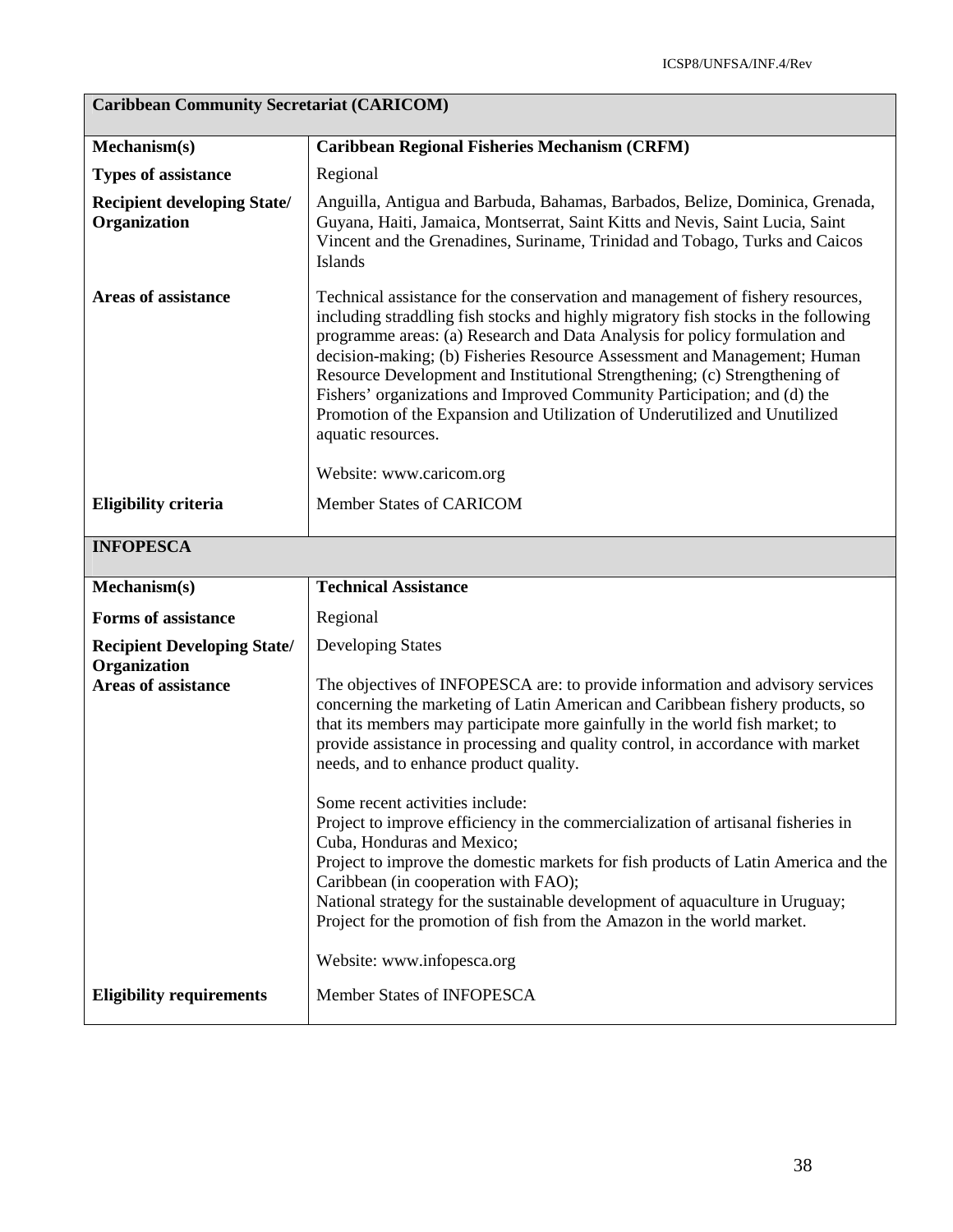| <b>Organization of Eastern Caribbean States (OECS)</b> |                                                                                                                                                                                                                                                                                                                                                                                                                                                                                                                                                                                                                                                                                                                                                                                                                                                                                                                                                                                                                                                                                                                                                                                                 |  |
|--------------------------------------------------------|-------------------------------------------------------------------------------------------------------------------------------------------------------------------------------------------------------------------------------------------------------------------------------------------------------------------------------------------------------------------------------------------------------------------------------------------------------------------------------------------------------------------------------------------------------------------------------------------------------------------------------------------------------------------------------------------------------------------------------------------------------------------------------------------------------------------------------------------------------------------------------------------------------------------------------------------------------------------------------------------------------------------------------------------------------------------------------------------------------------------------------------------------------------------------------------------------|--|
| Mechanism(s)                                           | <b>Environment and Sustainable Development Unit</b>                                                                                                                                                                                                                                                                                                                                                                                                                                                                                                                                                                                                                                                                                                                                                                                                                                                                                                                                                                                                                                                                                                                                             |  |
| <b>Types of assistance</b>                             | Regional                                                                                                                                                                                                                                                                                                                                                                                                                                                                                                                                                                                                                                                                                                                                                                                                                                                                                                                                                                                                                                                                                                                                                                                        |  |
| <b>Recipient developing State/</b><br>Organization     | Anguilla, Antigua and Barbuda, British Virgin Islands, Commonwealth of<br>Dominica, Grenada, Montserrat, Saint Lucia, Saint Kitts and Nevis, Saint Vincent<br>and the Grenadines                                                                                                                                                                                                                                                                                                                                                                                                                                                                                                                                                                                                                                                                                                                                                                                                                                                                                                                                                                                                                |  |
| <b>Areas of assistance</b>                             | Major categories of assistance are: technical support, legislative support, advice<br>and project development.<br>Assistance provided under the 1999 OECS Fisheries Management and<br>Development Strategy is as follows: training of fisheries officers and fishers;<br>improving fisheries management and compliance, including the development of<br>fisheries management legislation; stakeholder participation in fisheries<br>management decision-making; encouragement of fisheries conservation and<br>management based on improved scientific and technical knowledge; expansion of<br>pelagic fisheries; reduction of resource-use conflicts and destructive fishing<br>practices; improvement in fishing vessel and gear technology; improvement in<br>MSC and enforcement, ecological monitoring of coastal habitats; development of a<br>fisheries management arrangement for migratory pelagic fish stocks in the region<br>and strengthening existing regional organizations and arrangements; development<br>of policies and strategies for sustainable oceans governance and strengthening<br>capacity for maritime boundary delimitation activities.<br>Website: www.oecs.org |  |
| <b>Eligibility criteria</b>                            | <b>Member States of OECS</b>                                                                                                                                                                                                                                                                                                                                                                                                                                                                                                                                                                                                                                                                                                                                                                                                                                                                                                                                                                                                                                                                                                                                                                    |  |
| <b>Secretariat of the Pacific Community (SPC)</b>      |                                                                                                                                                                                                                                                                                                                                                                                                                                                                                                                                                                                                                                                                                                                                                                                                                                                                                                                                                                                                                                                                                                                                                                                                 |  |
| Mechanism(s)                                           | Workshops, in-country reviews and audits, funding for equipment and staff,<br>training attachments, provision of software and standard documents and<br>technical assistance                                                                                                                                                                                                                                                                                                                                                                                                                                                                                                                                                                                                                                                                                                                                                                                                                                                                                                                                                                                                                    |  |
| <b>Types of assistance</b>                             | Regional<br>Partners: FFA, WCPFC                                                                                                                                                                                                                                                                                                                                                                                                                                                                                                                                                                                                                                                                                                                                                                                                                                                                                                                                                                                                                                                                                                                                                                |  |
| <b>Recipient developing State/</b><br>Organization     | Pacific island developing States and territories                                                                                                                                                                                                                                                                                                                                                                                                                                                                                                                                                                                                                                                                                                                                                                                                                                                                                                                                                                                                                                                                                                                                                |  |
| <b>Areas of assistance</b>                             | Observer and port sampling, fishery monitoring and data management, stock<br>assessment training and fishery management. Support to national or coastal, reef<br>and lagoon fisheries, particularly small-scale fisheries.                                                                                                                                                                                                                                                                                                                                                                                                                                                                                                                                                                                                                                                                                                                                                                                                                                                                                                                                                                      |  |
|                                                        | Website: www.spc.int/corp                                                                                                                                                                                                                                                                                                                                                                                                                                                                                                                                                                                                                                                                                                                                                                                                                                                                                                                                                                                                                                                                                                                                                                       |  |
| <b>Eligibility criteria</b>                            | Developing member countries and territories of SPC                                                                                                                                                                                                                                                                                                                                                                                                                                                                                                                                                                                                                                                                                                                                                                                                                                                                                                                                                                                                                                                                                                                                              |  |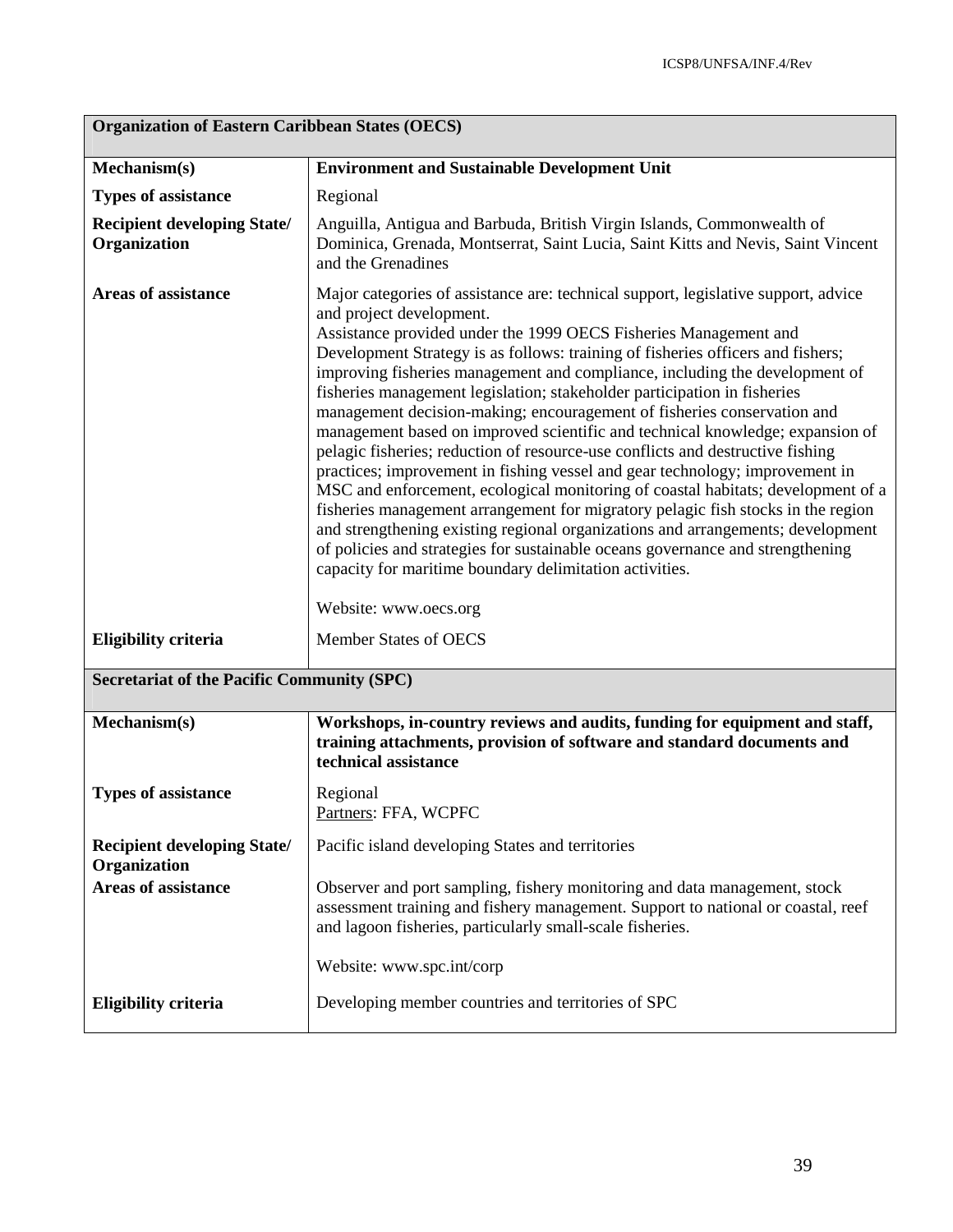| <b>Western and Central Pacific Fisheries Commission (WCPFC)</b> |                                                                                                                                                                                                                                                                                                                 |  |
|-----------------------------------------------------------------|-----------------------------------------------------------------------------------------------------------------------------------------------------------------------------------------------------------------------------------------------------------------------------------------------------------------|--|
| Mechanism(s)                                                    | <b>Special Requirements Fund</b>                                                                                                                                                                                                                                                                                |  |
| <b>Types of assistance</b>                                      | Regional                                                                                                                                                                                                                                                                                                        |  |
| <b>Recipient developing State/</b><br>Organization              | Developing countries States parties, particularly small island developing States,<br>territories and possessions                                                                                                                                                                                                |  |
| <b>Areas of assistance</b>                                      | To facilitate the effective participation of developing States parties to WCPFC,<br>particularly small island developing States, and, where appropriate, territories and<br>possessions, in the work of the Commission, including its meetings and those of its<br>subsidiary bodies.<br>Website: www.wcpfc.int |  |
| Eligibility criteria                                            | Developing States parties to the Convention on the Conservation and Management<br>of Highly Migratory Fish Stocks in the Western and Central Pacific Ocean                                                                                                                                                      |  |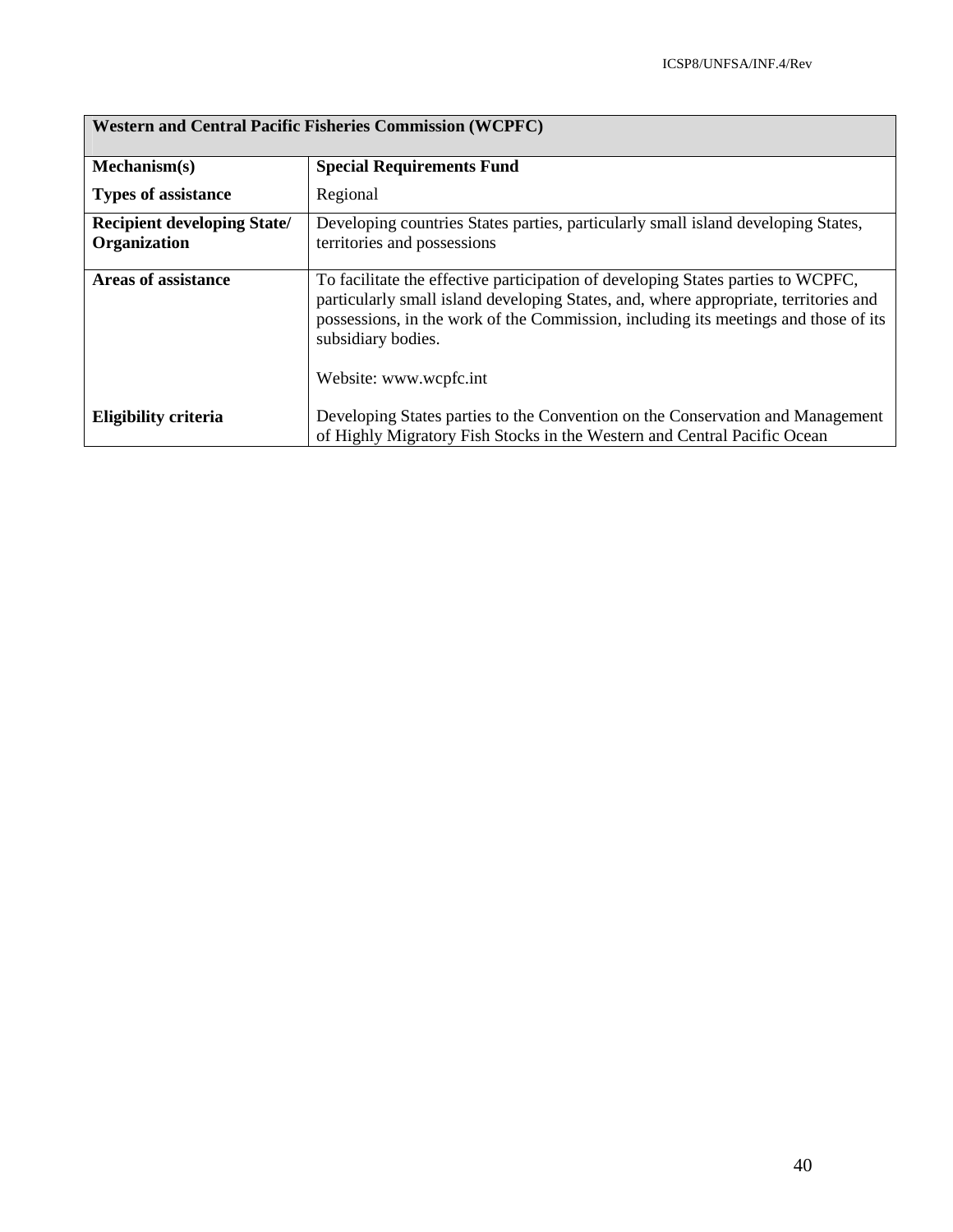# **III. Needs of developing States for capacity-building and assistance in the conservation and management of straddling fish stocks and highly migratory fish stocks**

#### **A. Designing and strengthening domestic regulatory fisheries policies**

#### **Bosnia and Herzegovina**

Bosnia and Herzegovina has recently established the Division for Agriculture, Food, Forestry and Rural Development within the Ministry of Foreign Trade and Economic Relations and designed the Strategic and Operation plan for 2008-2010. This Strategic Plan is under revision and one of the important issues to be addressed will be the preparation of a fishery policy providing for conservation and management measures based on scientific assessments. Those measures should allow for the gradual development of the fisheries in Bosnia and Herzegovina.

At the moment, Bosnia and Herzegovina does not have an Institute for Marine Sciences and it would be a priority to establish such an institution and to be assisted by the United Nations Assistance Fund. The first step would be for the confirmation of Bosnia and Herzegovina to the integration process within the Barcelona Process: The Union for the Mediterranean. Bosnia and Herzegovina officially acceded to this Union at the Conference held in Paris, 13 July 2008.

#### **Iraq**

Vessels to monitor fishing activities in Iraqi territorial waters.

#### **Kuwait**

Kuwait has had fishery regulations since 1980 for protecting its fishery resources. Numerous decrees have been issued under law No. 46 of 1980 which elaborate specific regulations for the management of fisheries. However, no specific policy guidelines exist for the conservation of straddling fish stocks and highly migratory fish stocks such as Kanad (*Scomberomorus commerson*); Khubbat (*Scomberomorus guttatus*); Qibab (*Thunnus albacares*); Faras (*Istiophorus platypterus*) etc. Catches of these species are very limited in Kuwaiti territorial waters. United Nations assistance may be required by the Public Authority for Agriculture Affairs and Fish Resources (PAFFR) for the preparation of specific policy guidelines for the conservation of straddling fish stocks and highly migratory fish stocks not only for Kuwait, but also for the entire Arabian Gulf region.

#### **Mauritius**

Development of domestic fisheries policies concerning highly migratory fish stocks.

#### **Paraguay**

The authority for the implementation of the policy of regulation for the fisheries industry is the Ministry of Agriculture and Livestock, in coordination with the Ministry of Industry and Commerce. The General Navy Prefecture supplements the implementation of policy in the field of control and enforcement.

### **B. Stock assessment and scientific research**

#### **Bosnia and Herzegovina**

A priority ("second priority") would be the establishment of the Institute for Marine Sciences with a broad capacity for scientific activities including: fish stock assessment, the roles of ecological and physiological processes on the human life (socio-economic aspect upon the sustainability of the fishery for economic survival) and biodiversities of flora and fauna (conservation and management measures), coastal biology, marine vertebrate biology, marine and coastal geology, environmental toxicology, etc. The amount required for developing the Institute is approximately US\$ 25 million.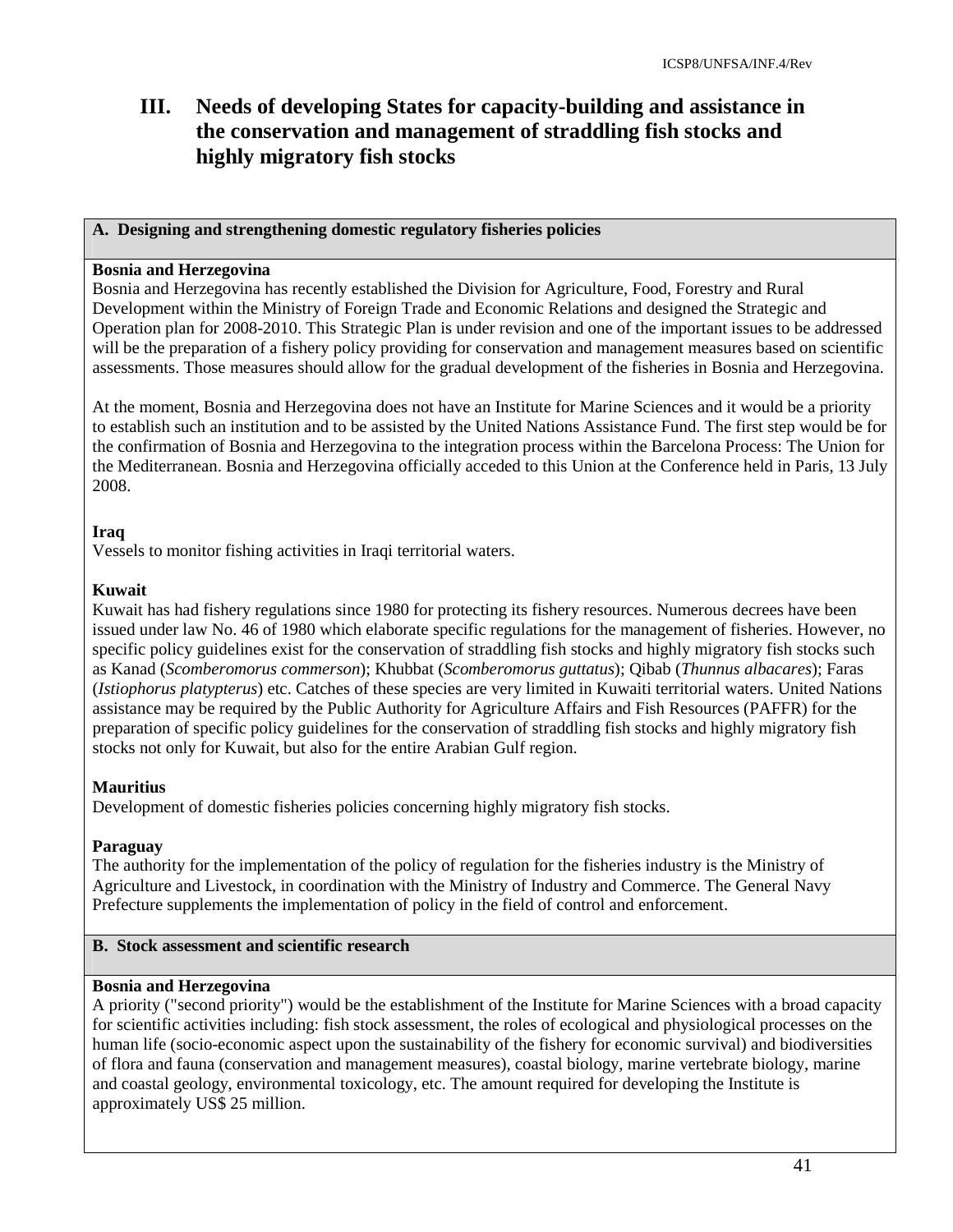Bosnia and Herzegovina has to develop data collection and research programmes to assess the impact of fishing on dependent species and humans (population dynamics) as well as existing and predicted environmental and socioeconomic conditions. To achieve this objective, Bosnia and Herzegovina could be assisted by the FAO Trust Fund (Assistance Fund under Articles 25 and 26, Part VII, of the United Nations Fish Stock Agreement.)

# **Iraq**

Fully equipped scientific research vessel and scientific research equipment. Identification of marine fish breeding grounds along the Iraqi coast. Identification of food sources in national maritime waters.

#### **Kuwait**

Stock assessment of fin-fish resources in Kuwaiti waters was conducted in 2000. Although most of the economically important fin-fish stocks were assessed in the survey, it did not focus on the straddling fish stocks and highly migratory fish stocks in Kuwaiti territorial waters. Stock assessment of the highly migratory species, such as, *Scamberomorus commerson, S. guttatus, Thunnus albacares, Istiophorus platypterus*, etc. are necessary for the conservation and sustainable utilization of these resources. United Nations assistance may be required to formulate such projects on stock assessment, together with technical manpower and other necessary support.

# **Mauritius**

Training in resource assessment surveys, stock assessment techniques, and the preparation of fisheries management plans.

### **Namibia**

A regional hake survey is needed for biomass estimates and life history studies (spawning, migration etc.) Species (hake) and stock identification (genetic studies) are needed. <sup>∗</sup>

#### **Paraguay**

The evaluation of fish stocks and the scientific study thereof is conducted by scientific organizations which work in coordination with the implementing authorities, following Fish Law No 799/95. The General Naval Prefecture provides research support.

# **Qatar**

The last fish stock assessment study undertaken in Qatar's sea water was in 1977. A new study will be carried out in conjunction with the GCC regional fish trawl survey in October 2008. After the accomplishment of this project, a national standard trawl programme is required.

Needs: Consulting assistance to set up the national survey design, sampling practices and data analysis.

#### **C. Data collection and exchange and reporting**

**Bosnia and Herzegovina** See above.

**Iraq** 

<u>.</u>

Cooperation with neighbouring States in respect of the marine environment.

<sup>∗</sup> The Benguela Current LME proposal regarding shared hake stocks in Namibia and South Africa, dated May 2006, attached to the contribution of Namibia, is not reproduced in this compilation.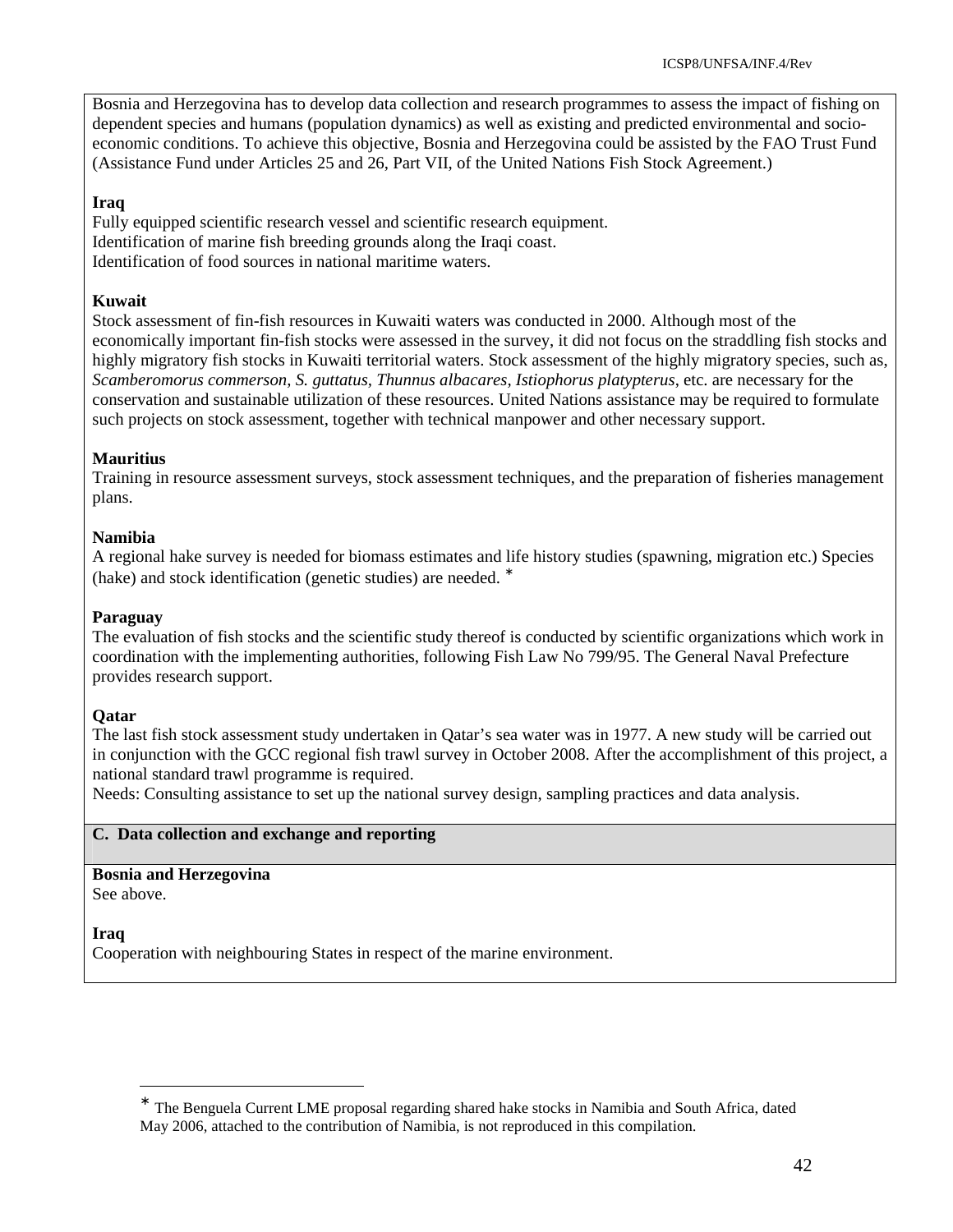#### **Kuwait**

There are two sources of fisheries data available in Kuwait. The Central Statistical Office (CSO) at the Ministry of Planning collects fisheries data on daily basis. This data covers the wholesale volumes of fish and shrimp by species sold on the local markets of Kuwait. The second data source is project-based and it is implemented by the Kuwait Institute for Scientific Research (KISR) for fish stock assessment and other biological aspects. No specific data collection facility is available for straddling fish stocks and highly migratory fish stocks. Hence, United Nations assistance may be required for training Kuwaiti nationals in the Fisheries Department to build a wellversed data collection facility and reporting system.

# **Mauritius**

Training in the use of software for data compilation and exchange. Training in data collection techniques.

# **Namibia**

Assistance with the establishment of a joint (Namibia and South Africa) hake working group, to discuss and analyze data and to make management recommendations. Idling data indirectly offsets the well-intended purpose of sustainable management of this shared resource.

# **Paraguay**

The collection of data, data exchange and reporting is performed by the implementing authorities at the national and regional level.

# **Qatar**

To satisfy the data requirements for accurate fish stock assessment and resource management, we need to update the fisheries statistics system in accordance with international standards for data collection and analysis, as used in fisheries field.

Needs: Expert consultation on fish statistics to review the present data collection system and data analysis software and to set up and to develop new fishery statistics software and data collection system in the conformity with the FAO standard.

# **D. Human resource development**

# **Bosnia and Herzegovina**

As a priority ("first priority"), financial assistance could be directed to education and training programmes for qualified staff in governmental and research institutions for better understanding of and transfering a modern approach for improved conservation and management of straddling fish stocks and highly migratory fish stocks through collection, reporting, verification, exchange and analysis of fisheries data and related information as well as stock assessment and scientific research and monitoring, control, and surveillance and application of modern technology and usage of equipment. For this purpose, Bosnia and Herzegovina will announce a tender inviting potential candidates for five persons to participate in this programme in 2008/2009.

# **Iraq**

Train scientific research personnel in the management of research vessels. Train Iraqi personnel in the operation of marine monitoring vessels and in marine monitoring systems.

# **Kuwait**

United Nations assistance may be required for the employees of fisheries sector in the PAAFR to develop their organizational skills, knowledge and abilities. Scientific training for the employees would also be very useful for the improvement of Kuwait's fisheries sector.

# **Mauritius**

Training of skippers and fishing masters for surface longline fishery.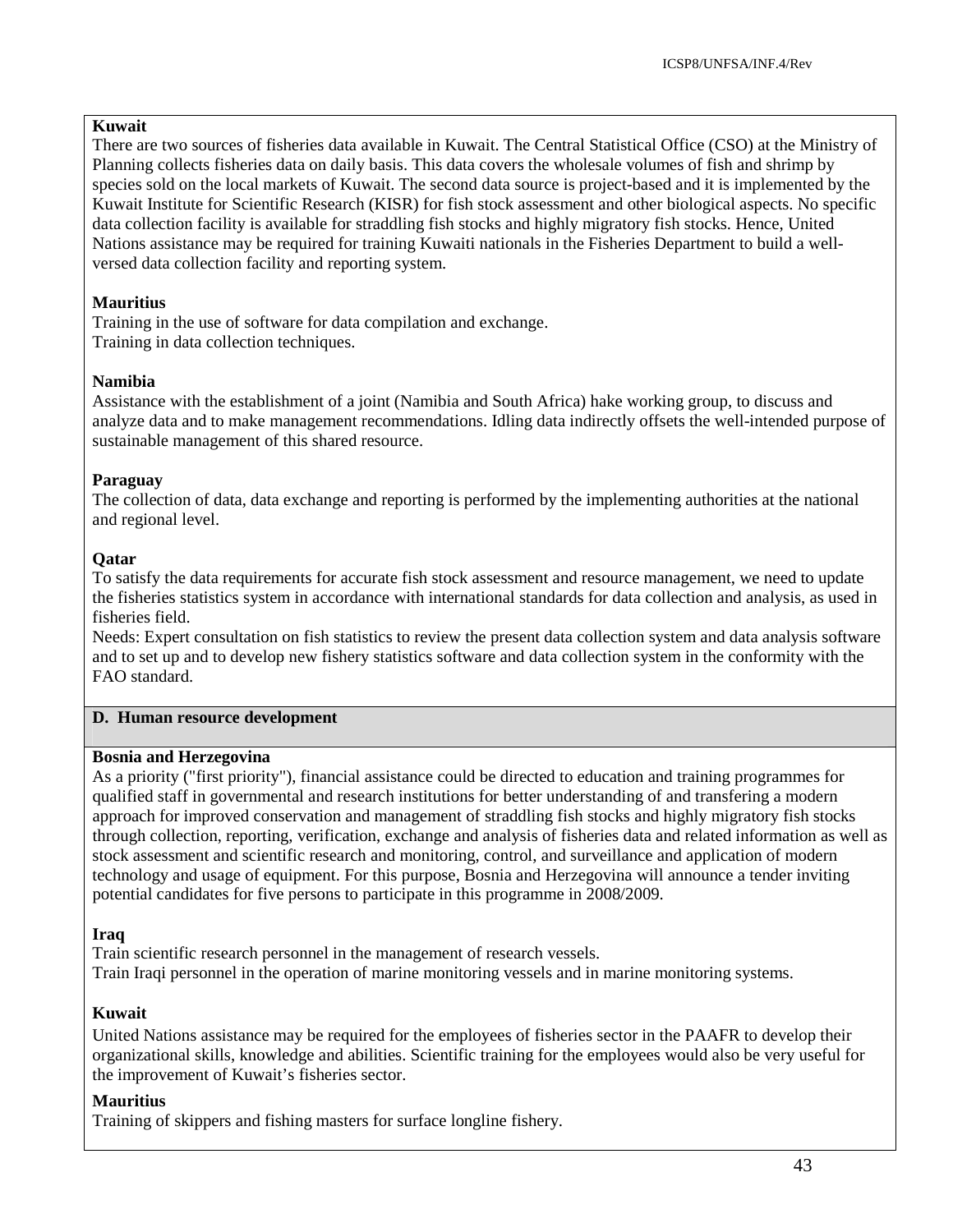#### **Namibia**

Training for local scientists and research managers are needed in the following fields: ecosystem studies and modeling, survey methodologies, stock assessment methods, ageing and fecundity studies.

Training in aspects of research vessel electronics and sonar techniques for technical staff is needed for the smooth operation of our research vessels.

#### **Paraguay**

The development of human resources depends on the availability of budgetary resources within the implementing institutions.

#### **Qatar**

Human capacity-building is required for the success of any development programme. Needs: Training courses and workshops on: fish data collection and analysis; fish stock assessment; fisheries management; fish food health and quality.

#### **E. Development of fisheries for straddling fish stocks and highly migratory fish stocks**

#### **Bosnia and Herzegovina**

As a priority ("third priority"), based on the application of modern scientific methodologies (see the "first priority" and "second priority" above), and in accordance with the Convention, Bosnia and Herzegovina will prepare the Programme for Development of fisheries for straddling fish stocks and highly migratory fish stocks for the midterm (2009-2012). For this purpose, it would be highly desirable for technical assistance to be funded in accordance with the Terms of Reference of the Assistance Fund.

#### **Iraq**

Ban fishing when migratory stocks are passing through narrow channels.

#### **Kuwait**

Two main migratory fish stocks, Zobaidy (*Pampus argenteus*) and Suboor (*Tenualosa ilisha*), in the northern area of the Gulf are shared among Kuwait, Iraq and Iran. Both species are considered economically valuable and important for the fisheries in the region. Both life cycles, i.e. reproduction and nursery grounds, are associated with the river systems of the northern Gulf. Other shared fish stocks might exist, like Grunt (*Pomadasys kakan*), but are less defined, although it is believed that their distribution is also closely associated with estuaries. The catches of highly migratory fish species, such as Kanad (*Scomberomorus commerson*); Khubbat (*Scomberomorus guttatus*); Qibab (*Thunnus albacares*); Faras (*Istiophorus platypterus*) etc. are scanty in Kuwait's territorial waters. Detailed scientific study is required to assess the migratory pattern and stock size of these species which would be very useful for conserving these resources in Kuwait's territorial waters.

#### **Mauritius**

Promotion of joint ventures for the development of such fisheries.

#### **Namibia**

Financial assistance in sending more than three people to the regular meetings of ICCAT, CITES, South Indian Ocean Fisheries Agreement (SIOFA), Benguela Current Commission (BCC), South-East Atlantic Fisheries Organisation (SEAFO) and CCAMLR in order to tackle specialized fields, such as stock assessment, compliance, finance and administration, effectively.

#### **Paraguay**

This is regulated by the Secretariat of Environment which operates under the Ministry of Agriculture and Livestock.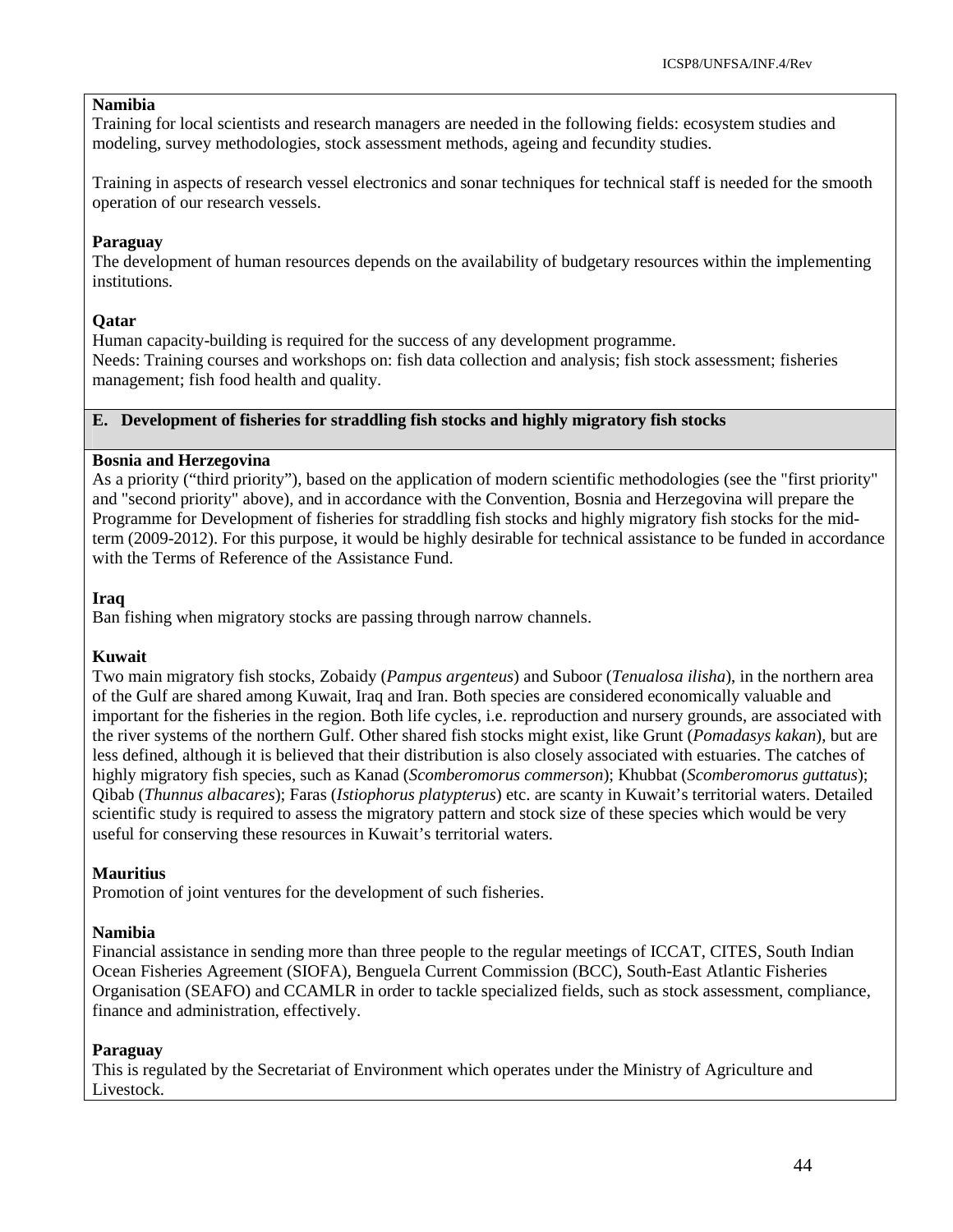#### **Qatar**

Qatar is very concerned with the development of these fisheries. Many national programmes were planned in terms of fisheries development, however those programmes need scientific and technical support. Needs: Expert consultation on: artificial reefs; fish releasing programme to enhance wild fish stock; management and monitoring of marine protected areas as fish nursery.

#### **F. Participation in regional fisheries management, including access to high seas fisheries**

#### **Bosnia and Herzegovina**

See above.

#### **Iraq**

Iraqi territorial waters are contiguous to the territorial waters of neighboring States.

#### **Kuwait**

Kuwait is an active member in the Regional Commission for Fisheries (RECOFI) and it extends its full support and cooperation for the conservation and management of marine living resources in the Arabian Gulf region. Kuwait may be ready to consider any specific guidelines and plan of action to protect the straddling fish stocks and highly migratory fish stocks in Kuwaiti waters.

#### **Mauritius**

Financial assistance for participation in meetings of regional fisheries management organizations and development of high seas fisheries.

#### **Namibia**

Assistance in the preparation of input into high seas fisheries forums is needed, as well as financial assistance for attendees for per diem and travel. As a developing State, Namibian fishermen need assistance in accessing these remote frontiers. Lack of financial means and capacity limits Namibia's capability to participate equally in high seas fishing relative to developed nations. This is an issue of paramount importance as we are forced in international forums to sign on to measures that are known to be resource (financial and capacity) intensive.

#### **Paraguay**

There is a limited participation in regional fisheries management, to the extent provided for in the mixed commissions or regional agreements.

#### **G. Monitoring, control, surveillance, compliance and enforcement**

# **Bosnia and Herzegovina**

See above.

#### **Iraq**

We request neighboring States, through the United Nations, to remain within their territorial waters and refrain from fishing in Iraqi territorial waters.

#### **Kuwait**

It is recognized that better monitoring, control and surveillance is a significant need in order to combat any illegal fishing activities in Kuwaiti waters. A Global Positioning System (GPS) based fishing Vessel Monitoring System (VMS) is probably a good solution to restrict illegal fishing activities. In view of the importance of VMS, the PAAFR is actively considering introducing VMS for Kuwaiti fishing vessels. United Nations assistance may be required for proper monitoring, control and surveillance for the conservation of straddling stocks and highly migratory fish stocks in Kuwaiti waters.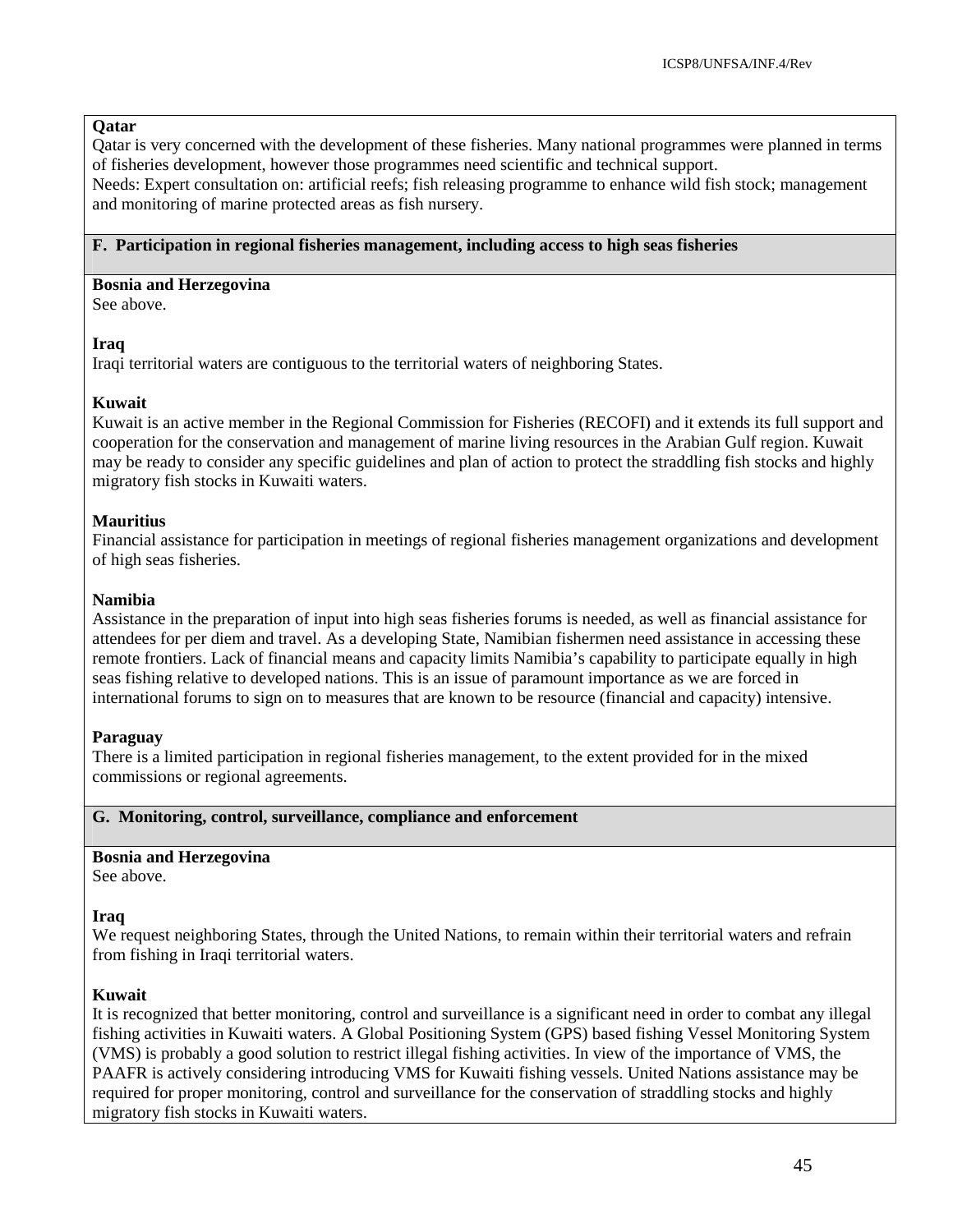#### **Mauritius**

Training in MCS, compliance and enforcement.

Training in the planning of MCS activities, data collection and surveillance patrols (sea and air patrols). Training in development of fisheries legislation.

#### **Namibia**

Namibian MCS staff need support in connection with the joint efforts by the Southern African Development Community (SADC) block of countries to combat IUU fishing. IUU fishing is an undesirable activity, which contributes to robbing Namibia and the SADC of economic opportunities and distorts information, leading to unsustainable management of resources. IUU fishing threatens food security in the region as fish and fish products earn Namibia sizeable revenue.

#### **Paraguay**

These tasks are not performed by the General Naval Prefecture.

### **H. Port State control**

#### **Bosnia and Herzegovina**

Although Bosnia and Herzegovina does not have a marine port, there are plans to develop a port. These plans must be in accordance with the four priorities identified previously and are due to be updated accordingly. Meeting the "second priority"(establishment of the Institute for Marine Sciences) would be linked to the construction of the port and adoption of an appropriate legislative control system.

#### **Iraq**

We intend to establish a special fishing port and, to that end, wish to receive assistance from the Assistance Fund. The port will permit the State to monitor and regulate fishing operations.

#### **Kuwait**

Though Kuwait has neither ratified the United Nations Fish Stocks Agreement nor the FAO Compliance Agreement, it takes all necessary measures for enforcing its own fishery regulations to conserve and manage the fishery resources in a proper manner. No foreign vessels are allowed to fish in Kuwaiti territorial waters. Fishing activities are strictly monitored in Kuwaiti territorial waters. United Nations assistance and guidance may be required specifically on the issue of port State control in respect of conserving straddling fish stocks and highly migratory fish stocks in Kuwaiti waters.

#### **Mauritius**

Training in port State control to regulate the transshipment of fish and fish products in order to combat IUU fishing and to prevent laundering of illegal catch.

#### **Paraguay**

These tasks are not performed by the General Naval Prefecture.

#### **I. Compliance with market and trade-related measures and meeting market access requirements**

#### **Bosnia and Herzegovina**

A priority ("fourth priority") is compliance with international standards, set out primarily by the Codex Alimentarius and EU regulations and directives. Bosnia and Herzegovina will develop standardization and certification procedures based on the envisaged adoption of the fishery policy framework. For this purpose, it would be necessary for technical assistance to be funded under the Terms of Reference of the Assistance Fund.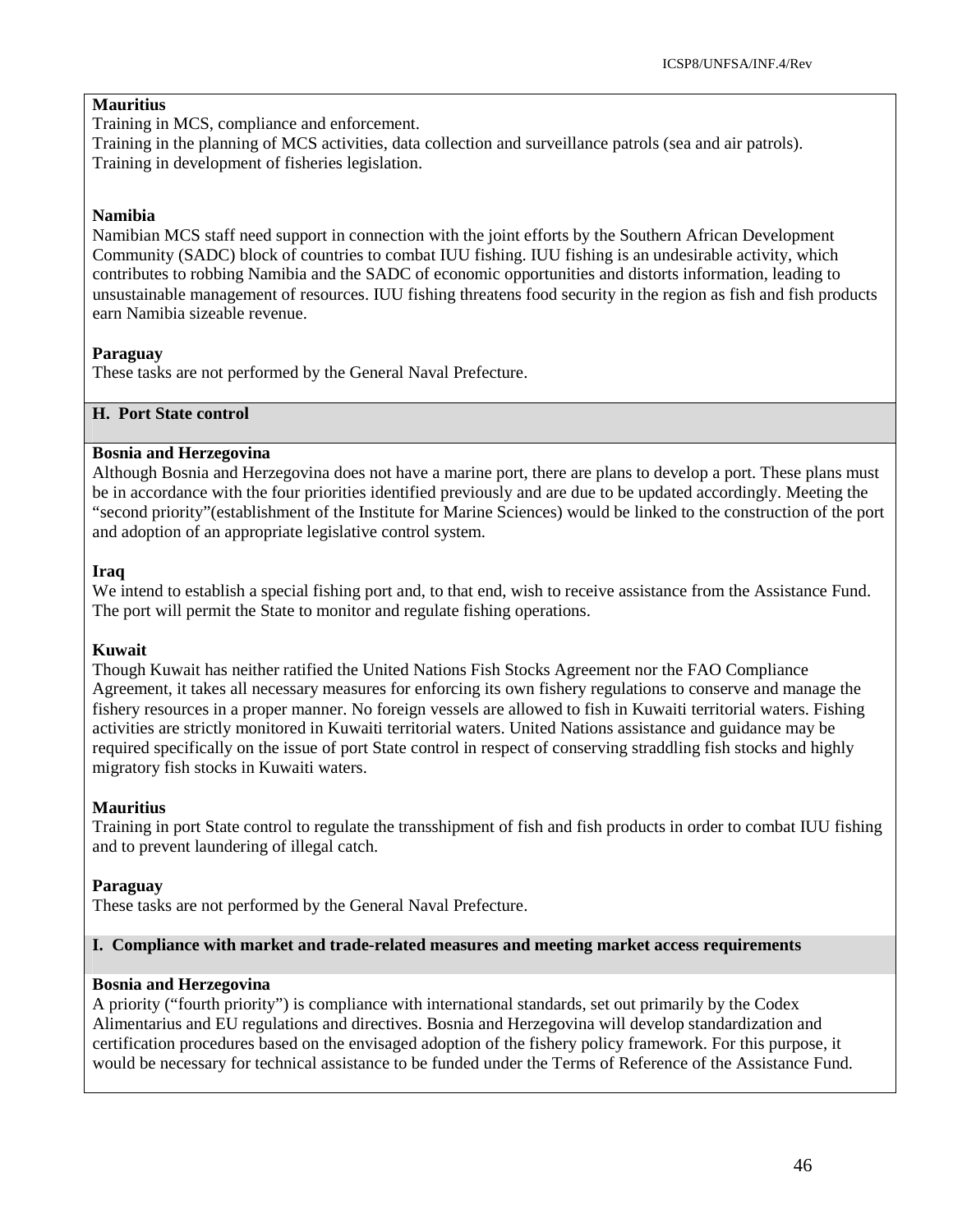#### **Kuwait**

The marketing system of fish and fish products in Kuwait meets the needs of consumers in a reasonable way. Local fish catches and imports are marketed through well organized fish markets and outlets. However, United Nations assistance may be required for further improvement of the marketing infrastructure and quality control of seafood.

#### **Mauritius**

Training in certification systems for food safety, quality and traceability of fish and fish products.

#### **Paraguay**

These tasks are not performed by the General Naval Prefecture.

#### **Qatar**

There is a need for technical assistance and capacity-building in respect of fish quality and safety, including risk analysis and traceability, and the use of risk assessment as the basis for development for fish standards, to promote fish marketing and quality.

Needs: Expert consultation for the implementation of Hazard Analysis and Critical Control Points (HACCP) based safety and quality systems.

#### **J. Other needs for assistance**

#### **Bosnia and Herzegovina**

Facilitating the participation of representatives from Bosnia and Herzegovina and assisting them with travel costs associated with the participation in relevant meetings and activities of regional and global fishery management organizations (e.g. UNDP, FAO and other specialized agencies) and arrangements. At the moment, we are not informed of the schedule for the forthcoming events. Some of events will be subject to the recent accession of Bosnia and Herzegovina to the Union for the Mediterranean.

#### **Kuwait**

By-catch quantity has always been focused on shrimp trawl catch in Kuwait as the shrimp trawlers are the major contributor of by-catch. In order to restrict by-catch, Kuwait is in the process of requiring vessel owners to fit Bycatch Reduction Devices and Turtle Reduction Devices in their fishing vessels. United Nations assistance may be required concerning the utilization of by-catch in a scientific and profitable manner.

#### **Namibia**

The Director responsible for marine research is faced with the issue of communicating information received from scientific staff at the policy level, as well as to politicians and the public at large. Skills enhancement in this area, as well communicating such information to national, regional and international fisheries bodies is needed, either through exchange visits to well-established national fisheries institutes or formal short courses.

#### **Paraguay**

We will provide further information following meetings with other implementing institutions.

#### **Qatar**

Expert consultation on: fish handling and processing; and fish information and vulgarization and documentation.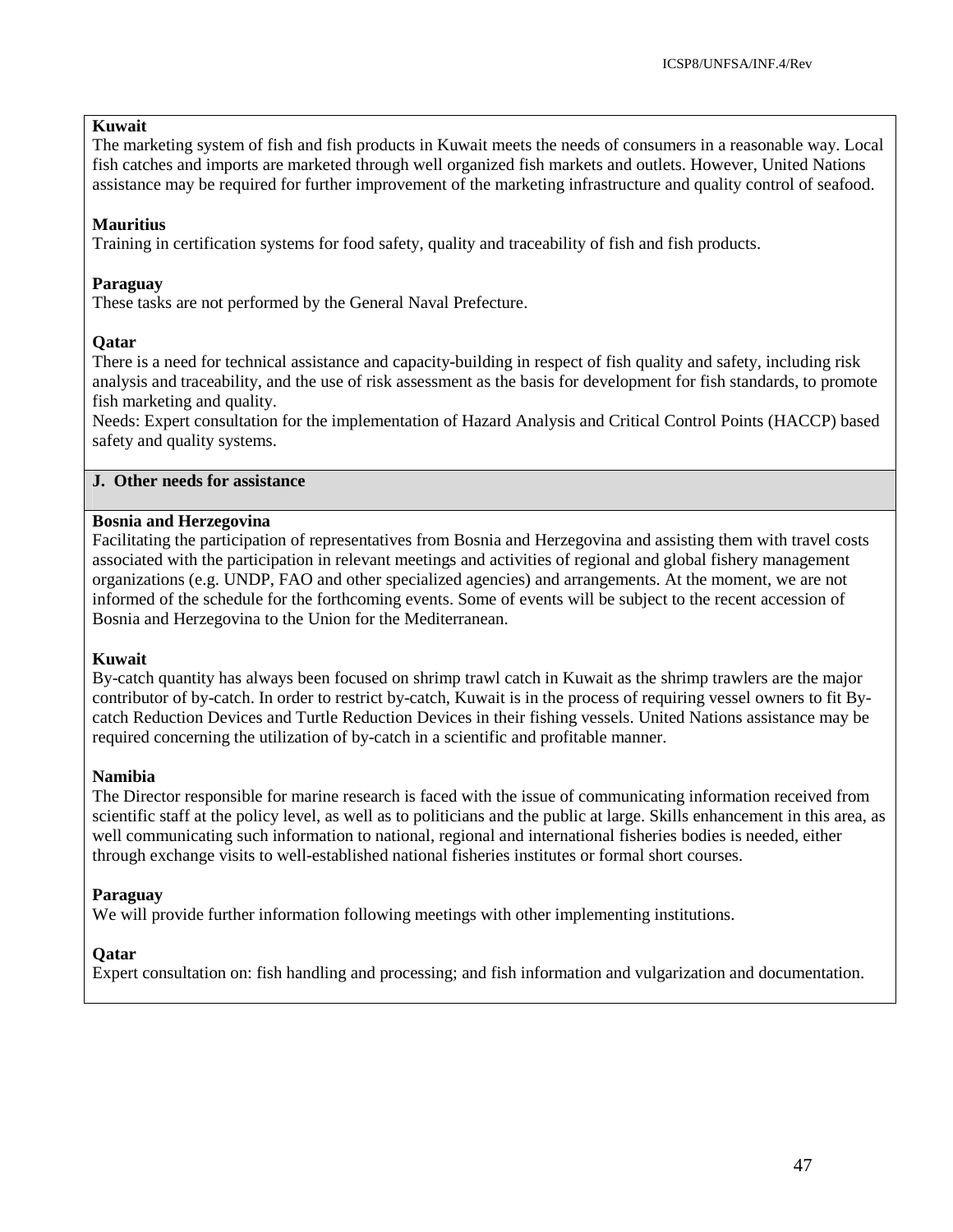#### **Nicaragua**

Nicaragua reported that institutional reform in 2007 had resulted in the establishment of a Nicaraguan Institute for Fish and Aquaculture. The funds for fisheries management and administration in Nicaragua originated from the annual allocation by the Ministry of Treasury, which was drawn from the payment of fisheries royalties, fines and other taxes deposited into the Fund for Fisheries Development. Not all of these funds were transferred to the Institute for Fish and Agriculture however. The funds available from these sources represented less than one per cent of total fish exports (about US\$ 120 million). These funds were insufficient to meet its needs.

Nicaragua reported that important financial components of fisheries management and administration were various projects as described below:

Norway provided US\$ 1.5 million for the fisheries sector for the period from 2007-2009;

- A project providing support for fisheries activities in Lake of Nicaragua was funded by the Spanish Agency for International Development Cooperation (US\$ 360,000) and the Xunta de Galicia (US\$ 69,000);

- A project for strengthening local groups in order to promote the sustainable use of fisheries resources and the valuation and restoration of natural resources of Island of Ometepe was funded by Spain and the Xunta de Galicia (US\$ 10,000);

- A project for the acquisition of fisheries patrol boats was funded by the Foreign Aid Fund of Spain (US\$ 14 million).